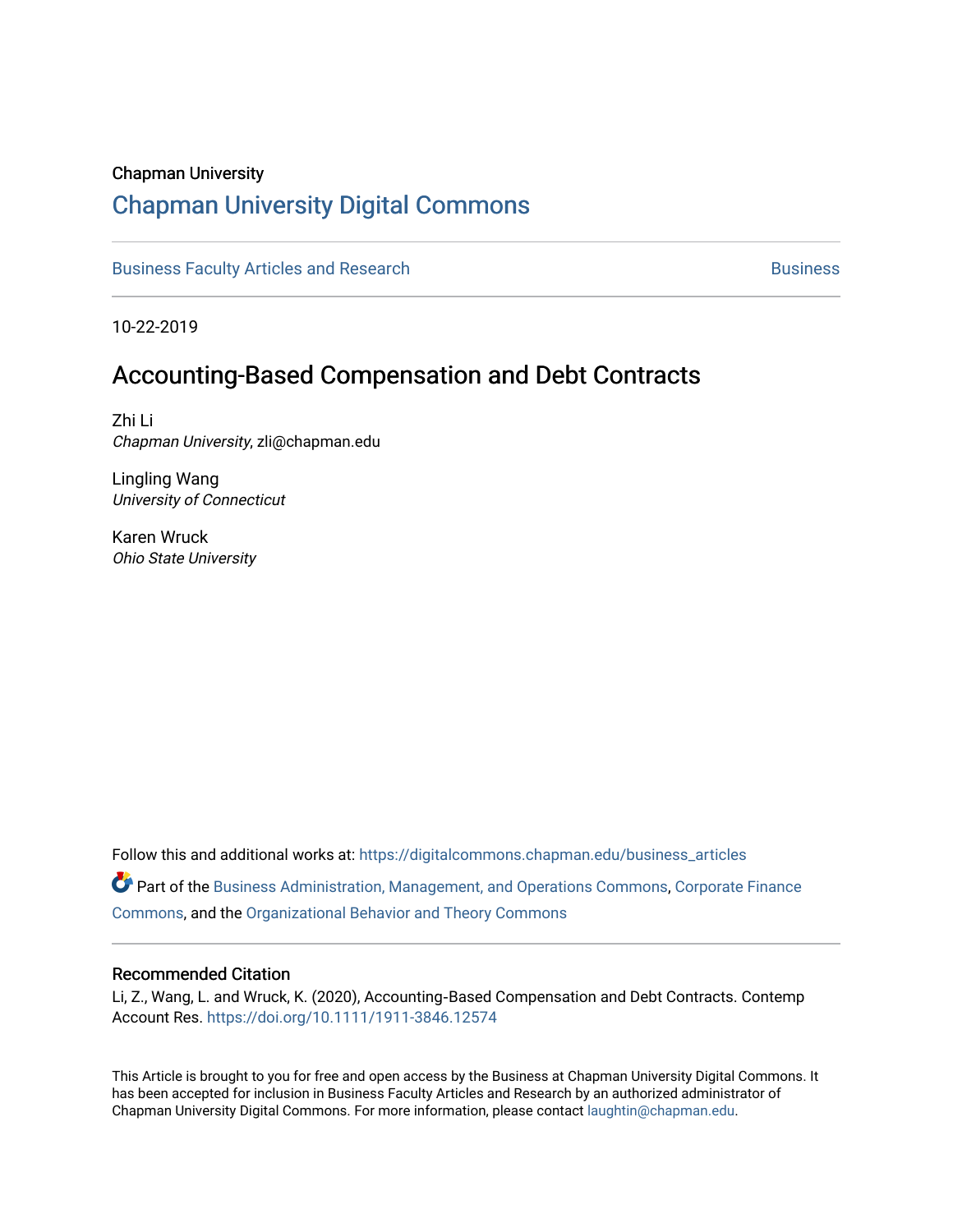# Accounting-Based Compensation and Debt Contracts

# **Comments**

This article was originally published in Contemporary Accounting Research in 2020. [https://doi.org/](https://doi.org/10.1111/1911-3846.12574) [10.1111/1911-3846.12574](https://doi.org/10.1111/1911-3846.12574) 

# Copyright

Canadian Academic Accounting Association (CAAA)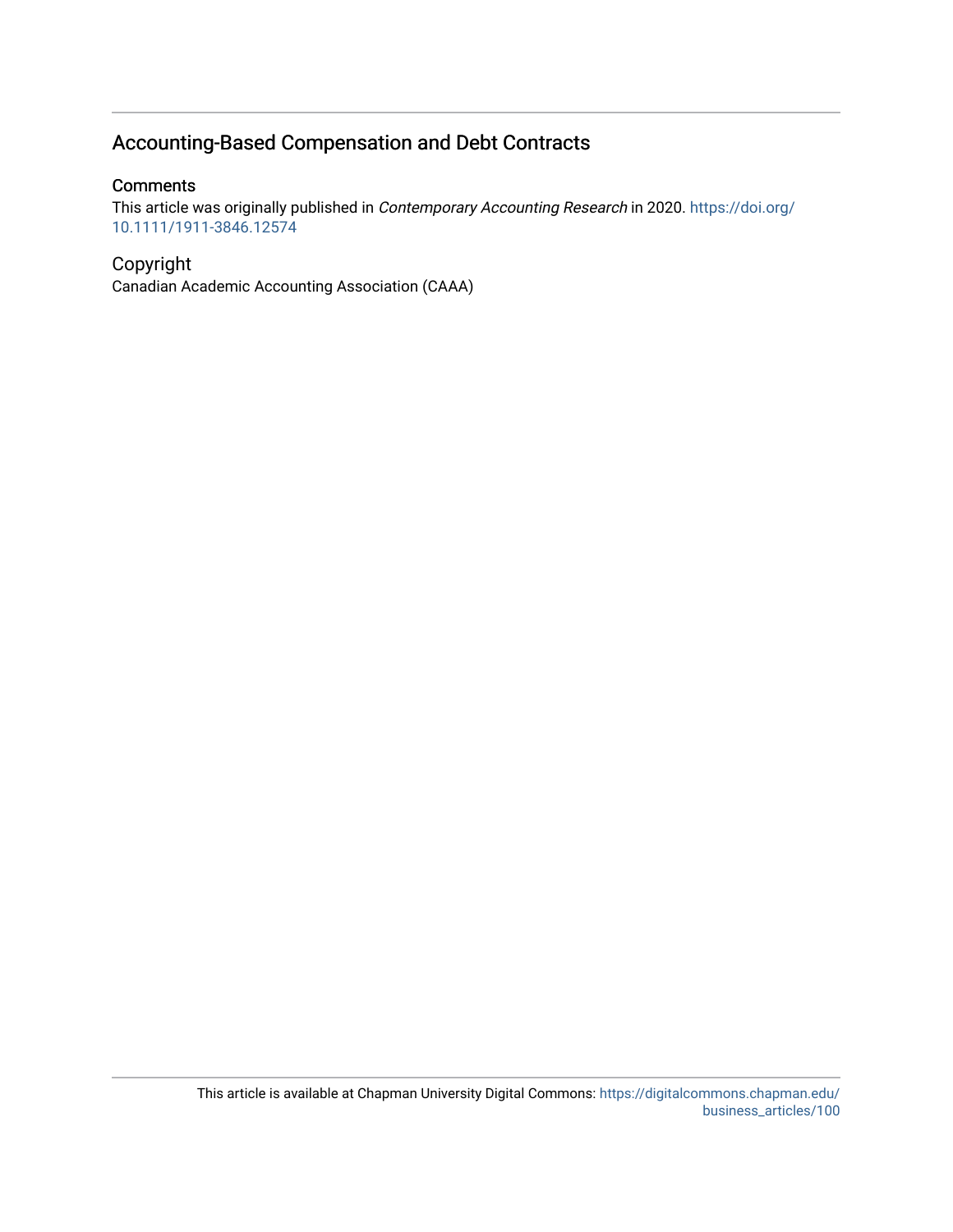

# Accounting-Based Compensation and Debt Contracts\*

ZHI LI, Chapman University

LINGLING WANG, University of Connecticut $^{\dagger}$ 

KAREN WRUCK, Ohio State University

# ABSTRACT

We examine how accounting-based compensation plans influence a firm's contracts with its creditors. After granting long-term accounting-based compensation plans (LTAPs) to CEOs, firms pay lower spreads and have fewer restrictive covenants in new bank loans. Mechanisms leading to lower borrowing cost include improvements in debt repayment ability, reduced shareholder-debtholder conflicts, and reduced risk-taking incentives. Creditors view LTAPs as a substitute for monitoring, adjust covenant design based on LTAP features, and value plans with concave performance-payout functions and reasonable performance targets. A firm's credit rating improves and CDS spread declines after LTAP grants, suggesting that LTAPs help reduce firms' credit risk.

# Rémunération fondée sur le rendement et contrats d'emprunt

# RÉSUMÉ

Nous examinons de quelle façon les régimes de rémunération fondée sur le rendement influencent les contrats qui lient une société et ses créanciers. Une fois qu'elles ont accordé un régime de rémunération fondée sur le rendement à long terme (LTAP) à leur PDG, les sociétés qui contractent de nouveaux emprunts bancaires profitent de marges plus faibles et d'un nombre moins élevé de clauses restrictives. Les mécanismes entraînant une baisse du coût des emprunts comprennent l'accroissement de la capacité de remboursement, des relations moins conflictuelles entre les actionnaires et les créanciers ainsi qu'une réduction des incitatifs à la prise de risques. Les créanciers considèrent les LTAP comme une mesure de remplacement de la surveillance, élaborent les conventions en fonction des caractéristiques des LTAP et apprécient les régimes présentant des fonctions concaves pour la rémunération fondée sur le rendement et des cibles de rendement raisonnables. Après l'octroi d'un LTAP, la cote de crédit des sociétés s'améliore et les écarts liés aux swaps sur défaillance diminuent, ce qui porte à croire que les LTAP contribuent à réduire le risque de crédit des sociétés.

## 1. Introduction

Recently, publicly traded firms in the United States have dramatically increased their use of accounting-based compensation plans (DeAngelis and Grinstein 2014; Li and Wang 2016). These

<sup>\*</sup>Accepted by Paul Hribar. We thank Paul Hribar, Michael Welker, two anonymous reviewers, and seminar participants at the 2017 Financial Management Association meetings, the 2017 Northern Finance Association meetings, Chapman University, Tulane University, Ohio State University, and University of Connecticut for valuable comments and suggestions. We thank William Grieser at Texas Christian University for his help with the CDS data, and Peter Demerjian at the University of Washington and Edward Owens at the University of Utah for making the covenant violation probability data publicly available. Karen Wruck acknowledges support from the Dice Center for Financial Economics.

<sup>†</sup>Corresponding author.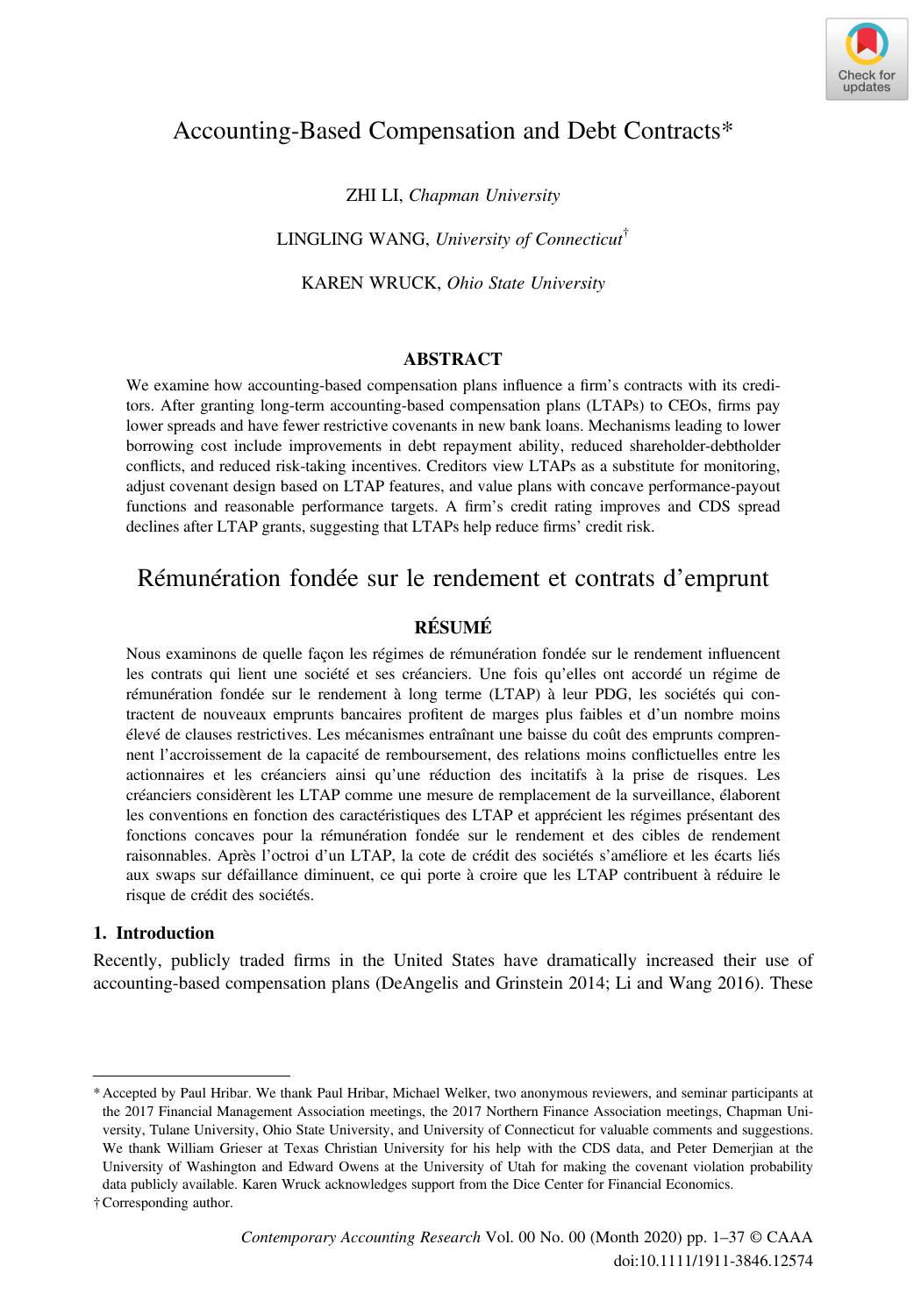plans specify payouts to top managers when the firm reaches predetermined accounting-based performance hurdles. The performance measures used are typically earnings-related, such as EPS, EBIT, and EBITDA. As shown in Figure 1, between 1998 and 2012 the percentage of large U.S. public firms using long-term (i.e., multiyear) accounting-based compensation plans (LTAPs) as part of the CEO's compensation package increased from 15 to 41 percent. Between 2006 and 2012, the years for which data are available, the percentage of large U.S. public firms using short-term (i.e., 12 months or less) accounting-based compensation plans (STAPs) increased from 65 to 84 percent.<sup>1</sup> A number of recent studies examine this trend and its impact on the structure of compensation and firm performance.<sup>2</sup> To date, there is scant evidence on the impact of accounting-based compensation plans on the terms of debt contracts, despite their growing importance. Thus, the purpose of this paper is to analyze how and why the grant of an accountingbased compensation plan to the CEO affects a firm's subsequent debt contracts.

There are several nonmutually exclusive mechanisms through which accounting-based compensation could reduce a firm's credit risk and consequently its cost of borrowing. First, prior research shows that creditors rely on accounting performance to evaluate a firm's ability to fulfill its debt obligations and accounting-based covenants to protect their interests by restricting managerial decisions.<sup>3</sup> Accounting-based compensation plans focus the CEO's attention on accounting performance measures, such as earnings and cash flow, that are directly correlated with a firm's ability to repay debt and the measures used in debt covenants. A CEO's efforts to improve these performance measures, if successful, will increase the firm's creditworthiness (reduce default risk) and reduce the need to include these measures in debt covenants.

Second, accounting-based compensation plans may alleviate potential shareholder-debtholder conflicts. As has been shown, CEOs sometimes have incentives to engage in activities, such as risk-shifting, that maximize shareholder value at the expense of debtholder value (Galai and Masulis 1976; Jensen and Meckling 1976; Myers 1977; among others). By tying the CEO's pay to performance measures that are valued by debtholders, accounting-based compensation plans could better align the CEO's interests with those debtholders, and thus reduce his or her incentive to engage in activities that reduce debtholder value. If this is the case, it follows that there will be less need for creditors to monitor or use costly debt covenants to restrict managerial behavior.

Lastly, accounting-based compensation plans with time horizons more closely aligned with debtholders' time horizons will help reduce credit risk and the cost of borrowing. Debtholders' concern regarding a borrowing firm's credit risk is higher for longer-duration debt. Aligning the time horizon of executive compensation plans with the duration of debt will help ensure creditors that a CEO will not take myopic actions that inflate the firm's short-term performance at the expense of its longer-term performance.

It is possible, however, that the addition of an accounting-based compensation plan has no material impact on managerial behavior in the context of an executive's overall pay package. Furthermore, prior research suggests that accounting-based compensation plans with a short performance horizon motivate executives to manage earnings, which can help managers achieve performance goals but not, perhaps, for the right reasons (Healy 1985; Guidry et al. 1999; Bennett et al. 2017).

<sup>1.</sup> Panel A of Appendix 1 provides an example of the use of STAP and LTAP as disclosed in the 2007 proxy statement by Fedex Corp. Panel B summarizes the types of performance criteria used in accounting-based performance plans.

<sup>2.</sup> Several papers conclude that firms grant accounting-based compensation plans to complement existing equity-based incentive pay (Core and Packard 2016; Li and Wang 2016). Other studies related to accounting-based pay include Bettis et al. (2018), Guay et al. (2019), and Bennett et al. (2017).

<sup>3.</sup> There is a vast literature on debt contracting and the use of accounting information, including Watts and Zimmerman (1978); Smith and Warner (1979); Anderson et al. (2004); Bharath et al. (2008); Graham et al. (2008); Armstrong et al. (2010); Bradley and Roberts (2015); Christensen et al. (2016); among many others.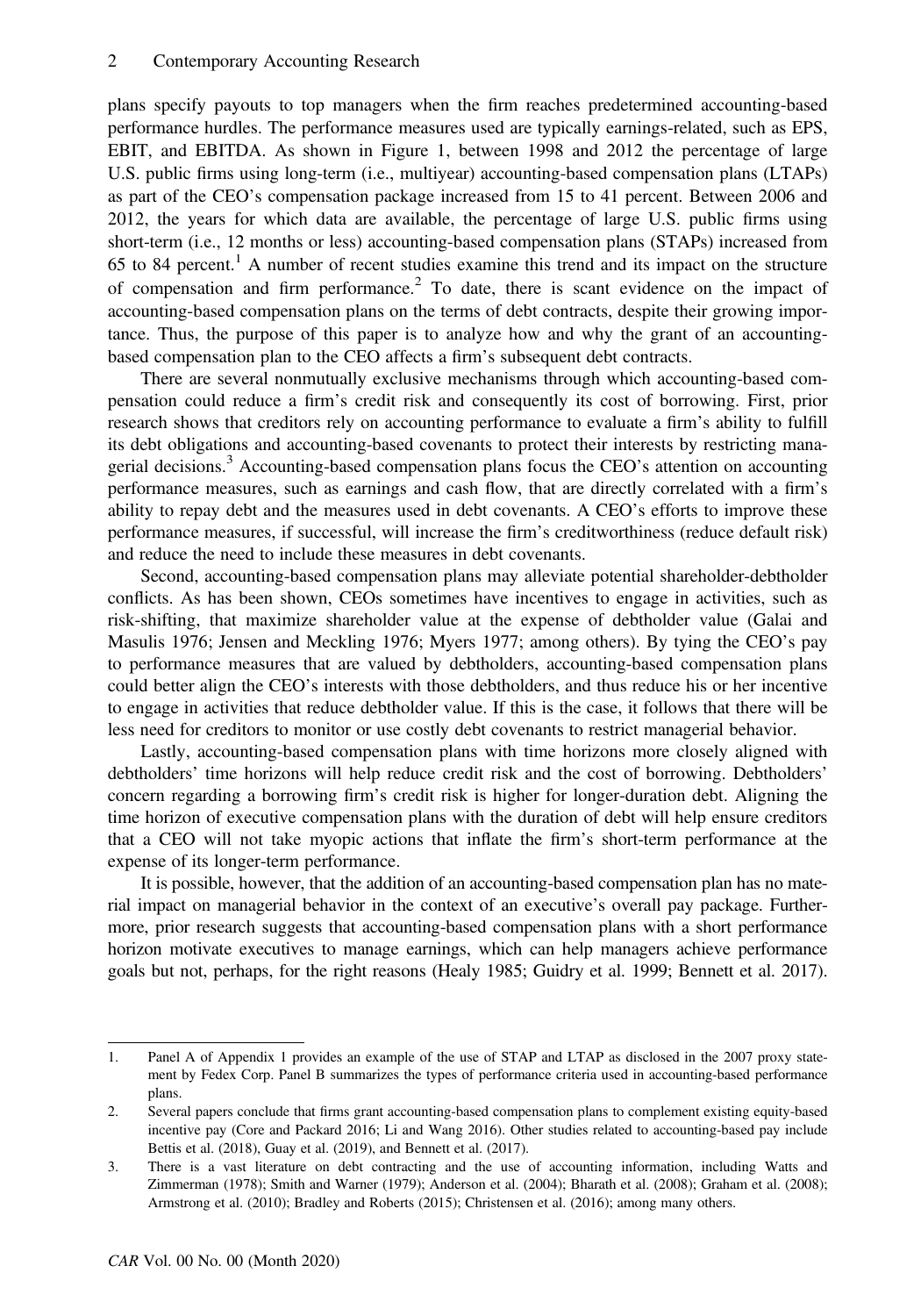

Figure 1 Time series trend of accounting-based compensation plans

Panel B: Accounting incentives as a percentage of total pay

Notes: Panel A presents the percentage of sample firms using accounting-based plans from 1998 to 2012. The sample includes 1,500 large U.S. firms covered by the ISS Incentive Lab data set from 1998 to 2012. %LTAP is the percentage of firms using compensation plans that are contingent on multiyear accounting performance. %STAP is the percentage of firms using compensation plans that are contingent on annual accounting performance. The %STAP is only calculated from 2006 to 2012 because firms are only mandated by the SEC to disclose details of annual incentive plans after December 2005. Panel B presents the magnitude of target accounting incentives as a percentage of total pay from 1998 to 2012. The sample includes 1,500 large U.S. firms covered by the ISS Incentive Lab data set from 1998 to 2012. Information for STAP is only calculated from 2006 to 2012 because firms are only mandated by SEC to disclose details of annual incentive plans after December 2005.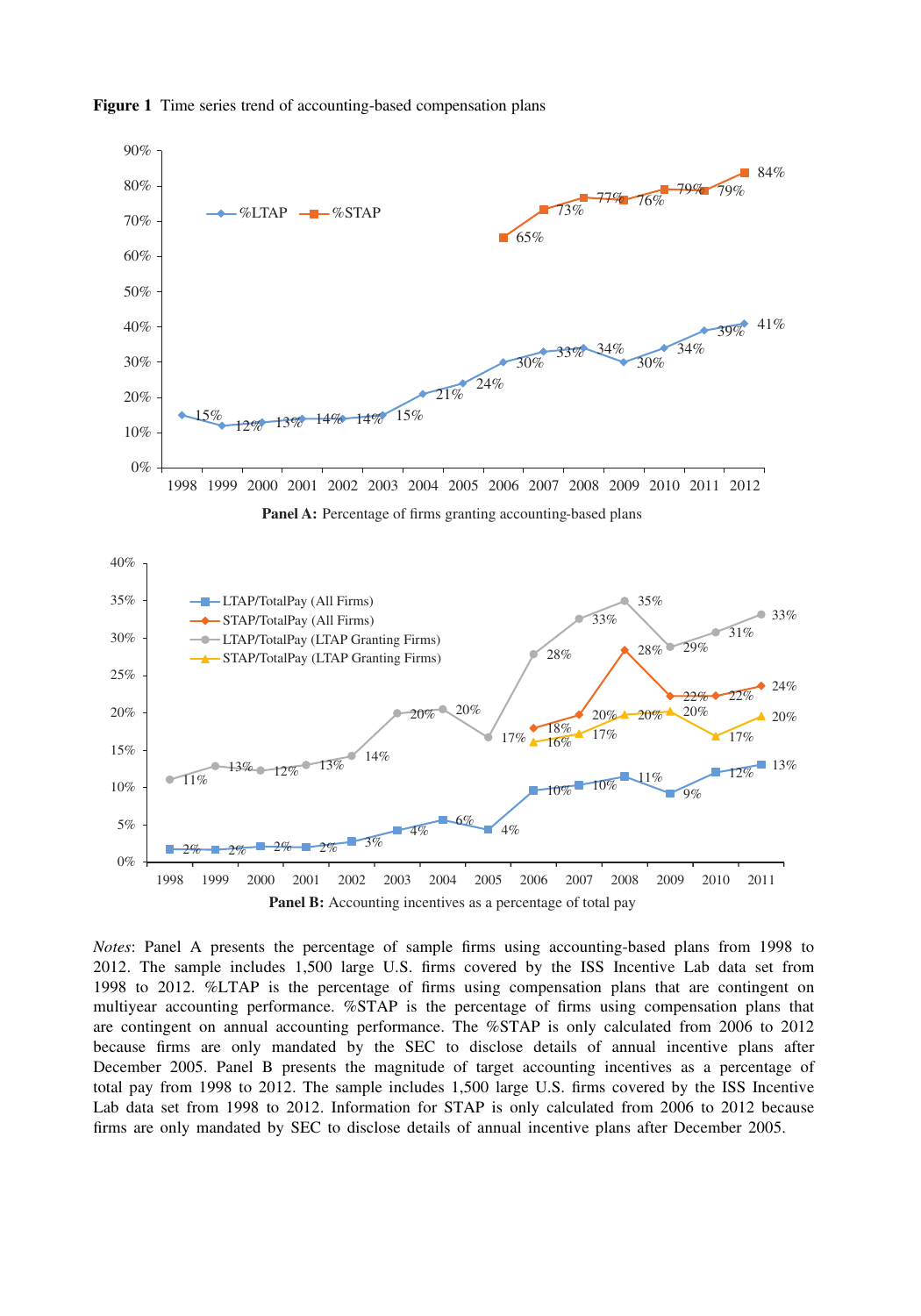Thus, it is an empirical question as to whether or not the addition of a new accounting-based compensation plan to the CEO's pay package influences the firm's debt contracts.

Our primary tests are conducted using a sample of bank loans initiated within a year *after* the firm discloses its CEO's compensation package. As private lenders, banks are unlikely to exit a loan before maturity. Thus, bank lenders have strong incentives to understand all contracts in place related to the CEO and the borrowing firm when negotiating the terms of a new loan. Within our sample, the average maturity of bank loans is 3.46 years, close to the average performance horizon of LTAP grants  $(3.15 \text{ years})$ .

Our main finding is that new CEO LTAP grants are negatively associated with the future cost of borrowing. After controlling for firm and loan characteristics, the yield spread for a newly initiated loan is, on average, 9.26 basis points (bps) lower for firms that granted their CEO an LTAP in the prior year than for firms that did not. Consistent with the idea that performance plans with shorter horizons do not provide incentive alignment between the CEO and longer-term debtholders, results for STAPs are insignificant. Confirming the importance of a performance plan's horizon, we find that among LTAPs a one-year increase in plan horizon decreases borrowing costs by 10.70 bps.

One concern is that our results may be driven by hidden factors or omitted variables that determine both executive compensation design and the cost of borrowing. We undertake additional analyses to address these concerns. We first conduct subsample analysis based on potential hidden factors that could simultaneously influence executive compensation design and the firm's cost of borrowing. For example, our results could be driven by high-performing firms that choose to grant CEO LTAPs and are also able to borrow at a lower cost. Our findings could also be driven by firms that grant LTAPs and are relatively less reliant on external financing, thus facing a lower cost of borrowing. Also, our findings might be driven by CEO turnover events, for example, when a new CEO is granted an LTAP and offered a lower borrowing cost by optimistic lenders. Our empirical analysis shows that none of these factors drive our findings. Relatedly, we test whether our results are driven by the CFO's LTAP grants rather than the CEO's, and find that this is not the case. We repeat our analyses including firm-fixed effects to control for timeinvariant unobservable firm characteristics and find that the results remain unchanged. We further estimate 2SLS/IV models and use propensity score matched (PSM) samples. Our findings are robust using both approaches.

We next investigate the mechanisms by which LTAPs lower a firm's cost of borrowing. We find that LTAPs motivate CEOs to improve accounting performance measures related to debt repayment ability and reduce risk-taking incentives. Specifically, firms granting CEO LTAPs subsequently improve their interest coverage ratio and profit margins, which benefits both debtholders and shareholders. In addition, LTAP-granting firms subsequently experience a significant decline in earnings volatility and R&D spending. These results suggest that LTAPs discourage managers from engaging in risk-shifting activities that could potentially hurt debtholders. Overall, the evidence is consistent with the idea that creditors offer LTAP firms reduced loan yield spreads in anticipation of higher creditworthiness and reduced risk taking. But which of these mechanisms is more important? We conclude that the improvement in profit margin growth rate following new LTAP grants has the biggest impact on loan spread, followed by the reduction in earnings volatility, and then the increase in interest coverage. The effect of LTAPs on subsequent R&D spending has the smallest impact on future yield spread.

Because debt financing introduces the potential for shareholder-debtholder conflicts that distort managerial behavior, loans generally include contractual covenants that restrict managerial decisions with respect to investment, payout, and financing policies. Debt covenants can impose costs on the borrowing firm, as managers may be forced to pursue suboptimal investment or financing strategies (Smith and Warner 1979). If creditors perceive that LTAPs help reduce potential agency conflict then, all else constant, they will require fewer restrictive covenants following an LTAP grant. Our evidence supports this conjecture.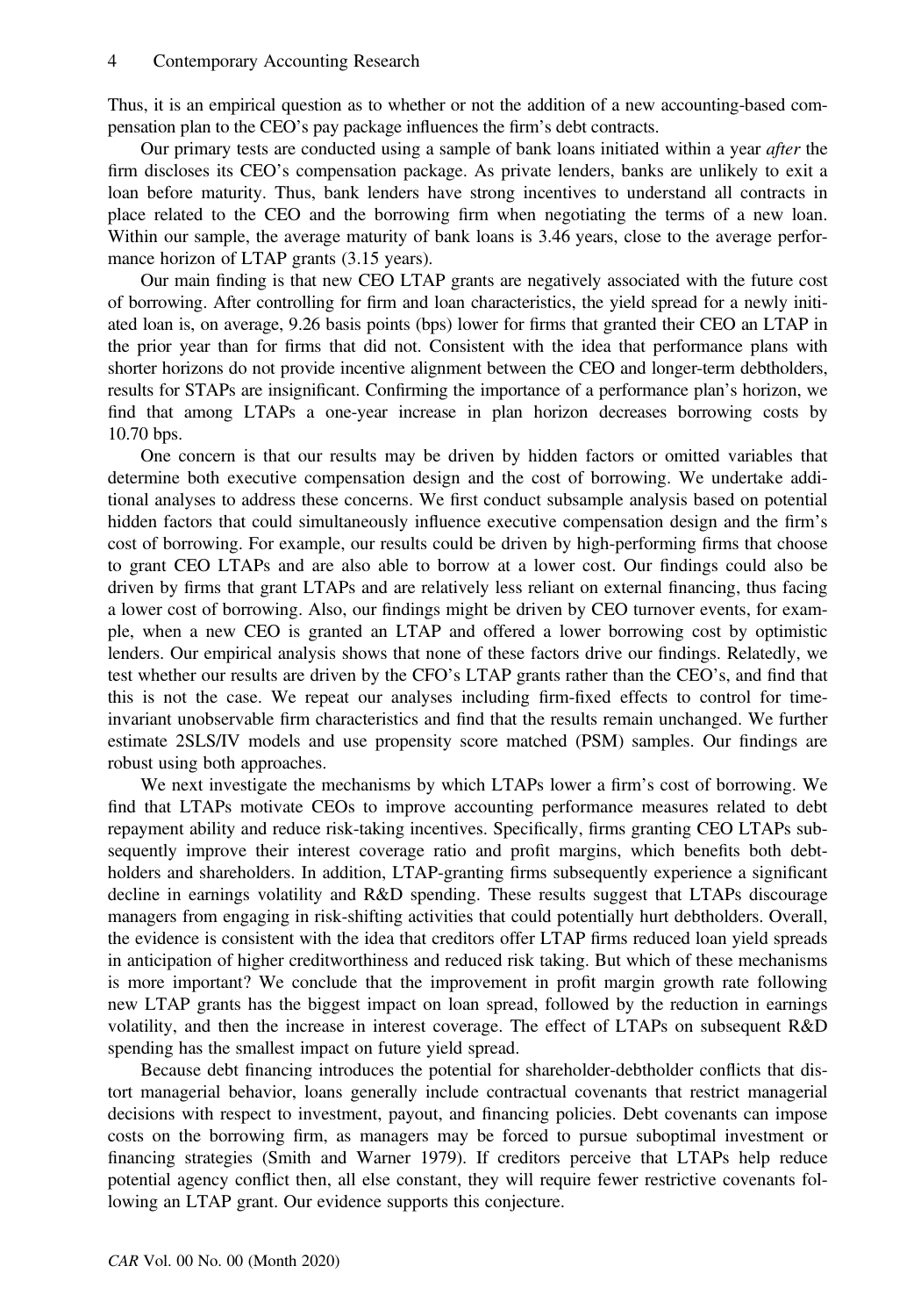Firms with CEO LTAP grants are able to secure loans with lower covenant intensity. In addition, LTAPs with longer horizons are also associated with lower covenant intensity. Furthermore, creditors are less likely to include an earnings-based covenant in a loan agreement for a borrower that granted an earnings-based LTAP in the prior year. These results suggest that creditors are cognizant of LTAP design and view earnings-based LTAPs as a substitute for earnings-based covenants. Finally, LTAP-granting borrowers are less likely to have a high probability of financial covenant violation than other borrowers, confirming that LTAP grants help alleviate potential shareholder-debtholder conflicts.

Creditors also rely on monitoring to alleviate potential shareholder-debtholder conflicts (e.g., Diamond 1984). We find that when borrowing firms grant CEO LTAPs, the lead lender of a syndicated loan retains a significantly smaller share of the loan relative to firms without CEO LTAPs. This suggests that participant banks view LTAP grants as a substitute for lead lender monitoring (Holmstrom and Tirole 1997; Vasvari 2008; Ivashina 2009). The benefits of LTAPs in alleviating agency costs should be especially valuable to creditors when monitoring is relatively costly or ineffective. Supporting this conjecture, we find that loan yield spreads are significantly lower after LTAP grants when the lead lender and borrowing firm are geographically distant, that is, when monitoring is costly and/or less effective (e.g., Kang and Kim 2008).

We further examine whether financial markets recognize the benefits of LTAPs in reducing a firm's credit risk by analyzing changes in firm credit ratings and CDS spreads following LTAP grants. We find that firms receive higher credit ratings after granting CEO LTAPs. We also find that CDS spreads, which capture the capital market's perception of a firm's default risk, decrease significantly after LTAP grants. These results corroborate our earlier findings that LTAP grants boost firms' overall creditworthiness through improved profitability and reduced earnings volatility.

We also examine whether our findings are driven by features of LTAP plans other than the multiyear accounting-based performance contingency. In our sample, LTAPs pay out either a fixed cash value (35 percent of plans) or a fixed number of shares (62 percent of plans). It is important to understand whether it is the accounting performance contingency or the type of payout (or both) that influence the cost of borrowing. We first compare the influence of LTAP grants on future loan yield spreads to that of performance grants contingent on total stock return (TSR). We find that TSR-contingent grants have no significant relation to future loan yield spreads. Furthermore, controlling for TSR grants in regression models does not affect the negative relation between LTAP grants and future loan yield spreads. In addition, there is no significant difference in loan yield spreads between firms granting cash-based versus stock-based LTAPs. These results suggest that the lower borrowing cost following LTAP grants is driven by the accounting-based performance contingency and not the form of payout. Given that managers will not receive payment (equity or cash) until the end of the LTAP performance period and unless they meet their performance goals, it seems natural for managers to focus primarily on the accounting performance rather than on the type of payout.

We next examine whether the design of performance hurdles in LTAP plans influences the cost of borrowing. Past literature suggests that the concavity of the performance-payout function affects a CEO's risk-taking decisions (Bennett et al. 2017). We find that LTAPs with more concave performance-payout functions, which provide weaker risk-taking incentives, are associated with significantly lower borrowing costs. We also investigate whether the level of an LTAP's accounting performance target influences the cost of borrowing. Extremely easy targets provide little incentive; extremely difficult targets may cause managers to either give up or "swing for the fences." Using a subsample of LTAPs that disclose valid and replicable performance targets, we find that only LTAPs with performance targets that are "reasonable" relative to historical performance are associated with lower future borrowing costs. Together, our findings highlight the importance of setting performance hurdles that better align the interests of debtholders and shareholders. In determining the cost of borrowing, lenders value not only the accounting-based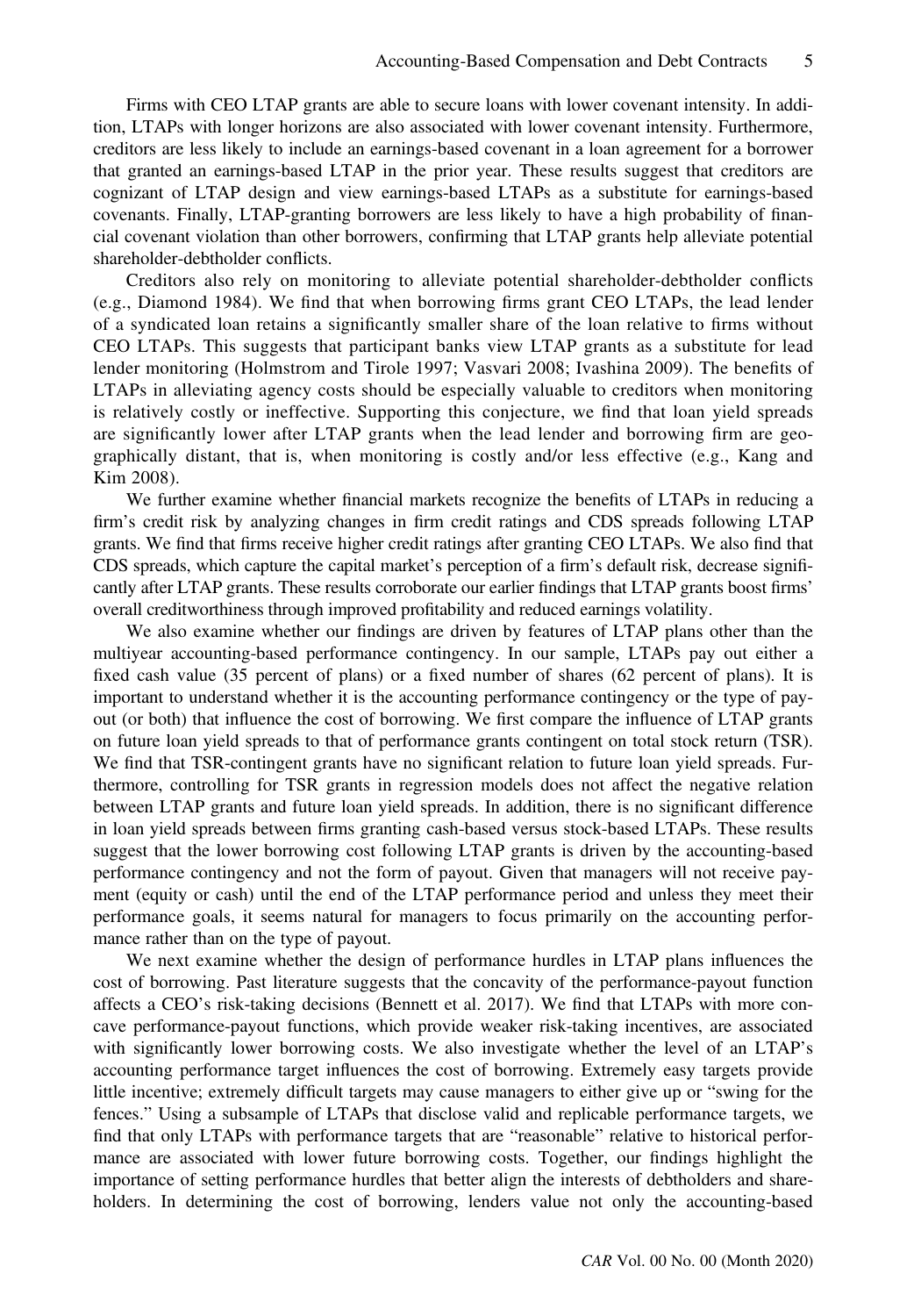performance contingency but also the concavity of the payout function and the reasonableness of the target.

A number of recent papers investigate the economic impact of the recent regime shift in executive compensation. We contribute to this growing literature by providing empirical evidence on how and why creditors react to changes in executive compensation packages. We identify specific mechanisms through which new LTAP grants affect a firm's credit risk, and how creditors adjust different aspects of loan contracts accordingly. Our findings can help researchers and practitioners better understand the impact of recent compensation trends and identify the mechanisms through which firms benefit from the addition of accounting-based incentive pay.

Furthermore, our paper adds to the literature on the interplay between executive compensation contracts and debt contracts. Because historically U.S. public firms emphasized equity incentives, prior research focused on stock price-based incentive pay.4 Given the growing importance of accounting-based performance plans in executive compensation in the United States, recent studies have begun to investigate the relation between these plans and creditor's interests (e.g., Rhodes 2016; Akins et al. 2019). Complementing these studies, we provide some of the first empirical evidence on the impact of accounting-based compensation plans on the terms of debt contracts.

A related and complementary study by Bizjak et al. (2019) examines the relation between debt contracts and equity grants with either earnings, sales, or stock price-based targets. They find that only equity awards contingent on earnings or sales metrics are negatively related to the cost of borrowing. We show that lenders value a plan's long-term accounting performance contingency regardless of whether it pays out in equity or cash. Furthermore, we provide evidence on the mechanisms through which LTAPs influence credit risk and the potential for shareholderdebtholder conflict, including unique evidence from the CDS market that captures the capital market's perception of a firm's default risk. We also show that LTAPs serve as a substitute for lender monitoring and are especially valuable when monitoring costs are high. Finally, we provide evidence on the importance of the design of performance hurdles used in LTAPs. Collectively, our findings shed light on when, how, and why including long-term accounting performance contingencies in executive contracts influence borrowing cost.

## 2. Sample and variable construction

Our primary analysis examines how granting an accounting-based compensation plan to the CEO affects the terms of loan contracts. Specifically, we study a sample of new bank loans and test to see if granting the CEO an accounting-based compensation plan in the year prior influences a firm's cost of borrowing. Compared to public lenders, private bank lenders have limited options should they want to exit a loan prior to maturity. In addition, the terms of bank loans are negotiated directly with the firm. Therefore, bank lenders have strong incentives to collect and analyze information on compensation contracts and any other firm information that pertains to creditworthiness. If lenders believe that accounting-based performance plans reduce a borrower's credit risk, all else constant, they will agree to lower yield spreads and fewer and/or less restrictive loan covenants for firms that grant such plans.

# Sample selection: Accounting-based performance plans

To obtain our sample, we start with U.S. firms covered by the ISS Incentive Lab data set from 1998 to July 2012. The Incentive Lab data set contains the largest 750 firms in terms of market capitalization each year, with more than 1,000 firms covered in total due to back-fill and forwardfill of data for each firm included. All sample observations must be covered by the ISS Incentive

<sup>4.</sup> There is a substantial related literature too large to enumerate here, including Jensen and Murphy (1990); DeFusco et al. (1990); John and John (1993); Begley and Feltham (1999); Billet et al. (2010); Ortiz-Molina (2006); Coles et al. (2006); Sundaram and Yermack (2007); Brockman et al. (2010); Tchistyi et al. (2011); Hayes et al. (2012); Anantharaman et al. (2013); Kabir et al. (2013).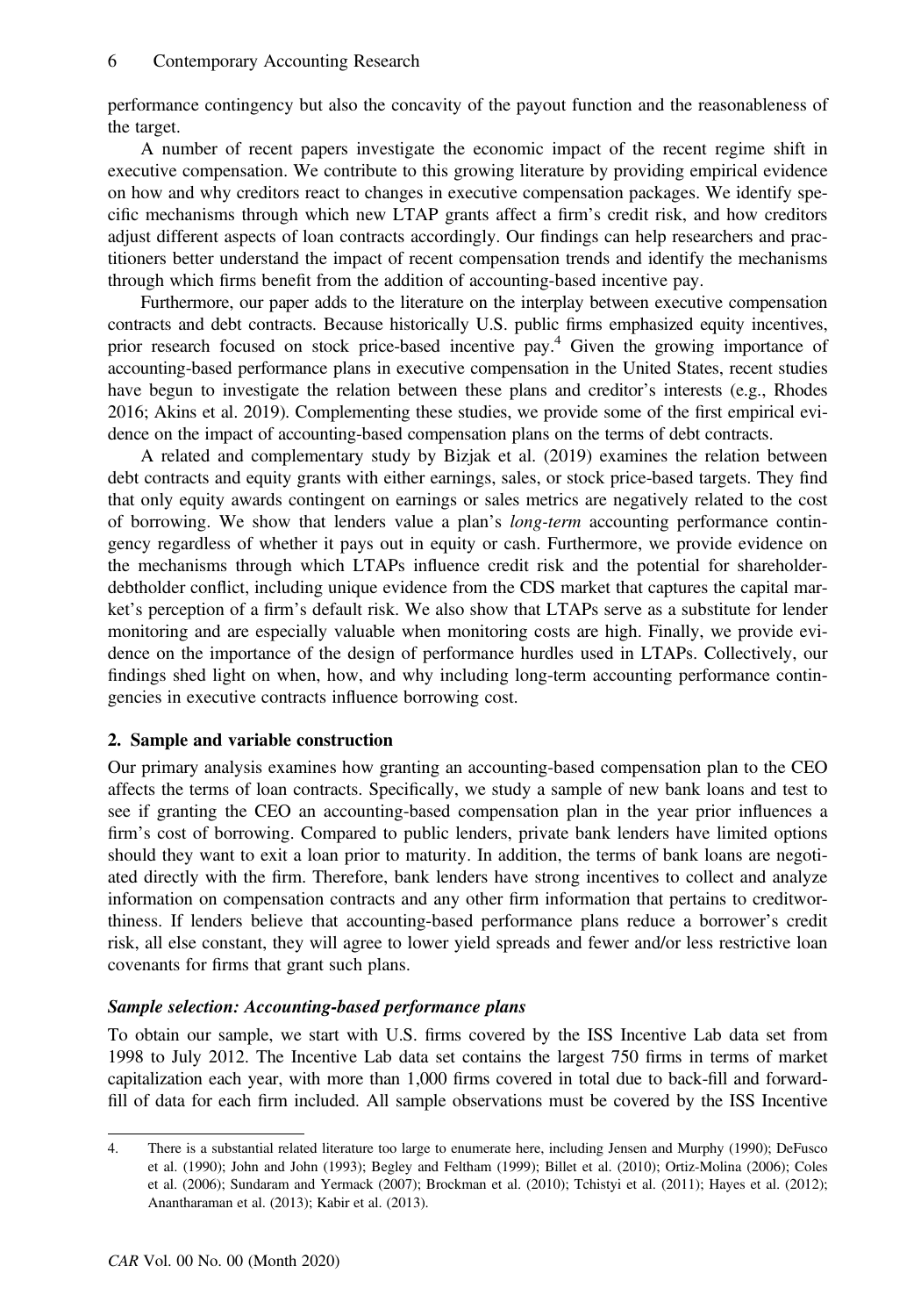Lab, as it provides details of executive compensation contracts from annual proxy statements (DEF14A). Relevant details of a CEO's performance-based compensation plan include the performance criteria, performance evaluation period, and plan payout. To be classified as an accountingbased performance plan, at least one of the performance criteria used must be an accounting measure. Accounting-based performance plans with evaluation periods longer than 12 months are classified as long-term plans (LTAPs) and those with shorter evaluation periods are short-term plans (STAPs). Because the SEC did not mandate that firms disclose details of short-term incentive plans until December 2005, our analysis of STAPs is conducted only for the 2006 to 2012 period.<sup>5</sup>

Appendix 1, panel A, provides an example of the detailed terms of accounting-based performance plans adopted by FedEx in fiscal year 2007. Panel B provides summary statistics of the accounting measures used in our sample plans. Earnings-based measures, such as earnings per share, ROA, net income, and ROE, are the most widely used performance criteria. In our sample, 85.06 percent of LTAPs and 90.86 percent of STAPs contain at least one earnings-based performance criteria. Sales-based criteria are the next most popular measure, followed by cash flow and economic value added.

Other CEO and compensation data are from ExecuComp. Accounting data are from COM-PUSTAT. Firm-year observations without the necessary accounting or executive compensation information are excluded. Over half of our sample firms (52.42 percent) grant LTAPs at least once during the sample period. During the post-2005 period, 80.20 percent of firms grant STAPs. For LTAPs, the mean horizon is 37.75 months with a median of 36 months. Table 1 presents summary statistics for components of the CEO compensation package, and CEO and firm characteristics that serve as test or control variables in our analysis.

#### Sample selection: New bank loan contracts

Private bank loans (a.k.a. facilities or tranches) are identified using the Thomson Reuters DealScan database. Because we examine how the grant of an accounting-based compensation plan affects the terms of debt contracts, we want to construct an experiment in which lenders observe the CEO's preexisting compensation package before they negotiate terms of the loan. For each firm year with valid CEO compensation data in the ISS Incentive Lab, we investigate bank loans initiated by the borrowing firm within a one-year window after the firm publicly discloses its compensation information in a proxy statement. In total, there are 8,658 facilities with valid loan data from DealScan that are initiated within a one-year window following the disclosure of the CEO's compensation package. We lose 90 observations due to missing CEO data and 473 observations due to incomplete firm data.

Our final sample consists of 8,095 new bank loan facilities made to 1,094 firms between 1998 and 2012. Of the new bank loans, 1,974 (24.4 percent) are originated within one year after the borrower's proxy statement discloses that the firm has granted a new LTAP to its CEO; 75.60 percent of new loans are not associated with a new CEO LTAP grant. Of the 2,489 new loans originated between 2006 and 2012, 1,996 (80.20 percent) are associated with a new CEO STAP granted in the prior year.

Following the literature, we measure the cost of borrowing as the all-in drawn spread reported in DealScan, which represents the bps that the borrower pays over LIBOR for each dollar drawn down (e.g., Graham et al. 2008). The first section of Table 1 presents descriptive statistics for our loan facilities. The average (median) yield spread is 139.53 (100) bps over LIBOR and is comparable to that documented in the literature (Demiroglu and James 2010; Berg et al. 2015). The average (median) facility amount is \$728 (400) million and the average (median) number of lenders per facility is 11.92 (10). These numbers are slightly larger than those documented in prior work, as our sample consists of the relatively large public firms covered in the ISS Incentive Lab database.

<sup>5.</sup> In untabulated robustness tests, we confirm that all our results for LTAPs also hold for the 2006 to 2012 subperiod. In addition, we obtain consistent results when we exclude financial services and utility firms from the sample.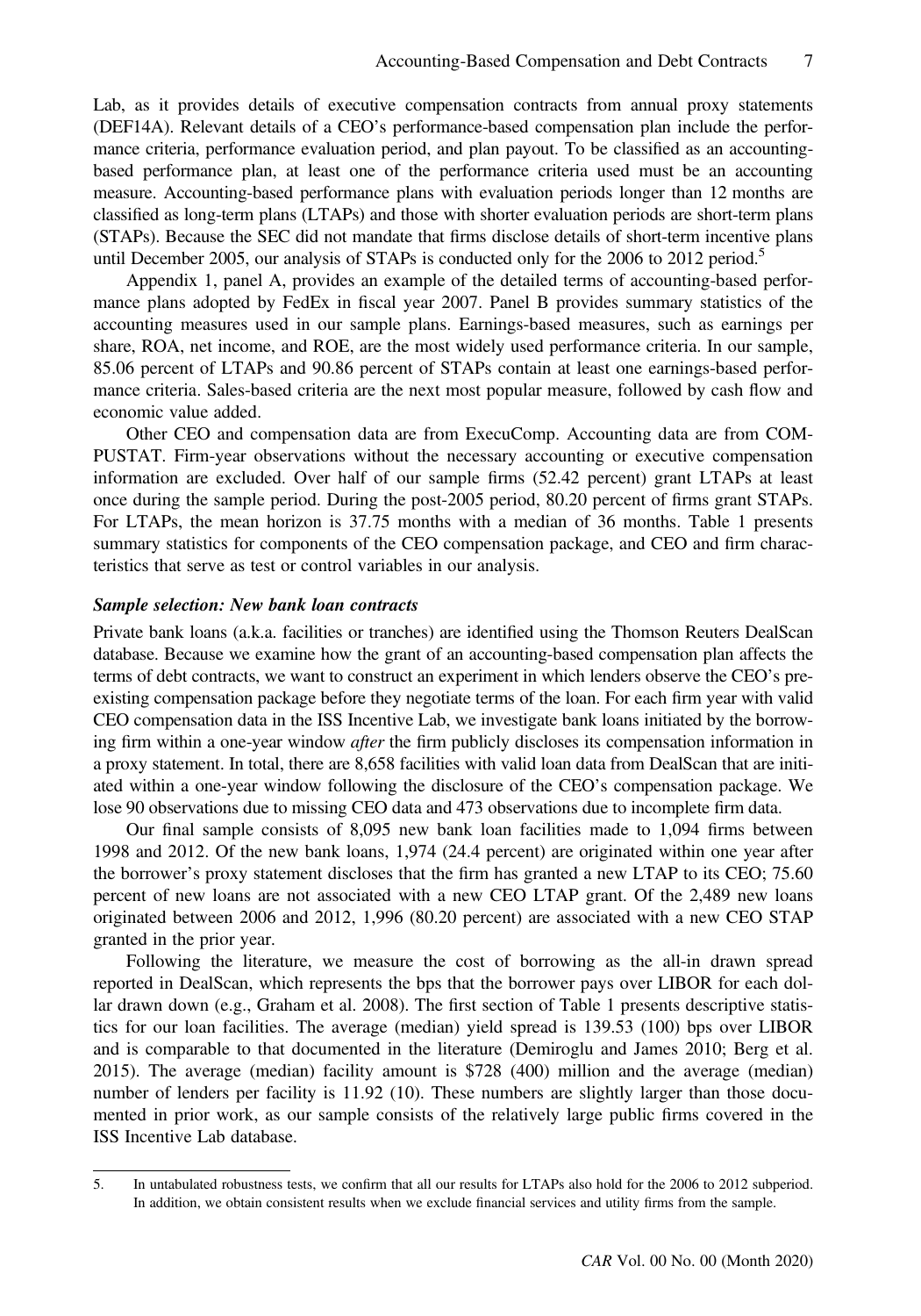| TABLE 1            |  |
|--------------------|--|
| Summary statistics |  |

| Variable                         | $\boldsymbol{N}$ | Mean    | Median         | Min            | Max            | SD      |
|----------------------------------|------------------|---------|----------------|----------------|----------------|---------|
| Loan characteristics             |                  |         |                |                |                |         |
| Loan yield spread (basis points) | 8,095            | 139.527 | 100            | 15             | 600            | 121.051 |
| Loan maturity (months)           | 8,095            | 41.47   | 48             | 5              | 85             | 23.207  |
| Loan size (\$m)                  | 8,095            | 728     | 400            | 15             | 6000           | 945     |
| #Lenders                         | 8,095            | 11.918  | 10             | 1              | 42             | 8.556   |
| Covenant intensity               | 3,887            | 1.815   | $\overline{2}$ | $\overline{0}$ | $\overline{4}$ | 1.220   |
| Prob(covenant violation)         | 3,298            | 0.221   | 0.015          | $\overline{0}$ | 1              | 0.367   |
| Credit rating                    | 9,590            | 9.060   | 9              | 1              | 17             | 3.167   |
| CDS spread                       | 5,445            | 188.874 | 89.602         | 12.831         | 2169.299       | 308.944 |
| Compensation plans               |                  |         |                |                |                |         |
| $LTAP$ (0/1)                     | 8,095            | 0.244   | $\theta$       |                |                | 0.429   |
| STAP(0/I)                        | 2,489            | 0.802   | 1              |                |                | 0.399   |
| LTAP plan horizon (months)       | 1,974            | 37.750  | 36             | 13             | 122            | 8.857   |
| CEO and firm characteristics     |                  |         |                |                |                |         |
| CEO tenure                       | 8,095            | 7.063   | 5              | 1              | 48             | 6.182   |
| Salary (\$m)                     | 8,095            | 0.881   | 0.85           | $\Omega$       | 2.279          | 0.365   |
| CEO share ownership              | 8,095            | 0.022   | 0.009          | $\Omega$       | 0.242          | 0.039   |
| CEO vega (\$m)                   | 8,095            | 0.246   | 0.122          | $\mathbf{0}$   | 2.087          | 0.346   |
| CEO delta (\$m)                  | 8,095            | 1.183   | 0.373          | $\Omega$       | 20.964         | 2.768   |
| Firm size                        | 8,095            | 8.728   | 8.596          | 5.784          | 13.413         | 1.445   |
| Market-to-book ratio             | 8,095            | 1.824   | 1.451          | 0.851          | 7.116          | 1.061   |
| Leverage                         | 8,095            | 0.291   | 0.279          | $\Omega$       | 0.850          | 0.177   |
| ROA                              | 8,095            | 0.138   | 0.127          | $-0.034$       | 0.430          | 0.079   |
| Tangibility                      | 8,095            | 0.314   | 0.264          | $\Omega$       | 0.877          | 0.235   |
| Cash flow volatility             | 8,095            | 0.037   | 0.029          | 0.004          | 0.146          | 0.027   |
| Earnings quality                 | 8,095            | 0.004   | 0.003          | $-0.140$       | 0.162          | 0.046   |
| Z-score                          | 8,095            | 12.685  | 3.563          | $-0.210$       | 392.676        | 46.892  |

Notes: This table presents summary statistics for 8,095 private bank loan contracts originated between 1998 and 2012, CEO compensation contracts, CEO characteristics, and characteristics of borrowing firms. The summary statistics for Credit rating and CDS spread are based on firm-year observations covered in the Incentive Lab database and that have credit rating or CDS five-year spread information in Mergent, COMPUSTAT, or HIS Markit, respectively. See Appendix 2 for variable definitions.

## 3. Accounting-based performance plans and loan yield spreads

## Model specification

We use the following multivariate model to examine the loan yield spread after lenders observe whether or not the firm grants an accounting-based performance plan to its CEO:

$$
Loan yield spread_t = \alpha + \beta_1 L T A P_{t-1} + \beta_2 ST A P_{t-1} + \sum_{k=3}^{n} \beta_k control variable_{kt-1}.
$$
\n<sup>(1)</sup>

In this regression, each observation represents a single loan facility. The explanatory variables of interest are  $LTAP$  and  $STAP$ , which equal one if the most recent prior proxy statement disclosed the grant of a new CEO LTAP or STAP, respectively.

Following earlier studies, we control for firm and loan characteristics that are likely to be associated with loan yield spreads (e.g., Bradley and Roberts 2015; Denis and Mihov 2003;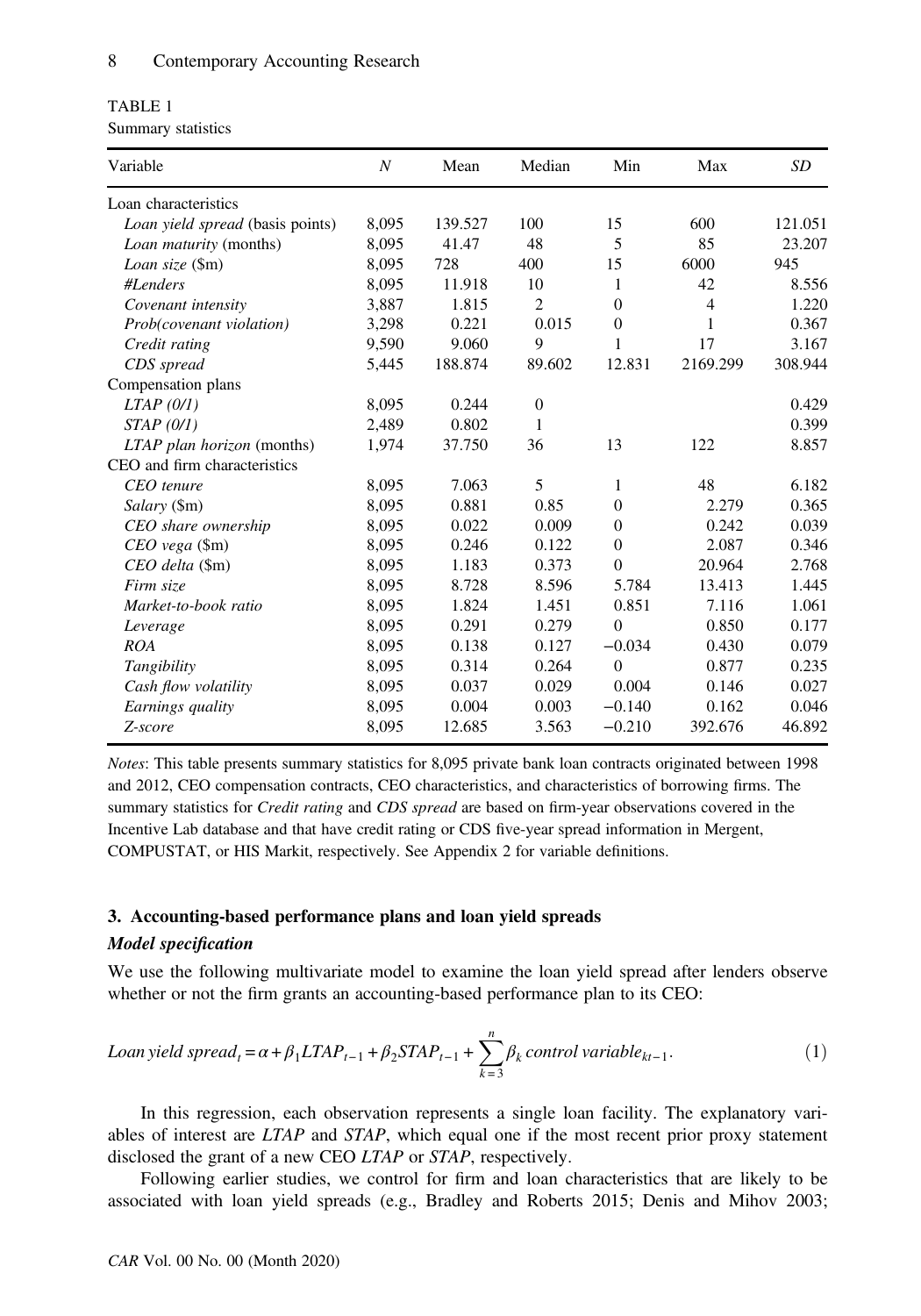Graham et al. 2008). Controls for loan characteristics include loan size and maturity, number of lenders, and loan type and primary purpose indicators. Controls for firm characteristics include firm size, market-to-book, leverage, ROA, asset tangibility, cash-flow volatility, quartile rank of the Altman's Z-score, and quartile rank of the absolute value of discretionary accruals as a proxy for earnings quality.<sup>6</sup> We also include controls for a CEO's characteristics and compensation package: specifically, CEO tenure, salary, equity ownership, and the delta and vega of the CEO's equity portfolio. Appendix 2 provides detailed variable definitions. Table 1 presents the summary statistics of the control variables. All models include year and industry fixed effects. Due to the inclusion of fixed effects, we do not report the constant term when presenting regression results. Statistical significance is calculated based on robust standard errors clustered at the firm level. All non-binary variables are winsorized at 1 and 99 percent values.

#### Baseline results

Table 2 presents baseline results. In column (1), the LTAP indicator coefficient is significantly negative and reveals that the yield spread for a newly initiated bank loan is 9.26 bps lower for firms that granted an LTAP to their CEO in the year prior than for other borrowing firms. The 9.26 bps represents a 9.3 percent reduction in the loan yield spread based on the sample median (100 bps). In contrast, the STAP indicator coefficient is not statistically significant, indicating that STAPs are not associated with the future cost of borrowing.<sup>7</sup>

As reported earlier, the vast majority of borrowers in our sample (80.20 percent) routinely grant CEO STAPs. Indeed, Guay et al. (2019) find that short-term bonus plans are primarily used to satisfy a CEO's liquidity and consumption needs rather than to provide incentives. Moreover, STAPs expire within a year. In contrast, the average LTAP horizon (37.75 months) is very close to the average maturity in our bank loan sample (41.47 months), providing lenders and managers with a similar time horizon. Thus, the STAP indicator may be insignificant due to a lack of variation in the data and/or the short time horizon of STAPs. Prior research shows that short-term bonus plans can induce managers to manipulate annual accounting performance (Healy 1985; Guidry et al. 1999, among many others). LTAPs mainly differ from short-term plans in that they measure accounting performance over a multiyear horizon (Holmstrom and Milgrom 1987; Murphy 2013). It is likely more difficult to manipulate accounting performance for an extended period of time without suffering a reversal or some other negative impact of earnings manipulation. Even if CEOs with LTAPs have incentives to manage earnings to meet performance goals, they would be more likely to do so near the end of the performance vesting period and not in the year following the grant (Edmans et al. 2017). For these reasons, and due to the lack of significant results for STAPs, we focus solely on LTAPs going forward.

The above discussion suggests that loan yield spreads should be negatively related to plan horizon. Column (2) of Table 2 presents regressions including plan horizon as the explanatory variable of interest, measured as the duration (in months) of an LTAP's performance evaluation period. For borrowers that did not grant a new LTAP, plan horizon is set to zero. The plan horizon coefficient is −0.278 and highly significant. In column (3), we restrict the sample to include

<sup>6.</sup> Our results are robust to using an alternative control of accounting quality, the number of material internal control weaknesses reported by a firm under Section 404 of the Sarbanes Oxley Act in a year (Costello and Wittenberg-Moerman 2011).

<sup>7.</sup> We further investigate whether specific types of accounting performance criteria, summarized in panel B of Appendix 1, drive the negative relation between LTAP grants and loan yield spread. In untabulated test, we rerun the baseline regression replacing the LTAP dummy with five dummy variables indicating each type of performance criteria used. The results show that the coefficients for all five types of criteria are negative, with only the coefficient on earnings-based criteria being significant at the conventional level. This is consistent with the dominance of earnings-based criteria used in LTAPs.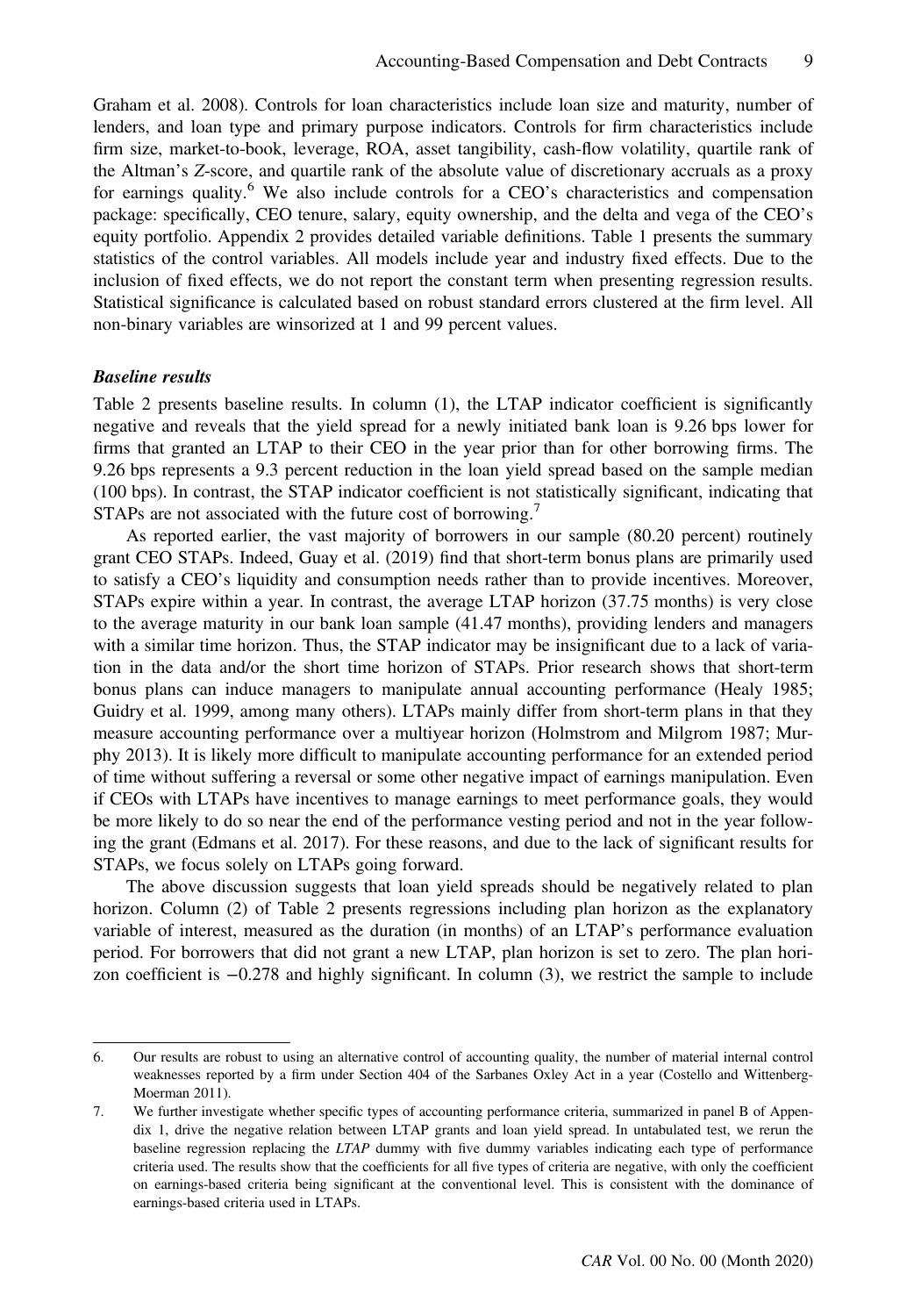### 10 Contemporary Accounting Research

|                                  | (1)<br>Whole sample | (2)<br>Whole sample | (3)<br>LTAP sample |
|----------------------------------|---------------------|---------------------|--------------------|
| $LTAP$ (0/1)                     | $-9.261***$         |                     |                    |
|                                  | $(-2.94)$           |                     |                    |
| STAP(0/1)                        | 0.987               |                     |                    |
|                                  | (0.26)              |                     |                    |
| LTAP plan horizon                |                     | $-0.278***$         | $-0.892***$        |
|                                  |                     | $(-3.30)$           | $(-3.29)$          |
| $Ln(CEO$ tenure)                 | $-2.476$            | $-2.507$            | $-8.534**$         |
|                                  | $(-1.31)$           | $(-1.33)$           | $(-2.25)$          |
| Ln(Salary)                       | $-0.041$            | 0.039               | 5.089              |
|                                  | $(-0.01)$           | (0.01)              | (0.99)             |
| CEO share ownership              | 84.806              | 85.667              | $-52.233$          |
|                                  | (1.61)              | (1.62)              | $(-0.43)$          |
| CEO vega                         | $-9.025**$          | $-9.076**$          | $-14.694**$        |
|                                  | $(-2.09)$           | $(-2.10)$           | $(-2.25)$          |
| CEO delta                        | 0.077               | 0.055               | 1.259              |
|                                  | (0.09)              | (0.06)              | (0.94)             |
| Ln(Loan matrix)                  | $-1.433$            | $-1.394$            | $-0.208$           |
|                                  | $(-0.31)$           | $(-0.31)$           | $(-0.02)$          |
| Ln(Loan size)                    | $-12.219***$        | $-12.268***$        | $-6.805**$         |
|                                  | $(-7.27)$           | $(-7.28)$           | $(-2.44)$          |
| Firm size                        | $-7.197***$         | $-7.074***$         | $-11.675***$       |
|                                  | $(-3.36)$           | $(-3.30)$           | $(-3.65)$          |
| Market-to-book ratio             | $-2.041$            | $-2.022$            | 2.036              |
|                                  | $(-0.96)$           | $(-0.95)$           | (0.47)             |
| #Lenders                         | $-0.314$            | $-0.314$            | $-0.235$           |
|                                  | $(-1.63)$           | $(-1.63)$           | $(-0.80)$          |
| Leverage                         | 60.011***           | 60.230***           | 17.528             |
|                                  | (3.95)              | (3.95)              | (0.70)             |
| <i>ROA</i>                       | $-219.066***$       | $-218.666***$       | $-353.959***$      |
|                                  | $(-5.75)$           | $(-5.75)$           | $(-4.99)$          |
| Tangibility                      | 5.046               | 5.058               | 17.662             |
|                                  | (0.38)              | (0.39)              | (0.74)             |
| Cash flow volatility             | 379.505***          | 379.519***          | 429.358***         |
|                                  | (5.90)              | (5.89)              | (3.76)             |
| <i>Earnings quality</i> quartile | $2.163*$            | 2.138*              | 0.552              |
|                                  | (1.84)              | (1.81)              | (0.35)             |
| Z-score quartile                 | $-16.946***$        | $-16.958***$        | $-17.025***$       |
|                                  | $(-7.56)$           | $(-7.57)$           | $(-4.85)$          |
| Industry and year dummies        | Yes                 | Yes                 | Yes                |
| Loan type and purpose dummies    | Yes                 | Yes                 | Yes                |
| Observations                     | 8,095               | 8,095               | 1,974              |
| $R^2$                            | 0.611               | 0.611               | 0.670              |

### TABLE 2 Loan yield spread and accounting-based compensation plans

Notes: This table presents OLS regression results of loan yield spread on accounting-based compensation plans. Explanatory variables are measured in year  $t - 1$ . The LTAP sample only includes observations with a disclosed new LTAP grant to the CEO in the prior year. See Appendix 2 for variable definitions. We report in parentheses t-statistics based on robust standard errors clustered at the firm level. \*\*\*, \*\*, and \* indicate significance at the 1, 5, and 10 percent levels, respectively.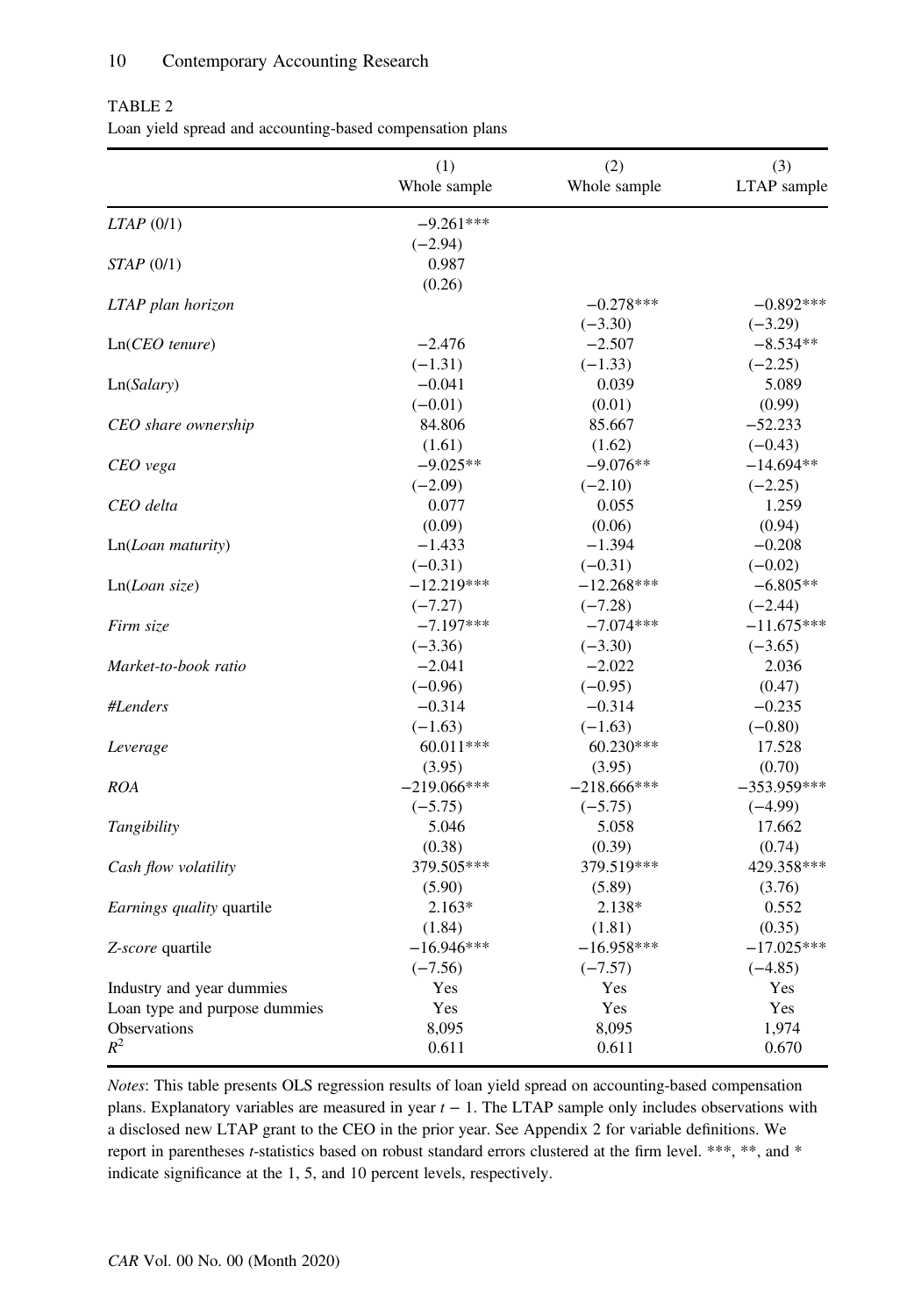only borrowers with new LTAP grants to pinpoint how creditors respond to variation in plan horizon among LTAP-granting firms. Within this subsample, the plan horizon coefficient is −0.892 and significant at the 1 percent level; this implies that extending an LTAP's horizon by 12 months is associated with a 10.70 bps reduction in the cost of borrowing. Overall, these results highlight the importance of a longer plan horizon in reducing a firm's subsequent cost of borrowing.

#### Addressing endogeneity concerns

To confirm the validity of our results, it is important to address endogeneity concerns. Our research design examines loan initiations that take place within a year *after* the borrowing firm publicly discloses its compensation contracts, thus attenuating concerns regarding explicit reverse causality. However, it is possible that omitted variables or hidden factors jointly determine the design of CEO compensation contracts and a firm's cost of borrowing. As discussed below, we undertake additional empirical analyses to address these concerns.

#### Potential hidden factors

We conduct subsample analysis based on three possible hidden factors that might simultaneously influence the firm's compensation contracts and its borrowing cost: (i) prior performance, (ii) the need for external financing, and (iii) the effect of a new CEO.

CEOs of firms with strong accounting performance may be more willing to accept accountingbased pay and simultaneously issue debt to take advantage of the lower borrowing cost given their firm's superior performance. To assess this possibility, we divide our sample into quartiles based on the prior year's ROA. If the reduction in borrowing cost is driven by strongly performing firms who simultaneously borrow on more favorable terms, we should find that the negative relation between LTAP grants and subsequent borrowing cost is concentrated among strong performers. When we estimate equation (1) for the bottom and top performance quartiles, however, results are inconsistent with this conjecture. As columns (1) and (2) of Table 3 show, in both groups, borrowers granting LTAPs enjoy significantly lower yield spreads than spreads for other borrowers. For the bottom performance quartile, the estimated reduction in borrowing cost is 17.75 bps; for the top quartile it is 11.95 bps.

It is also possible that firms granting CEO LTAPs have different external financing needs than other borrowing firms. For example, firms that award LTAPs may be less reliant on external financing, and thus able to borrow at a lower cost. To address this, we divide our sample into quartiles each year based on a firm's need for external financing, measured as the difference between investment and cash flow from operations (e.g., Rajan and Zingales 1998; Fisman and Love 2003). Columns (3) and (4) of Table 3 show that borrowers in both the lowest and highest quartiles experience significantly lower borrowing cost following LTAP grants (11.28 and 14.96 bps, respectively). These results suggest that the lower borrowing cost is not driven by differing external financing needs.

Furthermore, it is possible that new CEOs are more likely to receive new long-term performance contracts and, at the same time, be viewed positively by lenders. To address this possibility, we first examine the relation between CEO tenure and LTAP grants. For our sample, the percentage of new CEOs (CEO tenure  $\leq$  three years) receiving a new LTAP grant is 25.70 percent: a similar percentage, 23.78 percent, of seasoned CEOs (CEO tenure > three years) receive a new LTAP grant. Moreover, during the post-2005 period, the percentage of new CEOs granted an LTAP (31.77 percent) is actually lower than the percentage of seasoned CEOs (36.27 percent). These basic statistics suggest that new LTAPs are not predominantly granted to new CEOs. Next, we divide the sample into quartiles each year based on CEO tenure. Column (5) of Table 3 shows that for CEOs in the bottom quartile, the cost of borrowing is 10.79 bps lower for LTAP firms. For CEOs in the top quartile, the analogous reduction in borrowing cost is greater at 22.63 bps (column 6). Prior research suggests that CEOs gain power as their tenure increases (e.g., Hermalin and Weisbach 1998; Berger et al. 1997; Harford and Li 2007). As a result, lenders may value LTAPs more when CEOs have greater influence. Moreover, CEOs with longer tenure tend to have a shorter horizon as they are closer to retirement. LTAPs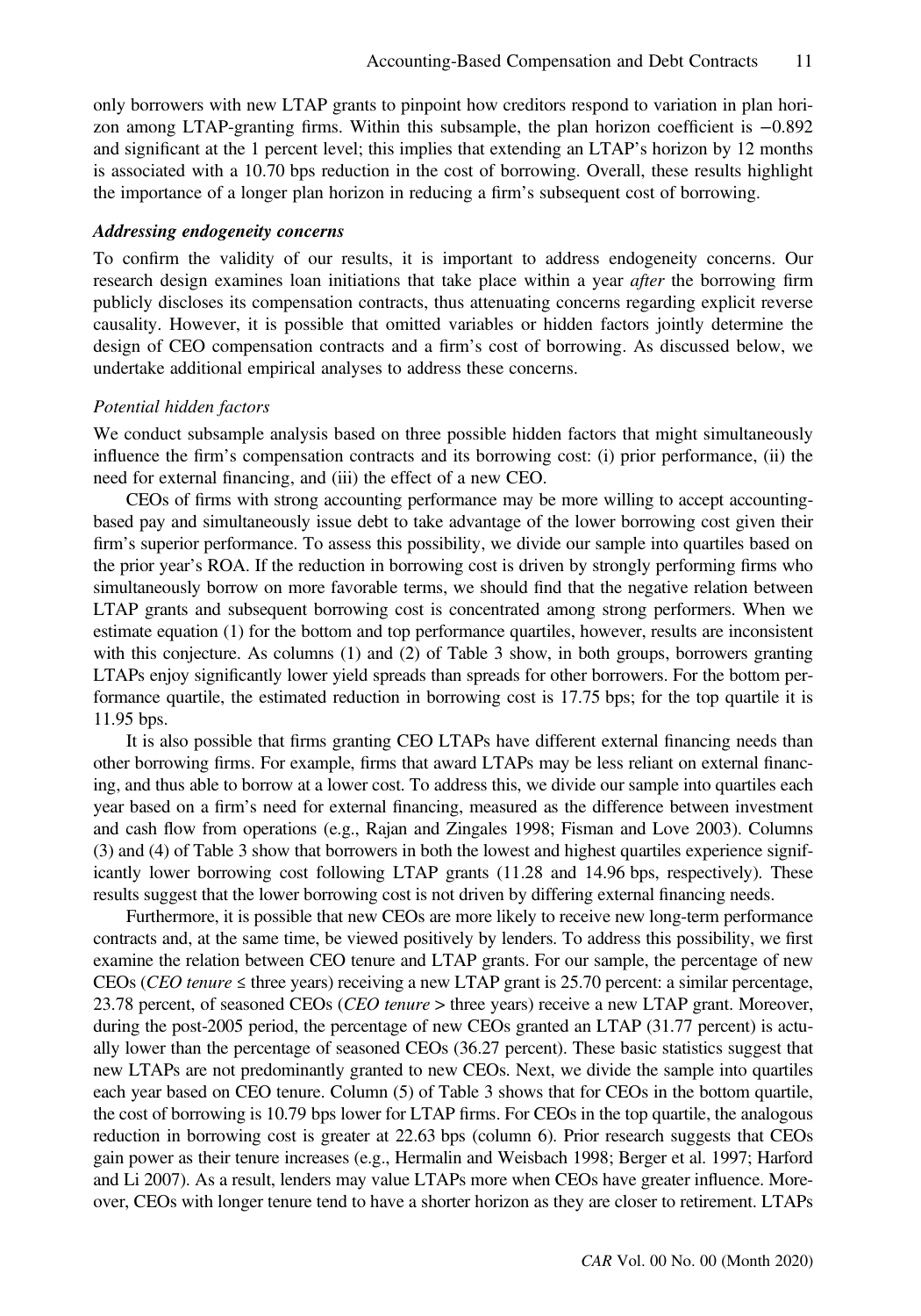| $-11.946***$<br>$-14.035***$<br>Prior year operating performance<br>Quartile 4<br>$-12.117**$<br>$-13.928*$<br>$-3.685*$<br>4.546<br>0.219<br>$-2.152$<br>110.245<br>$(-3.18)$<br>$(-1.84)$<br>(1.33)<br>(0.23)<br>$(-1.79)$<br>$(-4.74)$<br>(1.48)<br>$(-2.22)$<br>$17.750**$<br>$-17.750**$<br>$-2.24$<br>$-16.52$<br>$-16.710$<br>$-16.710$<br>$-16.710$<br>$-16.710$<br>$-16.72$<br>$-16.73$<br>$-16.73$<br>$-16.73$<br>$-16.73$<br>$-16.73$<br>$-16.73$<br>$-16.73$<br>$-16.73$<br>$-16.73$<br>$-16.73$<br>$-16.73$<br>$-16.73$<br>$-16.$<br>Quartile 1<br>CEO share ownership<br>Ln(Loan maturity)<br>Ln(CEO tenure)<br>Ln(Loan size)<br>LTAP (0/1)<br>Ln(Salary)<br>CEO delta<br>$CEO$ $\nu e g a$<br>Firm size |           | Prior year external finance dependence<br>$-11.284**$<br>$6.622**$<br>Quartile 1<br>0.796<br>$(-2.24)$<br>(0.30)<br>$(2.10)$ | Quartile 4<br>$-14.957*$<br>$-1.645$<br>$(-1.91)$ |                    |                  |
|------------------------------------------------------------------------------------------------------------------------------------------------------------------------------------------------------------------------------------------------------------------------------------------------------------------------------------------------------------------------------------------------------------------------------------------------------------------------------------------------------------------------------------------------------------------------------------------------------------------------------------------------------------------------------------------------------------------------|-----------|------------------------------------------------------------------------------------------------------------------------------|---------------------------------------------------|--------------------|------------------|
|                                                                                                                                                                                                                                                                                                                                                                                                                                                                                                                                                                                                                                                                                                                        |           |                                                                                                                              |                                                   | <b>CEO</b> tenure  |                  |
|                                                                                                                                                                                                                                                                                                                                                                                                                                                                                                                                                                                                                                                                                                                        |           |                                                                                                                              |                                                   | Quartile 1         | Quartile 4       |
|                                                                                                                                                                                                                                                                                                                                                                                                                                                                                                                                                                                                                                                                                                                        |           |                                                                                                                              |                                                   | $-10.785**$        | $-22.634***$     |
|                                                                                                                                                                                                                                                                                                                                                                                                                                                                                                                                                                                                                                                                                                                        |           |                                                                                                                              |                                                   | 3.818<br>$(-2.17)$ | 9.870<br>$-4.04$ |
|                                                                                                                                                                                                                                                                                                                                                                                                                                                                                                                                                                                                                                                                                                                        |           |                                                                                                                              | $(-0.35)$                                         | (0.75)             | (1.06)           |
|                                                                                                                                                                                                                                                                                                                                                                                                                                                                                                                                                                                                                                                                                                                        |           |                                                                                                                              | $-10.251$                                         | 3.628              | $12.827***$      |
|                                                                                                                                                                                                                                                                                                                                                                                                                                                                                                                                                                                                                                                                                                                        |           |                                                                                                                              | $(-1.32)$                                         | (1.54)             | (2.79)           |
|                                                                                                                                                                                                                                                                                                                                                                                                                                                                                                                                                                                                                                                                                                                        |           | 118.404                                                                                                                      | $-38.121$                                         | 164.500            | 117.769          |
|                                                                                                                                                                                                                                                                                                                                                                                                                                                                                                                                                                                                                                                                                                                        |           | (1.49)                                                                                                                       | $(-0.32)$                                         | (1.44)             | (1.38)           |
|                                                                                                                                                                                                                                                                                                                                                                                                                                                                                                                                                                                                                                                                                                                        |           | $-9.419$                                                                                                                     | $-11.587$                                         | $-17.892**$        | $-3.090$         |
|                                                                                                                                                                                                                                                                                                                                                                                                                                                                                                                                                                                                                                                                                                                        |           | $(-1.63)$                                                                                                                    | $(-0.77)$                                         | $(-2.30)$          | $(-0.44)$        |
|                                                                                                                                                                                                                                                                                                                                                                                                                                                                                                                                                                                                                                                                                                                        |           | 0.432                                                                                                                        | 2.005                                             | $-2.008$           | $-0.644$         |
|                                                                                                                                                                                                                                                                                                                                                                                                                                                                                                                                                                                                                                                                                                                        |           | (0.51)                                                                                                                       | (1.11)                                            | $(-1.35)$          | $(-0.67)$        |
|                                                                                                                                                                                                                                                                                                                                                                                                                                                                                                                                                                                                                                                                                                                        |           | 8.076                                                                                                                        | $-17.525**$                                       | $-3.255$           | $-0.244$         |
|                                                                                                                                                                                                                                                                                                                                                                                                                                                                                                                                                                                                                                                                                                                        |           | (1.18)                                                                                                                       | $(-2.12)$                                         | $(-0.47)$          | $(-0.02)$        |
|                                                                                                                                                                                                                                                                                                                                                                                                                                                                                                                                                                                                                                                                                                                        |           | $-15.272***$                                                                                                                 | $-8.131**$                                        | $-11.875***$       | $-14.276***$     |
|                                                                                                                                                                                                                                                                                                                                                                                                                                                                                                                                                                                                                                                                                                                        |           | $(-5.53)$                                                                                                                    | $(-2.42)$                                         | $(-4.49)$          | $(-3.82)$        |
|                                                                                                                                                                                                                                                                                                                                                                                                                                                                                                                                                                                                                                                                                                                        |           | $-11.953***$                                                                                                                 | $-0.239$                                          | $-10.352***$       | $-4.207$         |
|                                                                                                                                                                                                                                                                                                                                                                                                                                                                                                                                                                                                                                                                                                                        | $(-0.78)$ | $(-4.29)$                                                                                                                    | $(-0.04)$                                         | $(-3.84)$          | $(-0.93)$        |
| $-7.589***$<br>Market-to-book ratio                                                                                                                                                                                                                                                                                                                                                                                                                                                                                                                                                                                                                                                                                    |           | $-5.634**$                                                                                                                   | $-11.008**$                                       | 8.953***           | $-4.991$         |
| $(-3.63)$                                                                                                                                                                                                                                                                                                                                                                                                                                                                                                                                                                                                                                                                                                              |           | $(-2.33)$                                                                                                                    | $(-2.01)$                                         | (2.62)             | $(-1.51)$        |
| 0.397<br>#Lenders                                                                                                                                                                                                                                                                                                                                                                                                                                                                                                                                                                                                                                                                                                      |           | 0.243                                                                                                                        | $-1.372***$                                       | $-0.256$           | $-0.682**$       |
| (1.13)                                                                                                                                                                                                                                                                                                                                                                                                                                                                                                                                                                                                                                                                                                                 |           | (0.66)                                                                                                                       | $(-3.02)$                                         | $(-0.82)$          | $-1.99$          |
| 44.957***<br>Leverage                                                                                                                                                                                                                                                                                                                                                                                                                                                                                                                                                                                                                                                                                                  |           | 78.051***                                                                                                                    | 54.295***                                         | 57.409****         | 78.319***        |
| (3.17)                                                                                                                                                                                                                                                                                                                                                                                                                                                                                                                                                                                                                                                                                                                 |           | (4.95)                                                                                                                       | (4.05)                                            | (2.89)             | (3.08)           |

12 Contemporary Accounting Research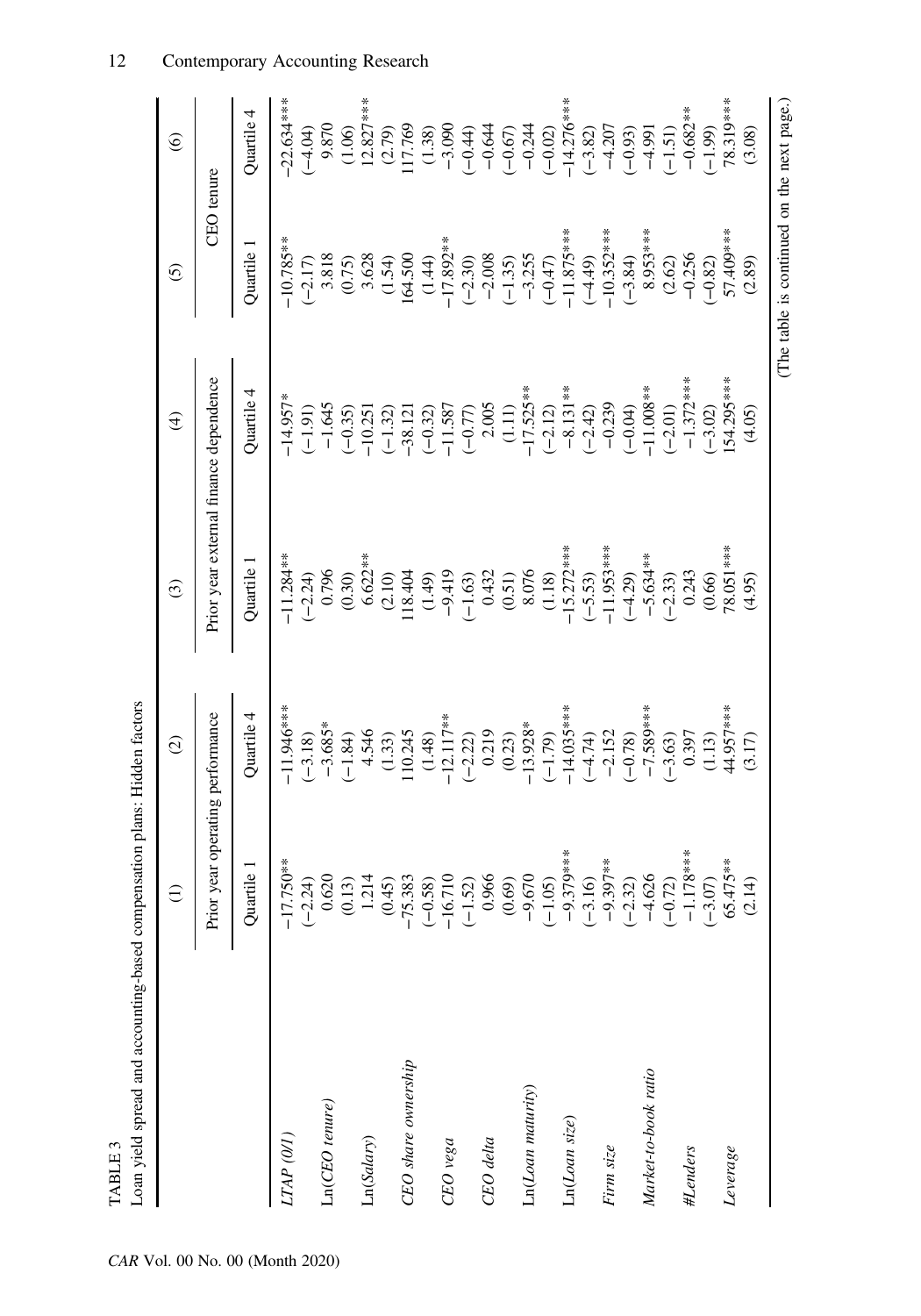| ς |  |
|---|--|
|   |  |
|   |  |
|   |  |
|   |  |
|   |  |
|   |  |

|                               | Ξ                                | $\widehat{c}$ | $\odot$                                | $\widehat{\mathcal{F}}$ | $\odot$           | $\odot$        |
|-------------------------------|----------------------------------|---------------|----------------------------------------|-------------------------|-------------------|----------------|
|                               | Prior year operating performance |               | Prior year external finance dependence |                         | <b>CEO</b> tenure |                |
|                               | Quartile                         | Quartile 4    | Quartile                               | Quartile 4              | Quartile          | Quartile 4     |
| <b>ROA</b>                    | 96.798***<br>ှ                   | 9.913         | $-163.401***$                          | $-208.822**$            | $-392.031***$     | $-173.677***$  |
|                               | $-3.25$                          | (0.26)        | $(-4.00)$                              | $(-2.35)$               | $(-7.12)$         | $(-3.11)$      |
| Tangibility                   | 37.941                           | 9.680         | 19.663                                 | $-22.261$               | 18.750            | $-12.951$      |
|                               | (1.01)                           | (0.62)        | (0.79)                                 | $(-0.68)$               | (1.11)            | $(-0.50)$      |
| Cash flow volatility          | 72.237***                        | 330.746***    | 176.264**                              | 653.947***              | 302.778***        | 283.538***     |
|                               | (2.60)                           | (3.68)        | (2.34)                                 | (4.11)                  | (3.26)            | (2.61)         |
| Earnings quality quartile     | 3.236                            | 0.722         | $-0.748$                               | 3.329                   | 1.552             | $4.855***$     |
|                               | (1.09)                           | (0.45)        | $(-0.40)$                              | (0.99)                  | (0.82)            | (2.05)         |
| Z-score quartile              | 20.403****<br>I                  | $-9.587***$   | $-11.017$ ***                          | $-7.584$                | $-22.322***$      | $-7.528*$      |
|                               | $-3.40$                          | $(-3.11)$     | $(-3.95)$                              | $(-1.28)$               | $(-6.19)$         | $-1.74$        |
| Industry and year dummies     | Yes                              | Yes           | Yes                                    | Yes                     | Yes               | $\mathbf{Yes}$ |
| Loan type and purpose dummies | Yes                              | Yes           | Yes                                    | Yes                     | Yes               | Yes            |
| Observations                  | 1,996                            | 1,970         | 1,951                                  | 1,932                   | 2,629             | 1,811          |
|                               | 0.608                            | 0.664         | 0.664                                  | 0.580                   | 0.645             | 0.637          |

observations with values in the top quartile and for observations with values in the bottom quartile of variables used to stratify the sample. Quartiles are defined yearly. observations with values in the top quartile and for observations with values in the bottom quartile of variables used to stratify the sample. Quartiles are defined yearly. Independent variables are measured in year t - 1. See Appendix 2 for variable definitions. We report in parentheses t-statistics based on robust standard errors Independent variables are measured in year t − 1. See Appendix 2 for variable definitions. We report in parentheses t-statistics based on robust standard errors clustered at the firm level. \*\*\*, \*\*, and \* indicate significance at the 1, 5, and 10 percent levels, respectively, clustered at the firm level. \*\*\*, \*\*, and \* indicate significance at the 1, 5, and 10 percent levels, respectively.

CAR Vol. 00 No. 00 (Month 2020)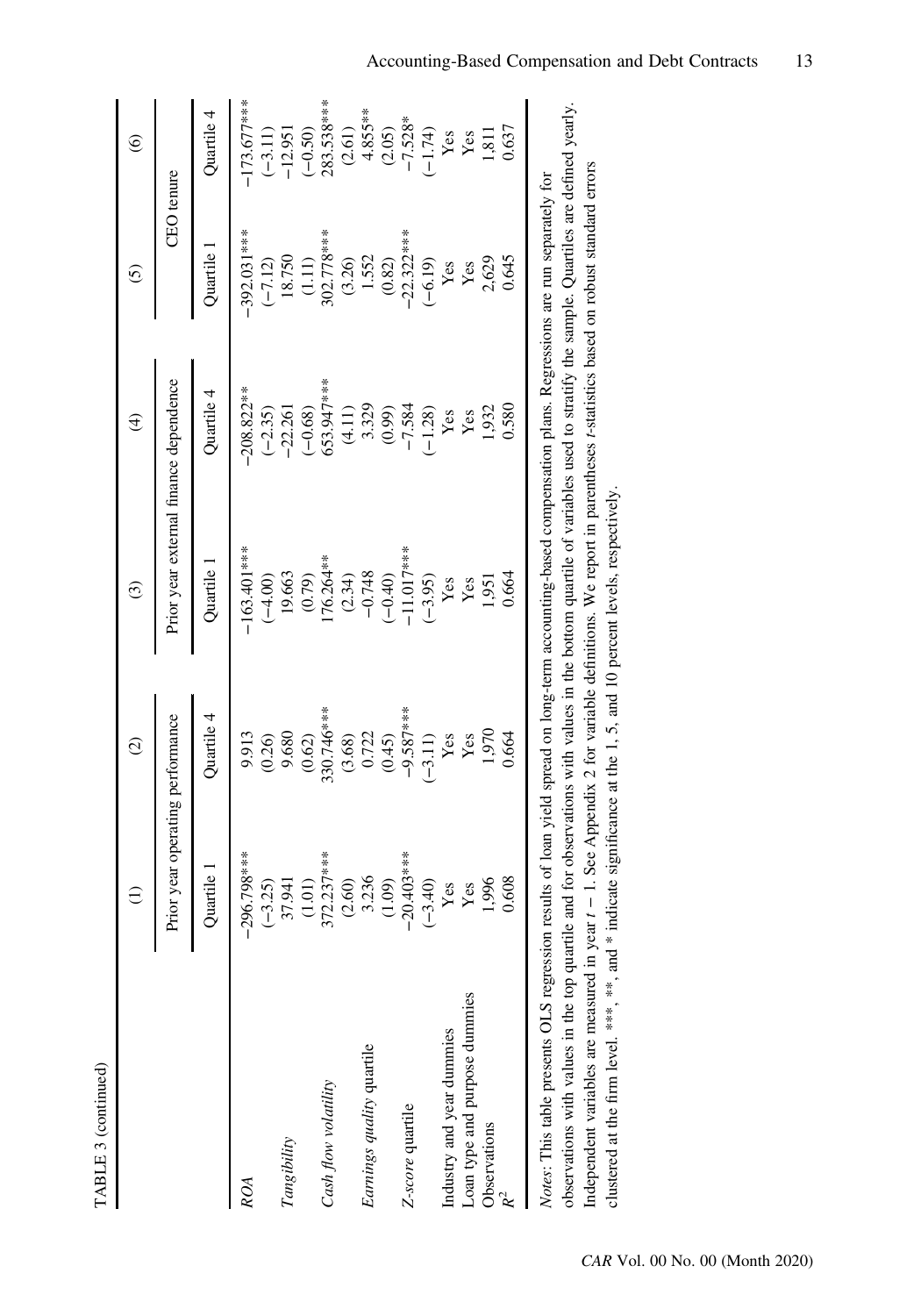may help extend that horizon. Overall, these results do not support the idea that the negative association between LTAPs and borrowing cost is driven by new CEOs.

Our analysis above focuses on accounting-based compensation plans granted to CEOs. Several prior studies show that the CFO's compensation has a significant impact on earnings quality and the firm's debt maturity structure (e.g., Chava and Purnanandam 2010; Jiang et al. 2010). Thus, we also investigate whether our findings for CEO LTAPs are driven by their correlation with CFO compensation. We calculate the same compensation variables for each CFO as we do for each CEO. In untabulated tests, we find that after including indicator variables for both CEO and CFO LTAP grants, the coefficient for CEO LTAP remains significantly negative, while the coefficient for CFO LTAP is positive and insignificant. As CEO and CFO compensation are likely to be highly correlated, we also regress the CFO LTAP indicator variable on the analogous CEO indicator variable and use the residual as an explanatory variable. We find that the residual component of CFO pay is not related to future loan yield spread. These findings indicate that CFO compensation does not have an independent impact on the firm's cost of borrowing.

Finally, it is possible that the negative association between LTAP grants and the subsequent cost of borrowing is driven by time-invariant unobservable firm characteristics. For example, borrowing firms granting LTAPs may, for some unobservable reason, be more creditworthy than other borrowers that do not use such plans. To address this, we include firm fixed effects in our baseline regression model. The LTAP coefficient remains negative and highly significant at −8.465 after the inclusion of firm fixed effects (see column 1 of Table 4).

#### 2SLS/IV estimation

To further address endogeneity concerns related to unobserved time-varying omitted variables, we estimate a 2SLS/IV model. We construct two instrumental variables (IVs) that are related to the firm's tendency to grant an LTAP but are unlikely to be related to the firm's cost of borrowing. The first IV is the proportion of firms granting LTAPs among firms sharing the same compensation consultant, excluding firms in the borrowing firm's industry (defined by 1-digit SIC code). This exclusion reduces the possibility of violating the exclusion restriction due to industryspecific compensation practices.<sup>8</sup> Ceteris paribus, compensation consultants familiar with LTAPs are more likely to recommend them when advising a board. Because firms only began disclosing the identity of their compensation consultant following a 2006 SEC rule change, this IV limits our analysis to post-2005 observations.

A second IV is derived from option backdating scandals that attracted wide public scrutiny after the publication of Lie (2005). Driven by unfavorable public sentiment, firms in industries with a high incidence of publicized backdating scandals are more likely to use LTAPs to replace stock options after 2005 (Li and Wang 2016). Following the literature, our second IV is a High Glass-Lewis industry indicator variable that equals one if the firm's industry has five or more firms identified in the Glass-Lewis report as option backdaters.<sup>9</sup> We do not expect the number of

<sup>8.</sup> Compensation consultants will not randomly assign the use of LTAPs across their clients. If their recommendation to use an LTAP is related to some firm characteristics that are correlated with firms' cost of borrowing, this IV may not satisfy the exclusion restriction. Our extensive set of regression control variables, however, should help mitigate this concern. Nonetheless, we want to acknowledge a potential caveat for this IV.

<sup>9.</sup> The Glass, Lewis & Co. Yellow Card Trend Alert Report was released on June 14, 2007. It compiled information on 257 companies (as of March 2007) that announced SEC inquiries, Justice Department subpoenas, earnings restatements, or internal reviews related to historical option grants. In total, 13 of the 48 Fama and French industries have five or more firms identified in the Glass-Lewis report: Business services, electronic equipment, computers, pharmaceutical products, retail, wholesale, communication, trading, measuring and control equipment, machinery, transportation, medical equipment, and restaurants, hotels, motels.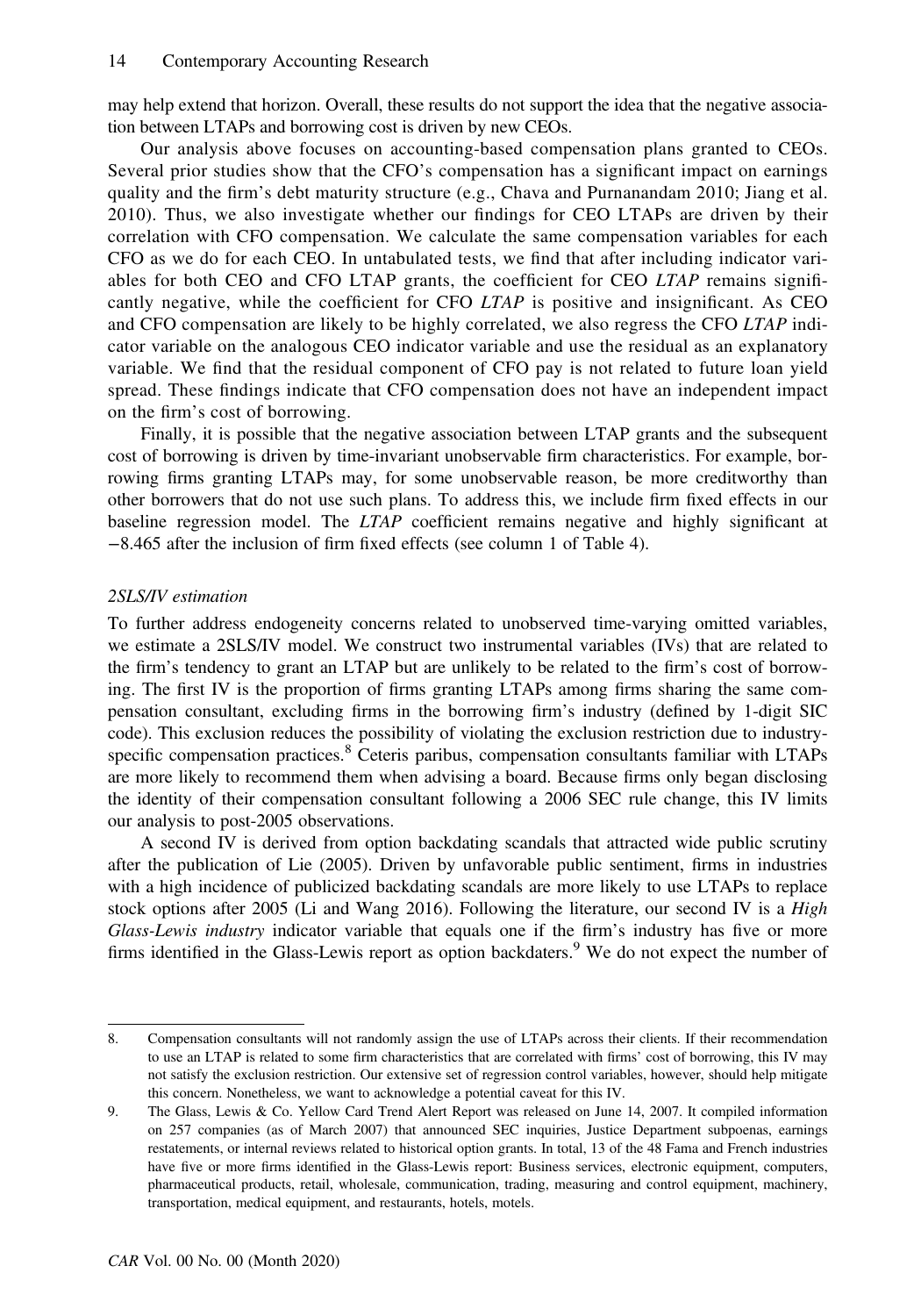|                                                |                         | (2)                  | (3)                      |
|------------------------------------------------|-------------------------|----------------------|--------------------------|
|                                                | (1)                     |                      | <b>IV/2SLS</b>           |
|                                                | Firm fixed effects      | First stage          | Second stage             |
| $LTAP$ (0/1)                                   | $-8.465**$<br>$(-2.17)$ |                      |                          |
| LTAP ratio of a firm's compensation consultant |                         | $1.056***$<br>(3.19) |                          |
| High Glass-Lewis industry (0/1)                |                         | $0.763**$<br>(2.07)  |                          |
| LTAP predicted                                 |                         |                      | $-65.671**$<br>$(-2.22)$ |
| $Ln(CEO$ tenure)                               | 0.945                   | 0.066                | $-9.093***$              |
|                                                | (0.48)                  | (1.08)               | $(-2.73)$                |
| Ln(Salary)                                     | $-6.202$                | 0.074                | 12.896***                |
|                                                | $(-1.16)$               | (0.63)               | (3.00)                   |
| CEO share ownership                            | 79.596                  | $-4.634**$           | 142.368                  |
|                                                | (0.70)                  | $(-1.98)$            | (1.11)                   |
| CEO vega                                       | $-5.835$                | $-0.335*$            | $-13.468*$               |
|                                                | $(-1.09)$               | $(-1.74)$            | $(-1.65)$                |
| CEO delta                                      | $-1.035$                | $-0.054*$            | $-2.415$                 |
|                                                | $(-1.00)$               | $(-1.74)$            | $(-1.35)$                |
| Ln(Loan maturity)                              | $-0.437$                | $-0.030$             | 8.761                    |
|                                                | $(-0.09)$               | $(-0.32)$            | (1.00)                   |
| Ln(Loan size)                                  | $-11.471***$            | 0.015                | $-9.214***$              |
|                                                | $(-7.01)$               | (0.38)               | $(-3.20)$                |
| Firm size                                      | $-1.222$                | $0.148**$            | $-11.406***$             |
|                                                | $(-0.22)$               | (2.56)               | $(-3.39)$                |
| Market-to-book ratio                           | $-0.263$                | $-0.076$             | $-14.422***$             |
|                                                | $(-0.10)$               | $(-1.06)$            | $(-3.52)$                |
| #Lenders                                       | $-0.533***$             | $-0.002$             | $-0.765**$               |
|                                                | $(-2.83)$               | $(-0.31)$            | $(-2.48)$                |
| Leverage                                       | 55.869***               | 0.403                | 58.322***                |
|                                                | (3.02)                  | (1.05)               | (2.97)                   |
| ROA                                            | $-176.984***$           | 1.211                | $-123.968**$             |
|                                                | $(-4.59)$               | (1.35)               | $(-2.08)$                |
| Tangibility                                    | 22.642                  | 0.153                | $-9.126$                 |
|                                                | (0.77)                  | (0.45)               | $(-0.60)$                |
| Cash flow volatility                           | 108.259                 | $-4.898**$           | 351.709***               |
|                                                | (1.35)                  | $(-2.49)$            | (2.78)                   |
| Earnings quality quartile                      | 0.168                   | $0.171***$           | $-14.872***$             |
|                                                | (0.15)                  | (2.58)               | $(-3.66)$                |
| Z-score quartile                               | $-8.610***$             | $-0.040$             | 3.827**                  |
|                                                | $(-3.32)$               | $(-1.08)$            | (1.99)                   |
| Cragg-Donald Wald F-stat                       |                         | 23.01                |                          |
| Stock-Yogo weak ID test critical values        |                         |                      |                          |
| 10% maximal IV size                            |                         | 19.93                |                          |
| 15% maximal IV size                            |                         | 11.59                |                          |
| 20% maximal IV size                            |                         | 8.75                 |                          |
| 25% maximal IV size                            |                         | 7.25                 |                          |

| TABLE 4 |                                                                        |  |  |
|---------|------------------------------------------------------------------------|--|--|
|         | Loan yield spread and accounting-based compensation plans: Endogeneity |  |  |

(The table is continued on the next page.)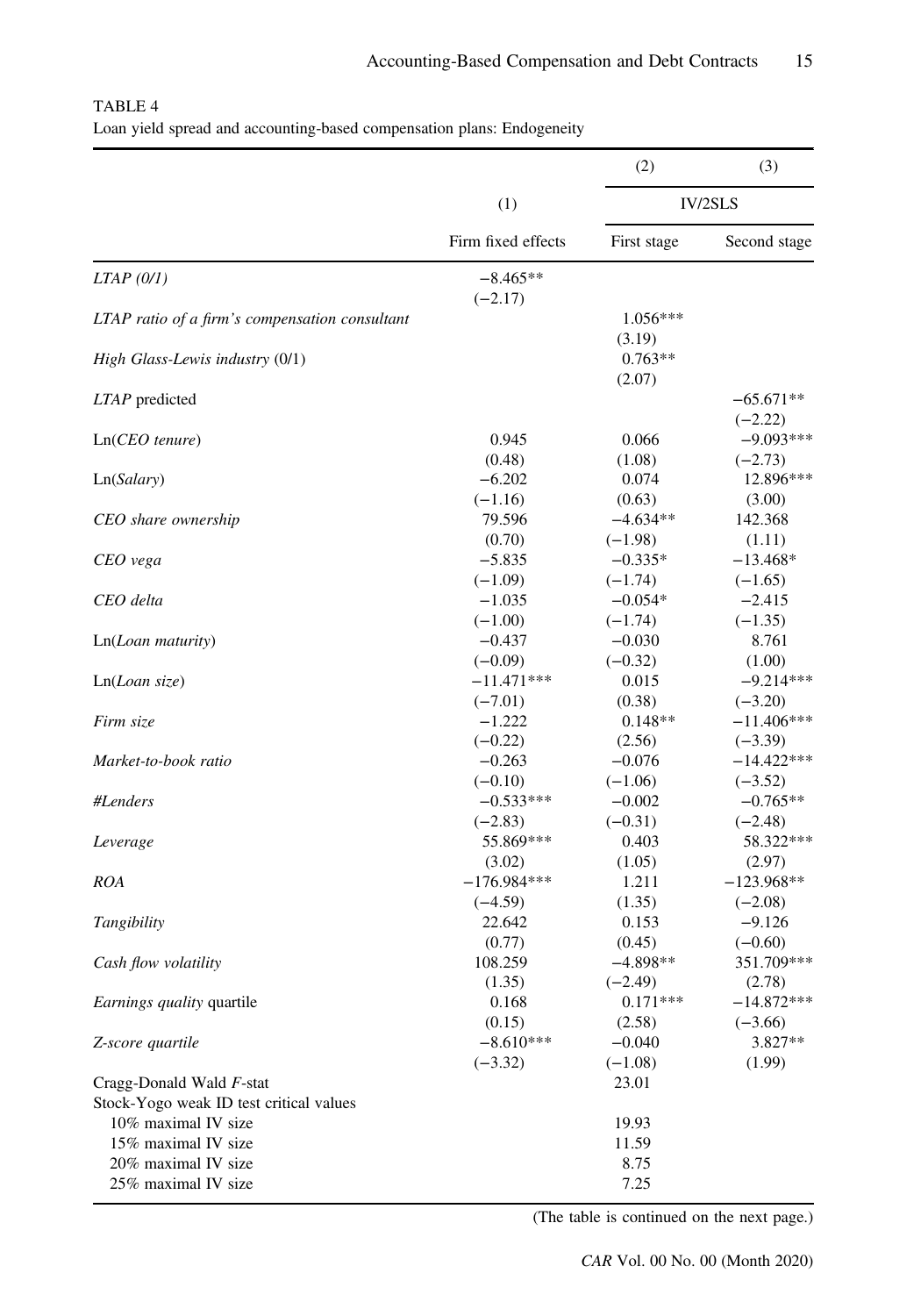#### 16 Contemporary Accounting Research

|                               |                    | (2)         | (3)            |
|-------------------------------|--------------------|-------------|----------------|
|                               | (1)                |             | <b>IV/2SLS</b> |
|                               | Firm fixed effects | First stage | Second stage   |
| Industry and year dummies     | Yes                | Yes         | Yes            |
| Loan type and purpose dummies | Yes                | Yes         | Yes            |
| <b>Observations</b>           | 8,095              | 2,489       | 2,489          |
| $R^2$                         | 0.770              | 0.153       | 0.446          |

#### TABLE 4 (continued)

Notes: This table presents regression results from tests designed to control for endogeneity. The dependent variable is loan yield spread in columns (1) and (3), and LTAP indicator variable in column (2). Column (1) includes firm fixed effects and columns (2) and (3) report results from the IV/2SLS estimations. Instrument variables (IVs) are the proportion of LTAP-granting firms that use the sample firm's compensation consultant and are in unrelated industries, and a binary variable that equals one if the firm's industry had more than five firms appearing in the Glass-Lewis report, and zero otherwise. Explanatory variables are measured in year  $t - 1$ . See Appendix 2 for variable definitions. We report in parentheses  $t$ statistics based on robust standard errors clustered at the firm level. \*\*\*, \*\*, and \* indicate significance at the 1, 5, and 10 percent levels, respectively.

past industry-level option backdating events to directly affect a firm's future cost of borrowing in the post-2005 sample.

The last two columns of Table 4 present 2SLS/IV regression results.<sup>10</sup> Column (2) presents first step probit regression results, which predict a firm's propensity to grant an LTAP. The dependent variable is the LTAP indicator; explanatory variables are the IVs and control variables as in Table 2. As expected, the likelihood of an LTAP grant is significantly positively related to both IVs. The Cragg-Donald Wald F-statistic for the IVs is 23.01 and is higher than the Stock-Yogo weak ID test critical values for two IVs (Stock and Yogo 2005).

Column (3) presents second stage regressions of yield spread on the predicted LTAP value and control variables. The coefficient for predicted LTAP is negative and statistically significant at the 5 percent level. The magnitude of the coefficient for the predicted LTAP variable seems large, but an assessment of its economic impact puts it into perspective. A movement from the median to 75th percentile of predicted LTAP is associated with a 9.64 bps reduction in Loan yield spread; the same movement for the original LTAP indicator using the OLS coefficient in column (1) of Table 2 is associated with a 9.26 bps reduction in yield spread. Overall, 2SLS/IV analysis supports a causal relationship between LTAP grants and a lower future cost of borrowing.

#### Additional tests

We conduct numerous additional tests to verify the negative relation between LTAP grants and the future cost of borrowing. Specifically, we rerun our analyses (i) using only the largest loan facility in each package, (ii) controlling for the credit risk associated with each loan package,

<sup>10.</sup> Given that the first stage in the IV/2SLS analysis is a probit (nonlinear) model and the second stage is a linear model, the traditional two-stage IV/2SLS estimation procedure which requires OLS regressions in both stages may not produce consistent estimates (Wooldridge 2010). Instead, we follow Adams et al. (2009) and use a two-step procedure. Specifically, in the first step, we use a probit model that regresses the LTAP dummy on the two instruments and all other control variables. In the second step, we use the predicted values from the first step as the IV and run a 2SLS regression as normal.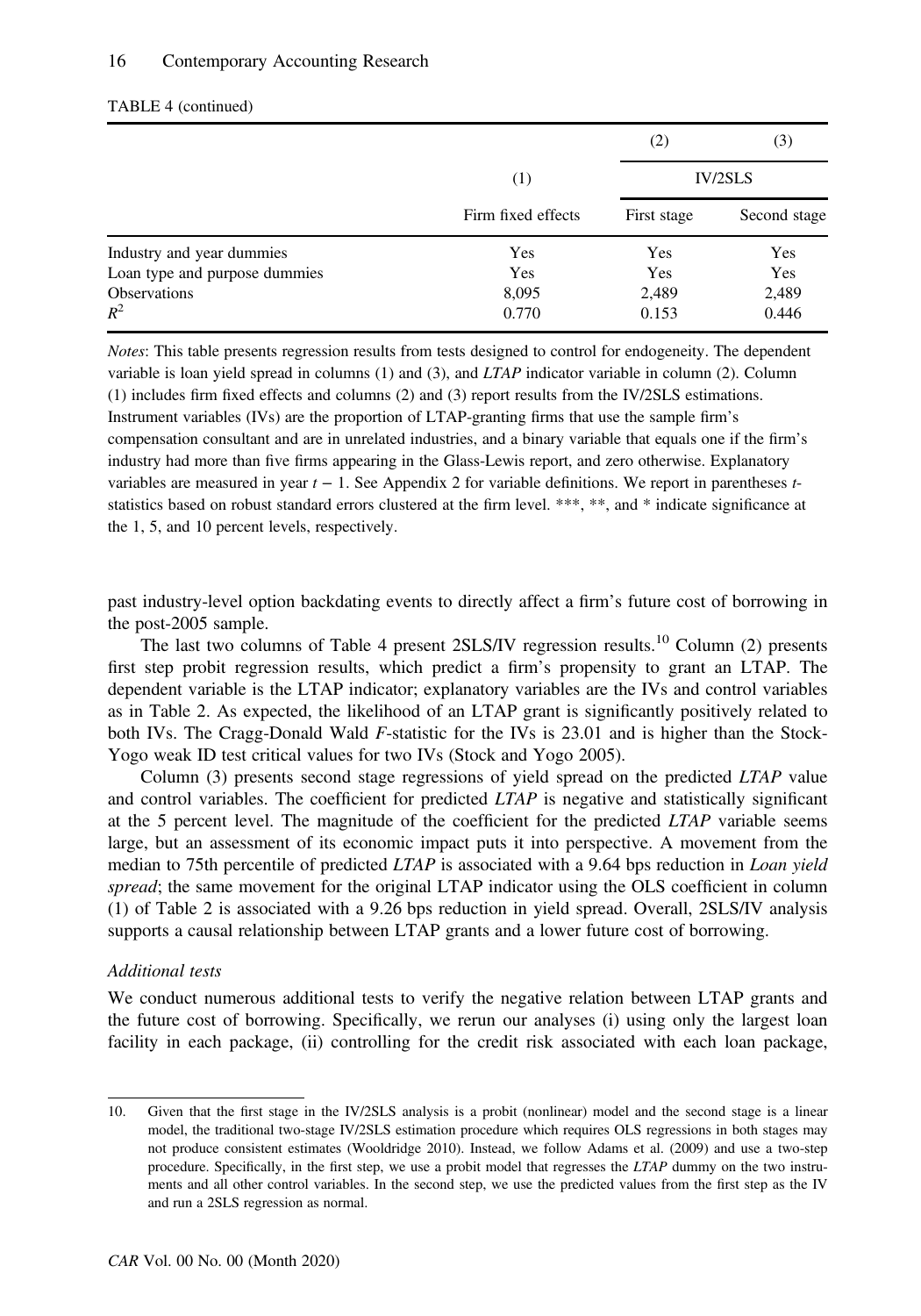(iii) using a PSM sample, and (iv) examining changes in loan yield spreads surrounding the adoption of FASB ASC Topic 718 in 2005. Results of all these additional tests confirm our findings. Details are presented in the online Appendix.<sup>11</sup>

#### How do LTAPs reduce loan yield spreads?

In this section, we begin to explore specific mechanism(s) by which accounting-based performance plans influence the cost of borrowing. We examine two nonmutually exclusive ways in which LTAP grants could prove valuable to a firm's creditors.

First, LTAPs tie CEO pay to accounting measures that are positively associated with the firm's ability to repay debt. This provides the CEO with incentives to improve those measures and thus could reduce the borrowing firm's credit risk. We test the validity of this mechanism by analyzing two accounting measures that are directly tied to debt repayment ability: interest coverage ratio (EBIT over interest) and profit margin growth rate (EBIT/Sales growth). Given the high variability and nonlinearity of the interest coverage ratio, we use its yearly quartile rank, instead of its level, in our analysis. Using changes in interest coverage quartile and EBIT/Sales growth from year  $t - 1$ to year t as dependent variables, we run regressions using the LTAP grant indicator in year  $t - 1$ and changes in other explanatory variables from our baseline model as right-side variables. We also include the lagged value of the dependent variable to control for possible mean reversion, along with industry and year fixed effects. The sample size is restricted by the data availability of the dependent variable. Results, presented in columns (1) and (2) of Table 5, show significant positive coefficients for the LTAP indicator. This confirms that one mechanism through which LTAPs reduce borrowing cost is anticipated improvement in the firm's ability to repay debt relative to other borrowers.

Second, LTAPs could discourage CEOs from engaging in risk-taking activities. It is well documented that CEOs, acting on behalf of shareholders, may take on risk that increases shareholder value at the expense of debtholders (Galai and Masulis 1976; Jensen and Meckling 1976; Myers 1977, among others). By tying the CEO's pay to performance measures that are valued by debtholders, accounting-based compensation plans better align the interests of managers with those of debtholders and reduce the manager's incentives to engage in risk-shifting activities that may hurt debtholders. Moreover, risk-shifting activities could increase the volatility of a firm's accounting performance and thus may decrease the probability of meeting prespecified accounting performance hurdles. Therefore, we expect that managers with LTAPs will be less likely to engage in risk-shifting activities. To test this conjecture, we regress changes in earnings volatility and R&D investments (R&D/Assets) from  $t - 1$  to t on the LTAP grant indicator for year  $t - 1$ and other variables as indicted above. Past literature generally finds that riskier operations lead to more volatile corporate earnings and that R&D expenditures lead to higher firm-level risk (Li et al. 2013; Coles et al. 2006). LTAPs provide incentives to decrease both measures. Results, presented in columns (3) and (4) of Table 5, show a significant reduction in earnings volatility and R&D spending following new LTAP grants.

The evidence above is consistent with the idea that creditors offer LTAP firms reduced loan yield spreads in anticipation of higher creditworthiness and reduced risk taking. But which of

<sup>11.</sup> Please see supporting information, "Online Appendix" as an addition to the online article. In untabulated tests, we further examine whether the use of LTAPs affects loan features other than yield spread. If, for example, LTAP firms borrow at a lower yield spread but also have shorter loan maturities or lower loan amounts, it would be difficult to conclude that the cost of borrowing is unambiguously lower for LTAP firms. We run regressions with either loan maturity or loan amount as the dependent variable and with the LTAP grant indicator or LTAP plan horizon variable, Loan yield spread and other control variables, as independent variables. We find that there is no difference in loan maturity or loan amount for observations with and without LTAP grants or for LTAP grants with different plan horizons. This suggests that the lower yield spread associated with LTAP firms is not associated with a lower loan amount or a shorter loan maturity. In other words, lenders do not seem to be trading off protection mechanisms in the face of LTAPs.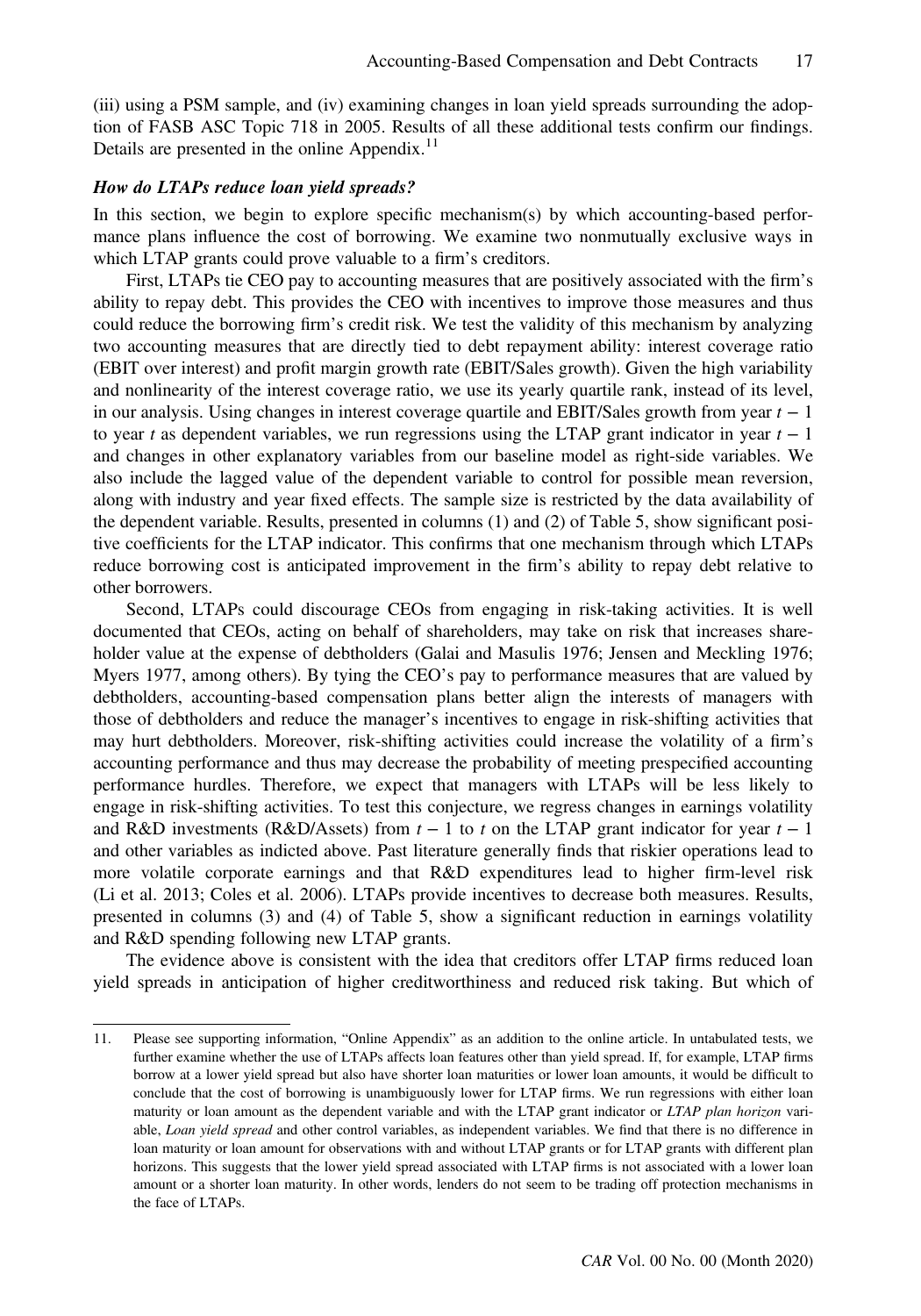|                           | (1)<br>EBIT/interest quartile EBIT/sales growth Earnings volatility | (2)         | (3)         | (4)<br><b>RD/AT</b> |
|---------------------------|---------------------------------------------------------------------|-------------|-------------|---------------------|
| $LTAP$ (0/1)              | $0.020*$                                                            | $0.055***$  | $-0.001***$ | $-0.001***$         |
|                           | (1.74)                                                              | (2.66)      | $(-2.78)$   | $(-3.83)$           |
| $Ln(CEO$ tenure)          | 0.003                                                               | $0.044**$   | 0.000       | 0.000               |
|                           | (0.31)                                                              | (2.44)      | (1.34)      | (0.82)              |
| Ln(Salary)                | $-0.005$                                                            | $-0.041$    | $-0.000$    | $0.001*$            |
|                           | $(-0.28)$                                                           | $(-0.85)$   | $(-1.28)$   | (1.69)              |
| CEO share ownership       | $-0.654**$                                                          | $-0.302$    | $-0.002$    | 0.011               |
|                           | $(-2.08)$                                                           | $(-0.45)$   | $(-0.22)$   | (1.16)              |
| CEO vega                  | $0.076**$                                                           | 0.007       | $-0.002**$  | 0.001               |
|                           | (2.44)                                                              | (0.16)      | $(-2.54)$   | (0.85)              |
| CEO delta                 | 0.005                                                               | 0.001       | $-0.000$    | $-0.000$            |
|                           | (1.15)                                                              | (0.16)      | $(-0.95)$   | $(-1.31)$           |
| Firm size                 | $0.394***$                                                          | $0.512***$  | $-0.004***$ | $-0.016***$         |
|                           | (8.29)                                                              | (7.03)      | $(-3.32)$   | $(-9.03)$           |
| Market-to-book ratio      | 0.007                                                               | 0.020       | 0.000       | $-0.000$            |
|                           | (0.55)                                                              | (1.05)      | (1.31)      | $(-0.52)$           |
| Leverage                  | $-1.104***$                                                         | $-0.261$    | 0.001       | $-0.007*$           |
|                           | $(-10.59)$                                                          | $(-1.30)$   | (0.31)      | $(-1.84)$           |
| ROA                       | $6.152***$                                                          | $3.511***$  | $-0.053***$ | $-0.029***$         |
|                           | (27.86)                                                             | (8.37)      | $(-7.85)$   | $(-4.68)$           |
| Tangibility               | $-0.440***$                                                         | 0.230       | $-0.022***$ | $0.030***$          |
|                           | $(-2.59)$                                                           | (0.57)      | $(-4.26)$   | (4.19)              |
| Cash flow volatility      | $-0.344$                                                            | $-0.280$    | $0.383***$  | 0.000               |
|                           | $(-0.83)$                                                           | $(-0.27)$   | (18.16)     | (0.01)              |
| Earnings quality quartile | 0.003                                                               | $-0.005$    | $-0.000$    | $0.000**$           |
|                           | (0.74)                                                              | $(-0.65)$   | $(-1.29)$   | (2.33)              |
| Z-score quartile          | $0.036***$                                                          | 0.026       | $-0.001**$  | $-0.001***$         |
|                           | (2.76)                                                              | (1.29)      | $(-2.18)$   | $(-2.58)$           |
| Lagged policy variable    | $-0.176***$                                                         | $-0.951***$ | $-0.125***$ | $-0.122***$         |
|                           | $(-25.25)$                                                          | $(-69.87)$  | $(-21.63)$  | $(-10.18)$          |
| Industry and year dummies | Yes                                                                 | Yes         | Yes         | Yes                 |
| Observations              | 10,412                                                              | 10,935      | 11,626      | 11,674              |
| $R^2$                     | 0.339                                                               | 0.500       | 0.281       | 0.151               |

TABLE 5 Loan yield spread and accounting-based compensation plans: Mechanisms

Notes: This table examines the association between firm performance and policy variables and the use of long-term accounting-based compensation plans. The dependent variable is annual change in firm performance or policy (indicated in column head) from  $t - 1$  to t. The quartile for *EBIT/interest* is defined annually. The LTAP indicator equals one if there is a new CEO LTAP grant disclosed for the firm in year  $t - 1$ . Other explanatory variables are annual changes from  $t - 1$  to t. Each regression also includes the lagged value of the dependent variable to control for possible mean reversion, and industry and year fixed effect. See Appendix 2 for other variable definitions. We report in parentheses *t*-statistics based on robust standard errors clustered at the firm level. \*\*\*, \*\*, and \* indicate significance at the 1, 5, and 10 percent levels, respectively.

these channels is more important? To shed light on the answer to this question, we scale the LTAP coefficient from each regression model presented in Table 5 by the difference between the 25th percentile and 75th percentile for that model's dependent variable. This captures the influence of a new LTAP grant on each dependent variable. Then, we estimate the implied impact of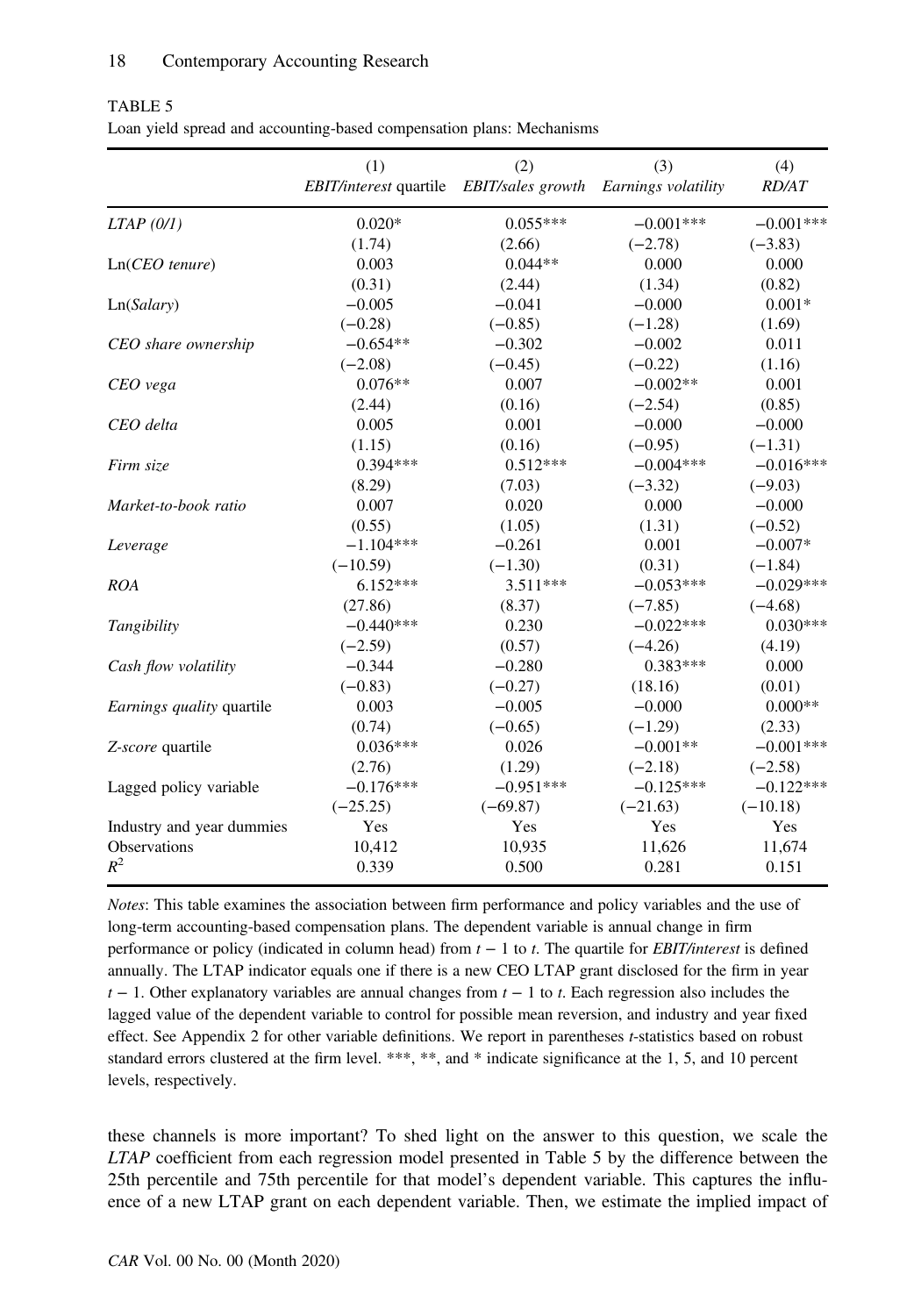each mechanism on loan spread by multiplying the scaled *LTAP* coefficient by the difference in the average loan spread for borrowing firms in the 1st and 4th quartile of the relevant dependent variable.<sup>12</sup> Based on this methodology, the profit margin growth rate has the largest impact on spread. The inferred reduction in *Loan yield spread* is 5.21 bps, which represents a 5.2 percent reduction in the direct cost of borrowing based on median yield spread of our sample (100 bps). The reduction in earnings volatility that follows LTAP grants lowers future Loan yield spread by 2.3 percent, making it the second most impactful channel. Similarly, through increased interest coverage and lower R&D expenditures, the yield spread falls by 1.1 and 0.5 percent, respectively, following an LTAP grant. Overall, results suggest that LTAP grants reduce firms' direct cost of borrowing mainly through higher profitability and lower earnings volatility.

#### LTAPs, covenants, and lender monitoring

Because debt financing introduces the potential for shareholder-debtholder conflicts that distort managerial behavior, loans generally include contractual covenants that restrict managerial decisions with respect to investment, payout, and financing policies. In addition, lenders can reduce their risk exposure through effective monitoring (e.g., Diamond 1984). If creditors perceive that LTAPs help reduce potential agency conflicts, then LTAP grants could serve as a substitute for both debt covenants and lender monitoring.

#### LTAPs and covenants

Although valuable in alleviating potential agency costs, covenants can impose costs on the borrowing firm, as managers may be forced to pursue suboptimal investment or financing strategies (Smith and Warner 1979). If creditors value LTAP incentives when negotiating loan contracts then, all else constant, we expect that they will require fewer restrictive covenants following an LTAP grant.

Debt covenant information is disclosed at the package level; multiple loan facilities may be grouped into one package. Following Drucker and Puri (2009), we include only loan packages that have either financial covenants, a dividend restriction covenant, or a sweep covenant. Our sample contains 3,887 loan packages with valid covenant information. Following the literature, we construct a covenant intensity index (Demiroglu and James 2010; Bradley and Roberts 2015). The index is measured as the sum of four binary covenant indicator variables which equal one if the loan facility includes (i) a collateral covenant (i.e., if one of the facilities in the loan package is secured or there is a covenant related to collaterals), (ii) a dividend restriction covenant, (iii) more than two types of financial covenants, and (iv) a sweep covenant, and zero otherwise. Panel A of Table 6 summarizes the covenants used in our sample. Almost all loan packages (94.65 percent) contain financial covenants; earnings-related financial covenants are the main type used. The next most popular type is a dividend restriction covenant (61.10 percent). Only 35.07 and 25.91 percent of packages contain collateral or sweep covenants, respectively. The average covenant intensity index is 1.815, with a minimum of zero and a maximum of four by construction (Table 1).

The second half of Table 6, panel A presents correlations between covenant variables and the LTAP indicator and plan horizon variable, respectively. Correlation coefficients are negative

<sup>12.</sup> For example, the coefficient on the LTAP indicator variable is 0.055 for profit margin growth (column 2). The 25th (75th) percentile value for profit margin growth is −13.63 percent (12.77 percent). The difference in average loan spread between firms in the top and bottom quartile of profit margin growth in 25 bps. Thus, the implied LTAPrelated influence of profit margin growth on *Loan yield spread* is  $(0.055/(0.1277-(-0.1363))) \times 25 = 5.21$  bps. Less than 50 percent of firms report R&D expenses. Thus, when the dependent variable is R&D intensity (column 4), we focus on firms with positive R&D expenses and estimate the implied spread changes by using the difference in average loan spreads between firms in above- and below-median positive R&D intensity groups.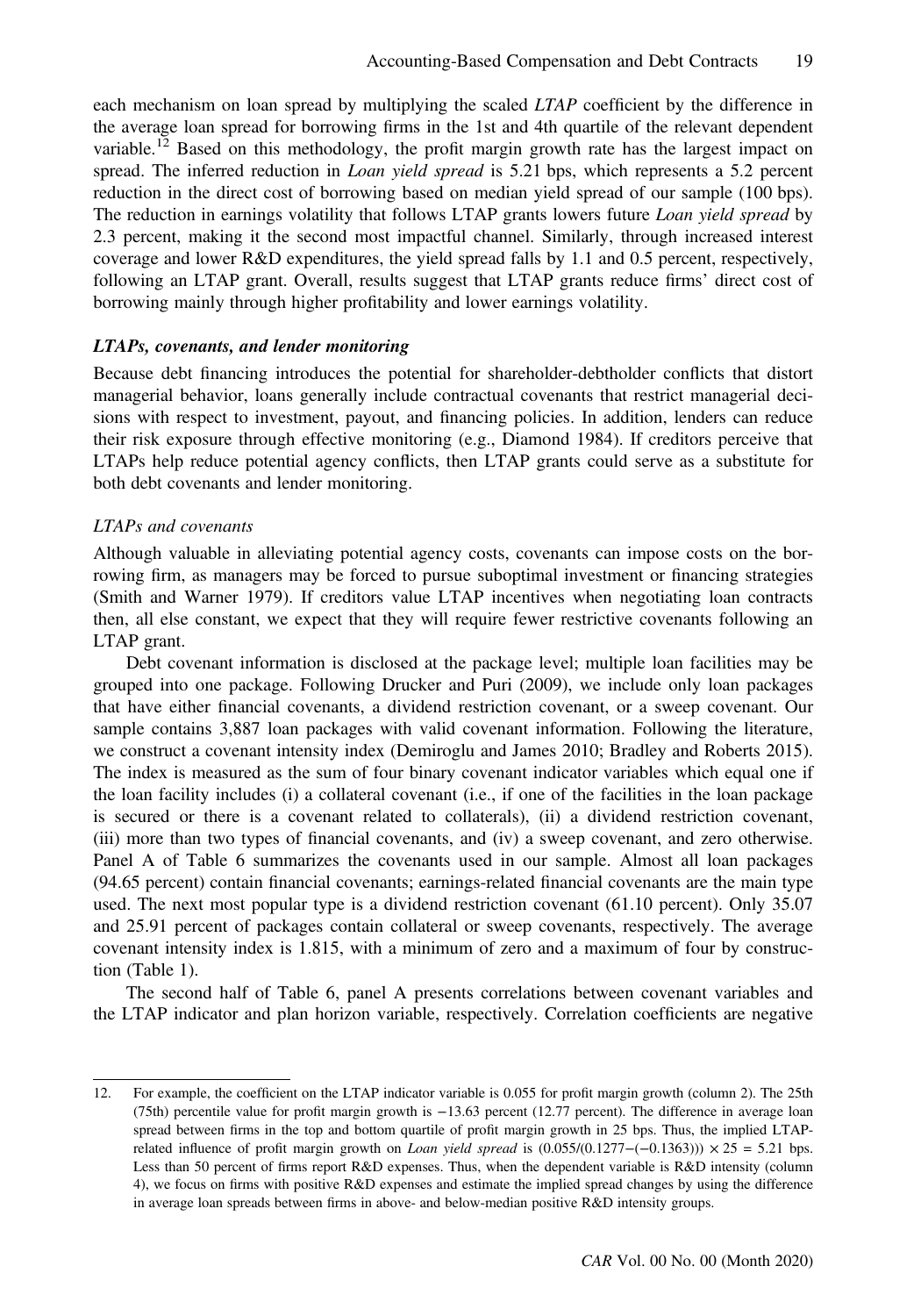### TABLE 6

Loan covenants and accounting-based compensation plans

| <b>Panel A:</b> Summary statistics and the correlations |       |             |
|---------------------------------------------------------|-------|-------------|
|                                                         | Obs.  | % of sample |
| #Packages                                               | 3,887 |             |
| #Packages with financial covenant                       | 3,679 | 94.65       |
| Earnings covenant $(0/1)$                               | 2,836 | 72.96       |
| Collateral covenant (0/1)                               | 1,351 | 35.07       |
| Dividend covenant $(0/1)$                               | 2,375 | 61.10       |
| Sweeps $(0/1)$                                          | 1,007 | 25.91       |

Correlations between covenant variables and LTAPs

|                                 | LTAP (0/1) | LTAP plan horizon |
|---------------------------------|------------|-------------------|
| Covenant intensity              | $-0.090$   | $-0.091$          |
| $(p$ -value)                    | (0.00)     | (0.00)            |
| <i>Prob(covenant violation)</i> | $-0.079$   | $-0.069$          |
| $(p$ -value)                    | (0.00)     | (0.00)            |
| Earnings-based covenant (0/1)   | $-0.053$   | $-0.057$          |
| $(p$ -value)                    | (0.00)     | (0.00)            |
| Collateral covenant $(0/1)$     | $-0.064$   | $-0.063$          |
| $(p$ -value)                    | (0.00)     | (0.00)            |
| Dividend covenant (0/1)         | $-0.087$   | $-0.087$          |
| $(p$ -value)                    | (0.00)     | (0.00)            |
| Sweeps $(0/1)$                  | $-0.036$   | $-0.039$          |
| $(p$ -value)                    | (0.00)     | (0.00)            |

Panel B: Covenant intensity and covenant violations

|                     | (1)         | (2)                | (3)         | (4)                                     |
|---------------------|-------------|--------------------|-------------|-----------------------------------------|
|                     |             | Covenant intensity |             | High prob of covenant violation $(0/1)$ |
| $LTAP$ (0/1)        | $-0.136**$  |                    |             |                                         |
|                     | $(-2.48)$   |                    | $(-2.12)$   |                                         |
| LTAP plan horizon   |             | $-0.003**$         |             | $-0.002**$                              |
|                     |             | $(-2.18)$          |             | $(-1.97)$                               |
| $Ln(CEO$ tenure)    | 0.039       | 0.040              | 0.009       | 0.009                                   |
|                     | (1.46)      | (1.48)             | (0.52)      | (0.53)                                  |
| Ln(Salary)          | $-0.006$    | $-0.007$           | 0.020       | 0.020                                   |
|                     | $(-0.18)$   | $(-0.20)$          | (0.96)      | (0.95)                                  |
| CEO share ownership | 0.336       | 0.360              | $0.889*$    | $0.902*$                                |
|                     | (0.43)      | (0.46)             | (1.74)      | (1.77)                                  |
| CEO vega            | $-0.147$    | $-0.146$           | 0.027       | 0.027                                   |
|                     | $(-1.54)$   | $(-1.53)$          | (0.57)      | (0.58)                                  |
| CEO delta           | $-0.005$    | $-0.005$           | $-0.005$    | $-0.005$                                |
|                     | $(-0.39)$   | $(-0.40)$          | $(-0.62)$   | $(-0.63)$                               |
| Ln(Loan matrix)     | 0.015       | 0.015              | $-0.006$    | $-0.006$                                |
|                     | (0.28)      | (0.28)             | $(-0.21)$   | $(-0.22)$                               |
| Ln(Loan size)       | $0.112***$  | $0.112***$         | $-0.059***$ | $-0.060***$                             |
|                     | (3.01)      | (3.00)             | $(-3.09)$   | $(-3.11)$                               |
| Firm size           | $-0.430***$ | $-0.430***$        | $-0.085***$ | $-0.084***$                             |
|                     | $(-10.70)$  | $(-10.68)$         | $(-3.88)$   | $(-3.87)$                               |

(The table is continued on the next page.)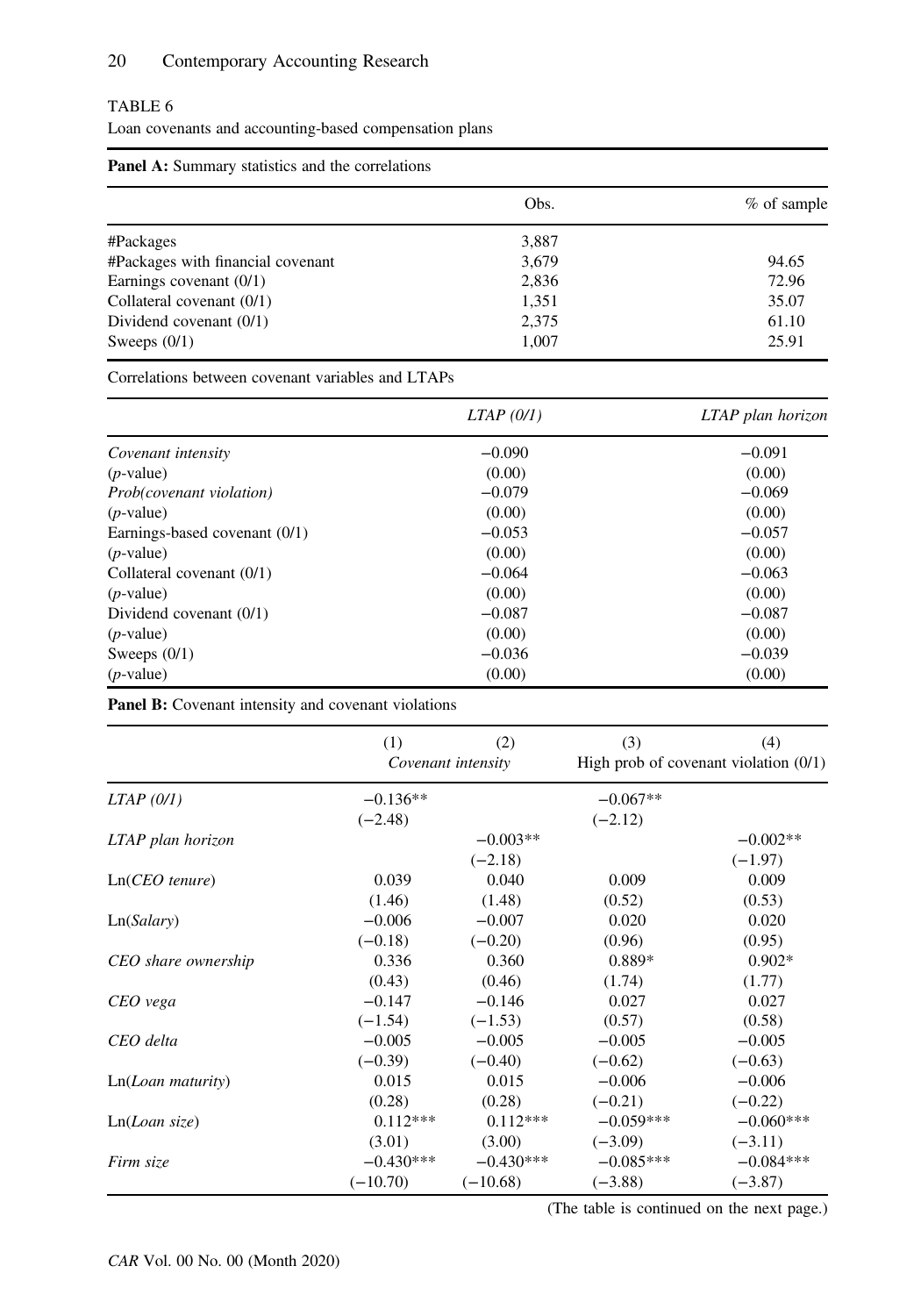| <b>Panel B:</b> Covenant intensity and covenant violations |                    |             |             |                                         |  |  |
|------------------------------------------------------------|--------------------|-------------|-------------|-----------------------------------------|--|--|
|                                                            | (1)                | (2)         | (3)         | (4)                                     |  |  |
|                                                            | Covenant intensity |             |             | High prob of covenant violation $(0/1)$ |  |  |
| Market-to-book ratio                                       | $-0.121***$        | $-0.121***$ | $-0.033*$   | $-0.033*$                               |  |  |
|                                                            | $(-3.71)$          | $(-3.69)$   | $(-1.72)$   | $(-1.71)$                               |  |  |
| #Lenders                                                   | $-0.001$           | $-0.001$    | 0.001       | 0.001                                   |  |  |
|                                                            | $(-0.32)$          | $(-0.32)$   | (0.37)      | (0.38)                                  |  |  |
| Leverage                                                   | $0.844***$         | $0.845***$  | $1.001***$  | $1.003***$                              |  |  |
|                                                            | (4.07)             | (4.08)      | (7.30)      | (7.31)                                  |  |  |
| <b>ROA</b>                                                 | $-1.309***$        | $-1.314***$ | $-1.629***$ | $-1.632***$                             |  |  |
|                                                            | $(-2.80)$          | $(-2.81)$   | $(-6.11)$   | $(-6.13)$                               |  |  |
| Tangibility                                                | $-0.257$           | $-0.251$    | $-0.232**$  | $-0.230**$                              |  |  |
|                                                            | $(-1.32)$          | $(-1.29)$   | $(-2.16)$   | $(-2.14)$                               |  |  |
| Cash flow volatility                                       | $2.972***$         | 2.992***    | 0.523       | 0.529                                   |  |  |
|                                                            | (3.21)             | (3.24)      | (1.06)      | (1.07)                                  |  |  |
| Earnings quality quartile                                  | $0.041**$          | $0.041**$   | 0.012       | 0.012                                   |  |  |
|                                                            | (2.23)             | (2.24)      | (1.19)      | (1.19)                                  |  |  |
| Z-score quartile                                           | $-0.148***$        | $-0.148***$ | $-0.091***$ | $-0.091***$                             |  |  |
|                                                            | $(-4.60)$          | $(-4.60)$   | $(-4.35)$   | $(-4.34)$                               |  |  |
| Industry and year dummies                                  | Yes                | Yes         | Yes         | Yes                                     |  |  |
| Loan type and purpose dummies                              | Yes                | Yes         | Yes         | Yes                                     |  |  |
| <b>Observations</b>                                        | 3,887              | 3,887       | 3,298       | 3,298                                   |  |  |
| $R^2$                                                      | 0.189              | 0.189       | 0.238       | 0.238                                   |  |  |

### TABLE 6 (continued)

| <b>Panel B:</b> Covenant intensity and covenant violations |  |  |
|------------------------------------------------------------|--|--|
|                                                            |  |  |

## Panel C: Covenant types

|                           | (1)<br>Dividend<br>covenant | (2)<br>Collateral<br>covenant | (3)<br>Sweeps | (4)<br>Earnings<br>covenant |
|---------------------------|-----------------------------|-------------------------------|---------------|-----------------------------|
| LTAP(0/I)                 | $-0.062***$                 | $-0.038$                      | 0.008         |                             |
|                           | $(-2.58)$                   | $(-1.24)$                     | (0.33)        |                             |
| Earnings-based LTAP (0/1) |                             |                               |               | $-0.063**$                  |
|                           |                             |                               |               | $(-2.06)$                   |
| $Ln(CEO$ tenure)          | $0.026**$                   | 0.012                         | $-0.006$      | 0.000                       |
|                           | (2.10)                      | (0.84)                        | $(-0.56)$     | (0.00)                      |
| Ln(Salary)                | 0.001                       | 0.013                         | $-0.016$      | $0.023*$                    |
|                           | (0.07)                      | (0.77)                        | $(-1.33)$     | (1.83)                      |
| CEO share ownership       | $-0.064$                    | 0.630                         | $-0.132$      | $-0.728**$                  |
|                           | $(-0.17)$                   | (1.60)                        | $(-0.41)$     | $(-2.09)$                   |
| CEO vega                  | $-0.069*$                   | $-0.046$                      | $-0.020$      | $-0.030$                    |
|                           | $(-1.86)$                   | $(-0.94)$                     | $(-0.67)$     | $(-0.89)$                   |
| CEO delta                 | $-0.000$                    | $-0.003$                      | 0.007         | 0.002                       |
|                           | $(-0.06)$                   | $(-0.47)$                     | (1.56)        | (0.40)                      |
| Ln(Loan matrix)           | 0.031                       | 0.032                         | $-0.059***$   | 0.011                       |
|                           | (1.37)                      | (1.26)                        | $(-3.20)$     | (0.54)                      |
| Ln(Loan size)             | $-0.001$                    | $0.031*$                      | $0.115***$    | 0.009                       |
|                           | $(-0.04)$                   | (1.75)                        | (7.94)        | (0.65)                      |
| Firm size                 | $-0.106***$                 | $-0.119***$                   | $-0.103***$   | $-0.110***$                 |
|                           | $(-6.67)$                   | $(-5.92)$                     | $(-7.47)$     | $(-7.28)$                   |

(The table is continued on the next page.)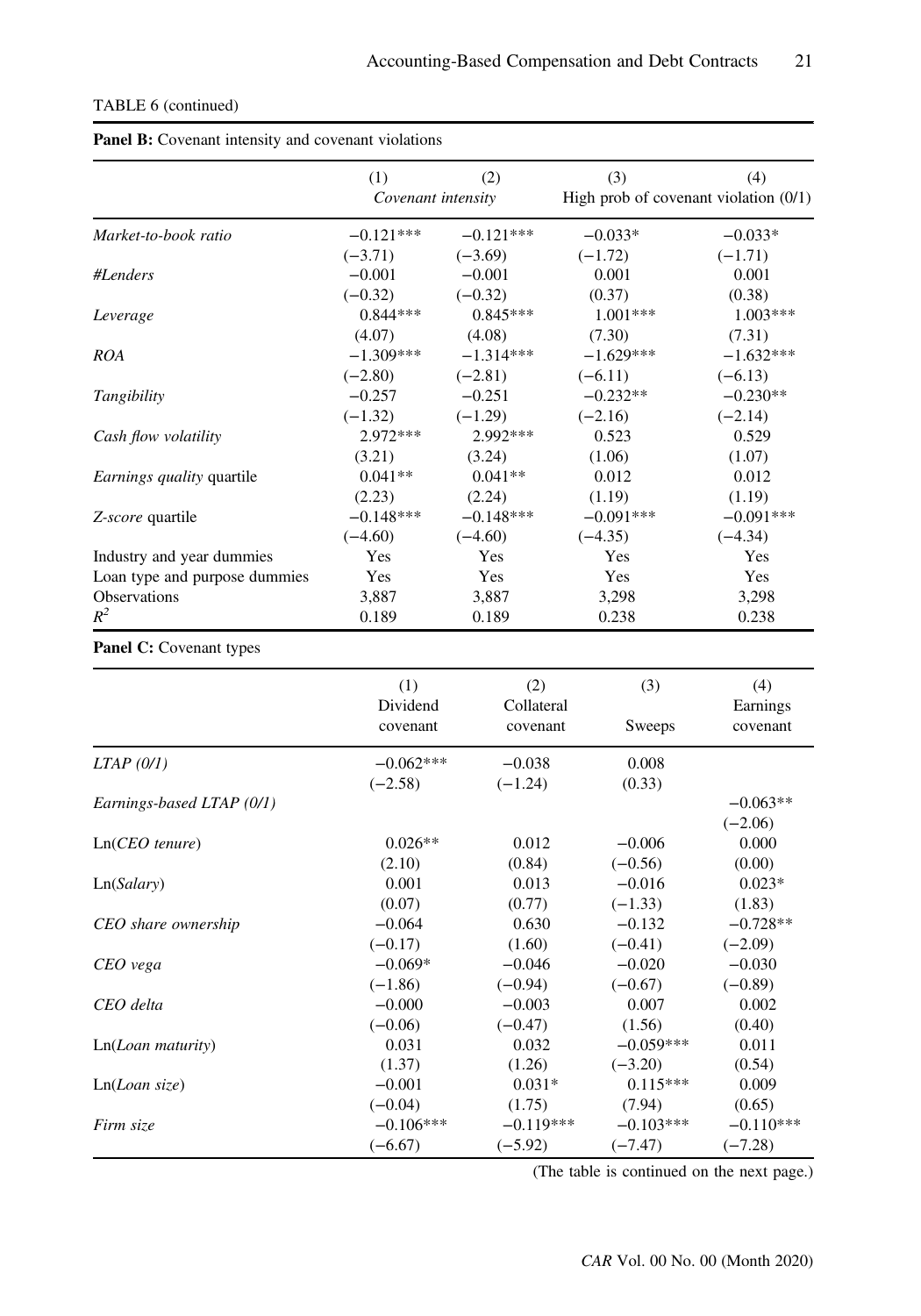#### TABLE 6 (continued)

#### Panel C: Covenant types

|                                  | (1)<br>Dividend<br>covenant | (2)<br>Collateral<br>covenant | (3)<br>Sweeps | (4)<br>Earnings<br>covenant |
|----------------------------------|-----------------------------|-------------------------------|---------------|-----------------------------|
|                                  |                             |                               |               |                             |
| Market-to-book ratio             | $-0.032**$                  | $-0.012$                      | $-0.018$      | $-0.033**$                  |
|                                  | $(-2.06)$                   | $(-0.70)$                     | $(-1.41)$     | $(-2.38)$                   |
| #Lenders                         | 0.002                       | $-0.004**$                    | $-0.006***$   | $0.005***$                  |
|                                  | (1.14)                      | $(-2.16)$                     | $(-4.44)$     | (3.48)                      |
| Leverage                         | $0.264***$                  | $0.197*$                      | $0.278***$    | $0.194**$                   |
|                                  | (2.81)                      | (1.83)                        | (3.95)        | (2.15)                      |
| <b>ROA</b>                       | $-0.596***$                 | $-1.130***$                   | $-0.406**$    | $0.577***$                  |
|                                  | $(-2.96)$                   | $(-4.90)$                     | $(-2.23)$     | (3.09)                      |
| Tangibility                      | $-0.036$                    | 0.073                         | $-0.054$      | $-0.353***$                 |
|                                  | $(-0.45)$                   | (0.76)                        | $(-0.77)$     | $(-4.11)$                   |
| Cash flow volatility             | $0.887**$                   | $1.966***$                    | $0.905**$     | 0.157                       |
|                                  | (2.05)                      | (4.17)                        | (2.56)        | (0.39)                      |
| <i>Earnings quality</i> quartile | $0.018**$                   | $0.022**$                     | $0.015**$     | $-0.004$                    |
|                                  | (2.15)                      | (2.48)                        | (1.97)        | $(-0.58)$                   |
| Z-score quartile                 | $-0.007$                    | $-0.086***$                   | $-0.040***$   | $-0.016$                    |
|                                  | $(-0.46)$                   | $(-5.16)$                     | $(-3.41)$     | $(-1.10)$                   |
| Industry and year dummies        | Yes                         | Yes                           | Yes           | Yes                         |
| Loan type and purpose dummies    | Yes                         | Yes                           | Yes           | Yes                         |
| <b>Observations</b>              | 3,887                       | 3,887                         | 3,887         | 3,887                       |
| $R^2$                            | 0.190                       | 0.332                         | 0.360         | 0.260                       |

Notes: Panel A lists types of covenants and the correlation of these covenants with the long-term accounting-based compensation plan (LTAP) indicator and plan horizon variable for 3,887 loan packages that have either a financial covenant, a dividend restriction covenant, or a sweep covenant. Panel B presents results for regressions of covenant intensity or probability of covenant violation on LTAP grants and control variables. In columns  $(1)$  to  $(2)$ , the dependent variable is *Covenant intensity* and the model is estimated using ordered probit regressions. In columns (3) to (4), the dependent variable is a binary variable that equals one if the annual probability of covenant violation is above the yearly sample median and zero otherwise, and the model is estimated using probit regressions, and zero otherwise. Panel C presents probit estimation results of specific covenant types on LTAP grant and control variables. The dependent variables are binary variables to indicate if the loan package has a collateral covenant, dividend restriction covenant, sweep, or earnings-based financial covenant, and zero otherwise. For probit models, we present marginal effects estimated at the mean for continuous variables and for a change in an indicator variable from zero to one. Explanatory variables are measured in year  $t - 1$ . See Appendix 2 for other variable definitions. We report in parentheses t-statistics based on robust standard errors clustered at the firm level. \*\*\*, \*\*, and \* indicate significance at the 1, 5, and 10 percent levels, respectively.

and statistically significant throughout the table, confirming fewer restrictive covenants for firms with new LTAPs grants and for grants with longer horizons. We also estimate an ordered probit regression using covenant intensity as the dependent variable. Results are presented in panel B of Table 6. Columns (1) and (2) show that both the LTAP indicator and LTAP horizon variables are significantly negatively associated with covenant intensity, suggesting that creditors view LTAP incentives as a substitute for debt covenants. We obtain similar results for analogous models using OLS and Poisson regressions.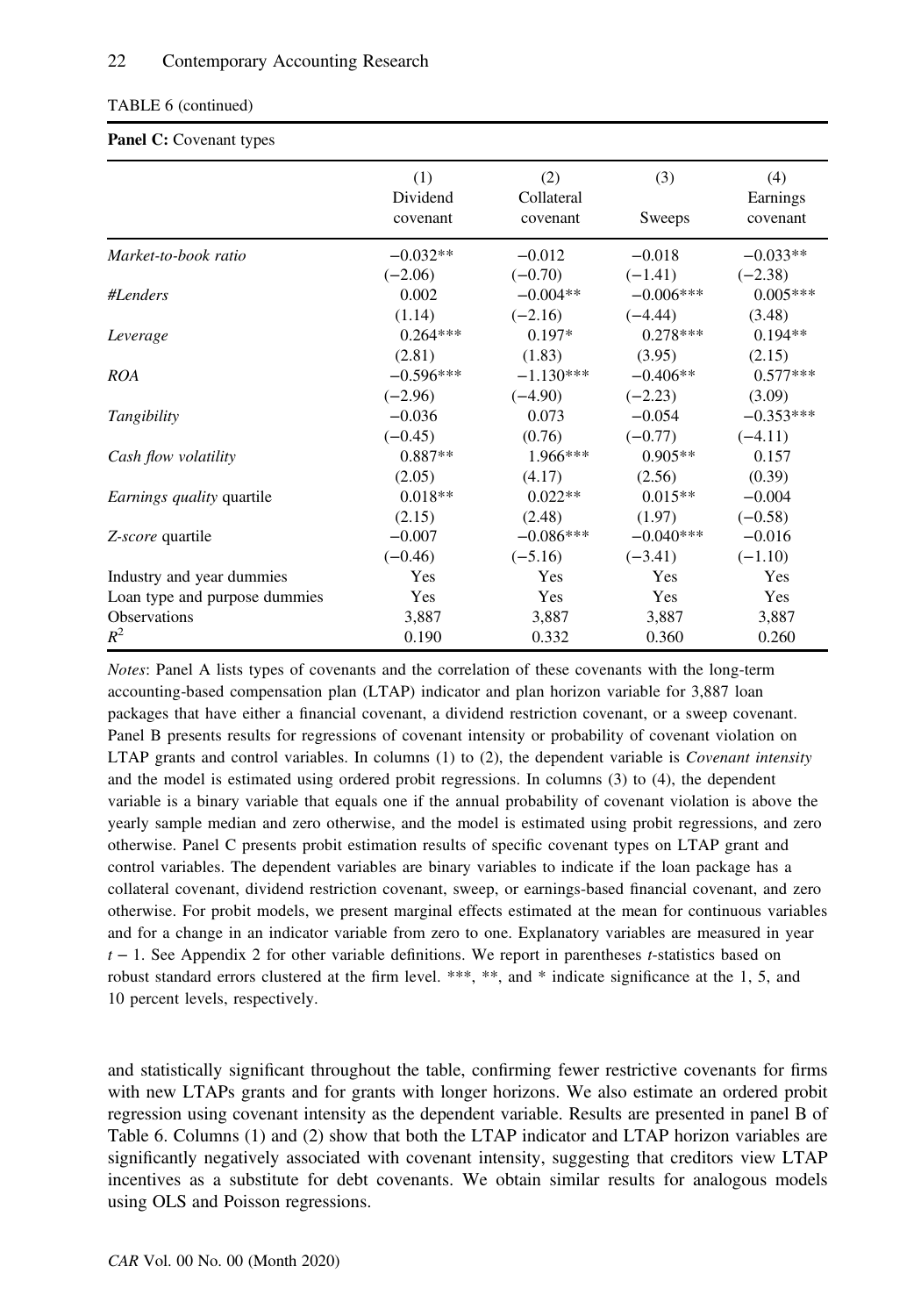Next, we examine the relation between new LTAP grants and the borrowing firm's probability of violating a financial covenant based on 15 financial measures as developed in Demerjian and Owens (2016). In our sample, 3,298 out of 3,887 loan packages are covered in the Demerjian and Owens (2016) sample and have sufficient data to estimate the probability of covenant violation. We create an indicator variable that equals one if the firm's probability of violating a financial covenant is high (above the sample median that year) and zero otherwise. The marginal effects from probit estimation using this indictor as the dependent variable are presented in column (3), Table 6, panel B. LTAP-granting borrowers are less likely to have a high probability of covenant violation than other borrowers. LTAP plan horizon is also strongly negatively correlated with a high probability of covenant violation (column 4). This provides further evidence that LTAP grants alleviate shareholder-debtholder conflict and that, as a result, lenders relax covenant requirements.

To explore the substitution effect between LTAP grants and specific types of covenants, we regress indicator variables for the use of specific covenant types on the LTAP grant indicator and control variables. Column (1) of Table 6, panel C shows that for firm granting CEO LTAPs, lenders are less likely to require dividend restrictions. This suggests that creditors believe that LTAP borrowers are less likely to pay dividends to shareholders when doing so damages creditors. We find no relation between LTAP grants and the less popular covenants: collateral and sweep covenants, suggesting that the use of these more specialized covenants is not influenced by CEO compensation decisions. Furthermore, we know that the performance measures used in LTAPs are predominantly earnings-based and that earnings-based covenants are the main type of financial covenant used in our sample (72.96 percent). If creditors view LTAP grants as a substitute for debt covenants, they are less likely to include an earnings-based covenant in a loan agreement for a borrower that granted an earnings-based LTAP. Results presented in column (4) of Table 6, panel C confirm this conjecture. The earnings-based LTAP indicator has a significantly negative coefficient, supporting a substitution effect between earnings-based covenants and earnings-based LTAPs.

Collectively, the evidence suggests that LTAP grants and their features influence creditors' choices regarding loan covenants. Creditors in general perceive LTAPs as alleviating potential agency conflicts with shareholders and thus require less restrictive covenants with the borrowing firms.

#### LTAPs and lender monitoring

In this section, we examine the relation between LTAP grants and lender monitoring. In syndicated loans, participant banks rely on lead lender monitoring to alleviate credit risk. When credit risk is high, participant banks will demand that lead lenders retain a larger portion of the loan to strengthen their incentive to monitor the borrowing firm (i.e., Holmstrom and Tirole 1997; Vasvari 2008; Ivashina 2009). If creditors view LTAP grants as a substitute for monitoring in reducing agency cost of debt, all else constant, the lead lender can retain a smaller proportion of loans made to LTAP-granting borrowers. Within our sample, 2,856 facilities disclose the lead lender's loan share. Column (1) of Table 7 shows that for LTAP-granting borrowers, the proportion of the loan held by the lead arranger is lower by a significant 1.65 percent; this translates to a 13.58 percent reduction based on the 12.14 percent median share retained by the lead lender. These findings suggest that syndicated loan participants view an LTAP incentive as a substitute for lead lender monitoring.

To further test the validity of the idea that creditors value LTAP incentives, we group borrowing firms based on expected differences in monitoring costs. Thus, LTAP incentives should be especially valuable to creditors in situations in which monitoring is relatively costly. The literature shows that close geographic proximity plays an important role in monitoring by facilitating information flow between firms (e.g., Kang and Kim 2008). Thus, we expect that lenders which are geographically far from borrowing firms will value LTAP grants more as their costs of monitoring are likely to be higher.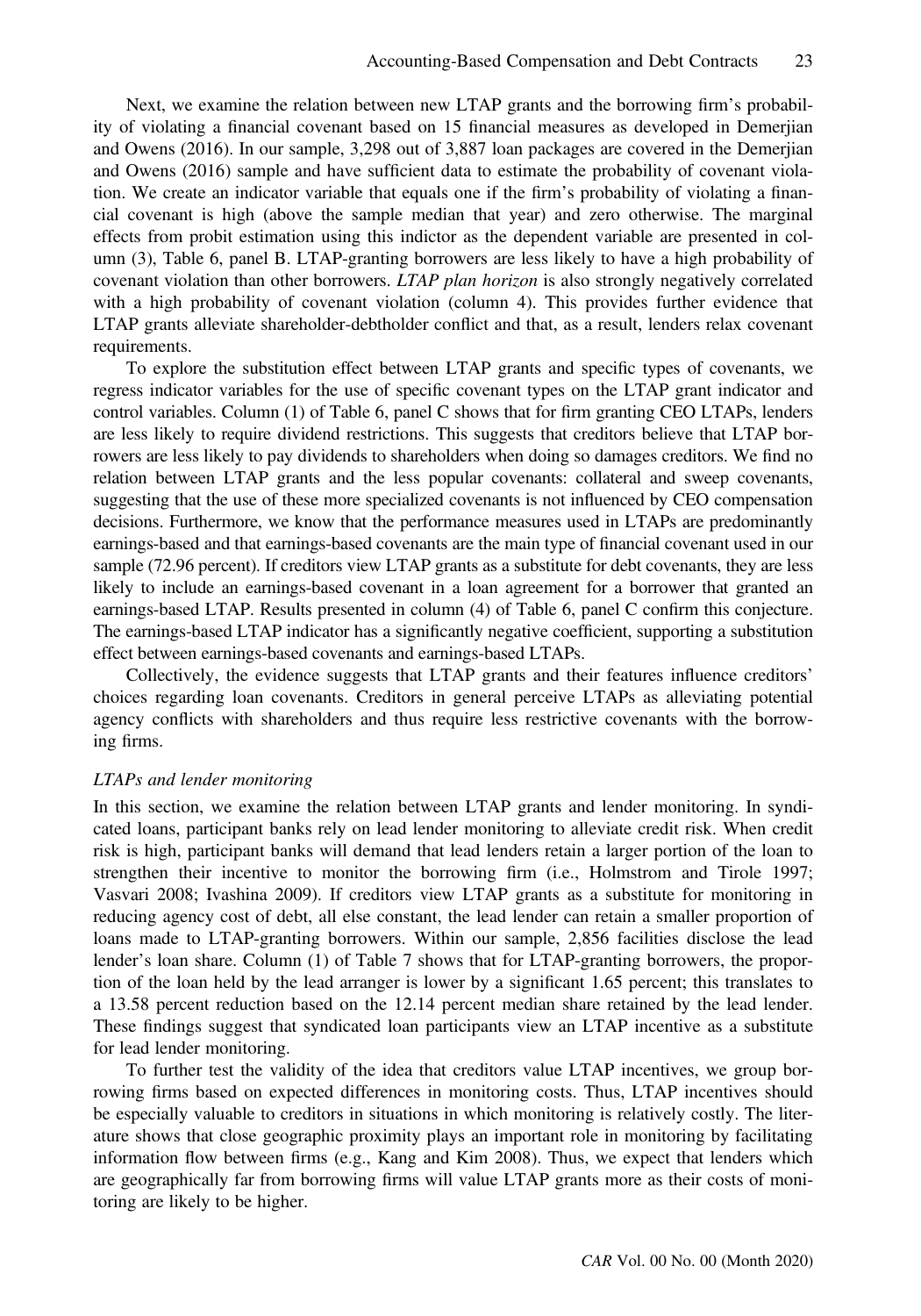To capture differences in geographic proximity, we divide the sample into subgroups based on whether or not the lead lender, defined as the lead arranger, is a foreign bank or has its primary executive office in a state other than the borrower's headquarters state. Regression results for each subsample are presented in columns (2) to (5) of Table 7. Column (2) shows that when the lead lender is a foreign bank, new loan yield spreads are lower by a significant 22.75 bps following LTAP grants. If the lead lender is a domestic bank, the reduction is only marginally significant at 5.55 bps. A Wald test confirms that the LTAP coefficients are significantly different between the subsamples. Similarly, columns (4) and (5) confirm that yield spread is significantly lower after an LTAP grant only if the lead lender's primary executive office is not in the same state as the borrowing firm's headquarters.

#### LTAPs and credit risk

Analyses in prior sections show that LTAP grants help improve debt repayment ability and mitigate shareholder-bondholder conflicts. As a result, one would expect a firm's overall credit risk to decline after granting an LTAP to the CEO. In this section, we examine changes in firms' credit risk following new LTAP grants using the following measures: credit ratings, changes in credit ratings, CDS spreads, and changes in CDS spreads.

Credit rating agencies (e.g., Moody's Investors Service) state that executive compensation contracts are a key factor in determining a firm's credit risk. If LTAP incentives are valuable to creditors, then, all else constant, LTAP grants should be associated with higher subsequent credit ratings. To test this, we construct a sample of 9,590 firm-year observations with ISS Incentive Lab compensation data and valid credit rating data for senior unsecured debt from COMPUSTAT (e.g., S&P Domestic Long-term Issuer Credit Rating). Following the literature, we transform credit ratings from letters to numeric values (e.g., Jiang 2008); the highest credit rating (AAA) is assigned a value of one and crediting ratings below B− are assigned a value of 17. A higher (lower) credit rating value is expected to be associated with a higher (lower) cost of borrowing. As shown in Table 1, mean and median rating values are both 9, which is equivalent to a Standard & Poors' BBB rating.

Columns (1) and (2) of Table 8 present regression results using credit ratings in year  $t$  and standardized changes in credit ratings between year  $t$  and year  $t - 1$  as dependent variables, respectively. When changes in credit rating are used as the dependent variable, all control variables are also measured as changes from  $t - 1$  to t. Lagged credit rating is included in change regressions to control for possible mean reversion. Column (1) shows that credit rating value is significantly lower (representing higher credit quality) for firms that granted a CEO LTAP in the prior fiscal year than for other borrowers. In column (2), the coefficient on the LTAP indicator is also significantly negative, suggesting that firms are less likely to experience a credit rating downgrade in the year following an LTAP grant. In additional untabulated tests, we construct a binary indicator variable that equals one if a firm receives a credit rating downgrade in year  $t$ , and zero otherwise. We find that firms are less likely to be downgraded by rating agencies if they granted a CEO LTAP in the prior year.

Next, we use CDS spreads as an alternative measure for credit risk. The CDS spread reflects the premium that investors are willing to pay to hedge against a firm's bankruptcy risk. Thus, it captures the market's perception of a firm's default risk. If LTAP grants reduce a firm's credit risk, ceteris paribus, the CDS spread should drop to reflect a reduced probability of default. Following Pan et al. (2018), we only include the spread for five-year CDS contracts from the IHS Markit data as these are the most liquid. These five-year contracts account for more than 80 percent of traded CDS contracts. To ensure debt contract uniformity, we further restrict the sample to CDS spreads for senior unsecured debt denominated in U.S. dollars. We calculate the annual average of daily CDS composite quotes across contracts for each firm. Within our sample, there are 5,445 firm-year observations with valid CDS information. As shown in Table 1, the average annual CDS spread in our sample is 188.87 bps.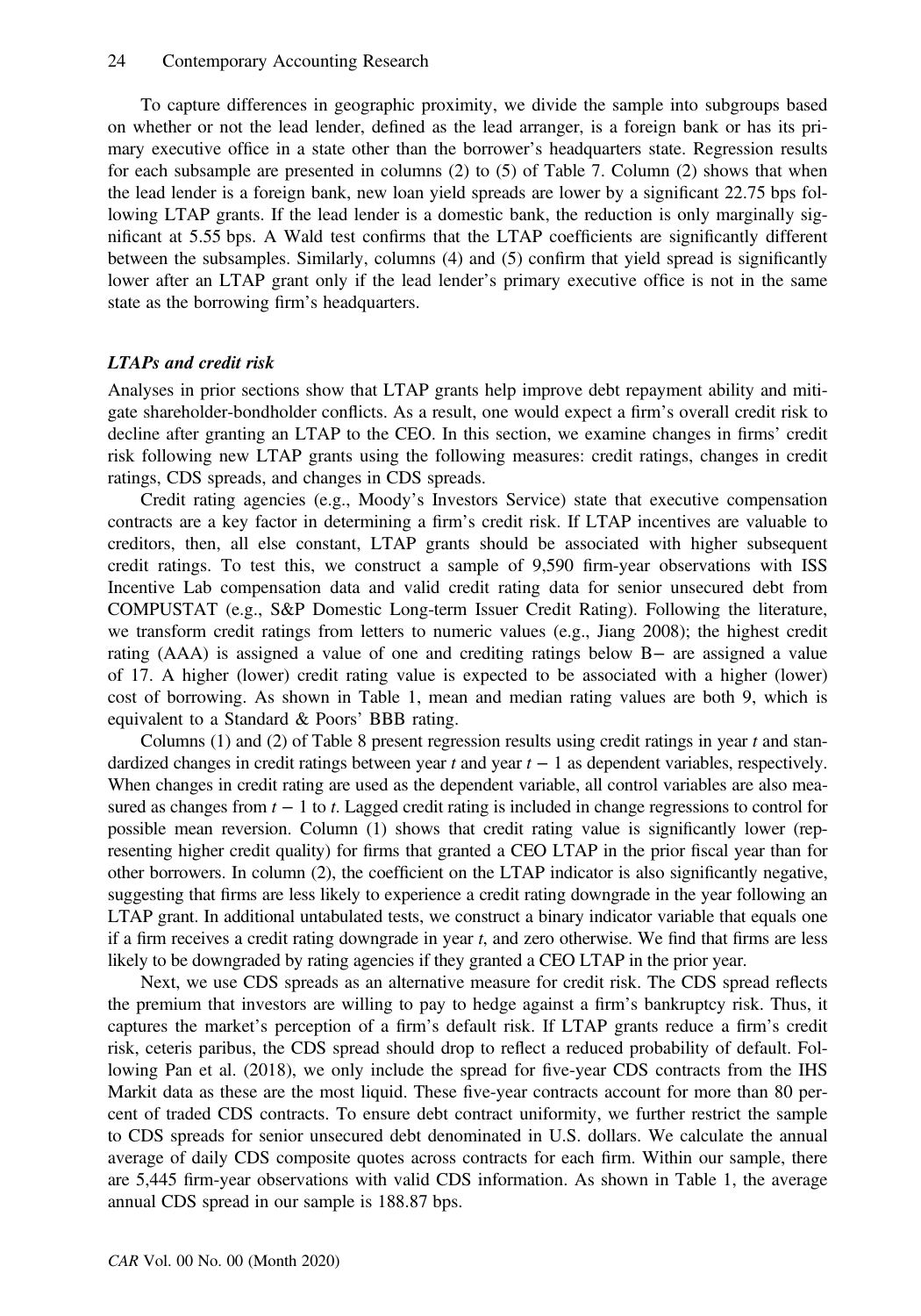|                               | (1)         | (2)                    | (3)           | (4)           | (5)                   |
|-------------------------------|-------------|------------------------|---------------|---------------|-----------------------|
|                               | Lead        | Foreign                | Domestic      | Same-state    | Out-of-state          |
|                               | lender loan | lead                   | lead          | lead          | lead                  |
|                               | share       | lender                 | lender        | lender        | lender                |
| $LTAP$ (0/1)                  | $-1.648***$ | $-22.753***$           | $-5.553*$     | $-4.873$      | $-10.852***$          |
|                               | $(-2.67)$   | $(-3.47)$              | $(-1.68)$     | $(-0.77)$     | $(-3.11)$             |
| $Ln(CEO$ tenure)              | 0.093       | $-3.352$               | $-2.153$      | $-5.068$      | $-2.159$              |
|                               | (0.24)      | $(-0.90)$              | $(-1.07)$     | $(-1.32)$     | $(-1.05)$             |
| Ln(Salary)                    | $-0.880**$  | $-1.025$               | $-0.034$      | 2.193         | $-2.013$              |
|                               | $(-2.34)$   | $(-0.29)$              | $(-0.01)$     | (0.81)        | $(-0.35)$             |
| CEO share ownership           | $-0.630$    | 426.525***             | 48.998        | $-0.342$      | 111.246*              |
|                               | $(-0.05)$   | (3.08)                 | (0.96)        | $(-0.00)$     | (1.85)                |
| CEO vega                      | 1.171       | $-22.018***$           | $-5.790$      | $-5.492$      | $-11.333**$           |
|                               | (1.47)      | $(-2.89)$              | $(-1.23)$     | $(-0.84)$     | $(-2.36)$             |
| CEO delta                     | 0.106       | $-3.106*$              | 0.349         | 1.265         | $-0.152$              |
|                               | (0.82)      | $(-1.75)$              | (0.39)        | (1.34)        | $(-0.15)$             |
| Ln(Loan maturity)             | -1.945      | 4.428                  | $-2.396$      | $-10.972$     | $-0.714$              |
|                               | $(-1.36)$   | (0.57)                 | $(-0.45)$     | $(-1.09)$     | $(-0.15)$             |
| Ln(Loan size)                 | $-2.634***$ | $-12.840***$           | $-12.215***$  | $-15.144***$  | $-11.884***$          |
|                               | $(-4.39)$   | $(-4.52)$              | $(-6.27)$     | $(-5.52)$     | $(-6.68)$             |
| Firm size                     | $1.442**$   | $-7.572**$             | $-7.011***$   | $-13.784***$  | $-4.646*$             |
|                               | (2.55)      | $(-2.10)$              | $(-2.93)$     | $(-3.71)$     | $(-1.87)$             |
| Market-to-book ratio          | 0.630       | $-1.517$               | $-1.295$      | 0.373         | $-2.808$              |
|                               | (1.35)      | $(-0.35)$              | $(-0.57)$     | (0.12)        | $(-1.24)$             |
| #Lenders                      | $-0.970***$ | $-0.953***$            | $-0.253$      | $0.517**$     | $-0.462**$            |
|                               | $(-13.31)$  | $(-3.26)$              | $(-1.18)$     | (2.01)        | $(-2.15)$             |
| Leverage                      | 0.893       | 41.617                 | 66.092***     | 57.871**      | 66.179***             |
|                               | (0.31)      | (1.62)                 | (4.01)        | (2.29)        | (3.93)                |
| <b>ROA</b>                    | $-12.615*$  | $-140.649*$            | $-227.188***$ | $-287.214***$ | $-200.908***$         |
|                               | $(-1.92)$   | $(-1.91)$              | $(-5.72)$     | $(-4.77)$     | $(-5.06)$             |
| Tangibility                   | 1.310       | $-3.072$               | 6.485         | $-23.278$     | 2.837                 |
|                               | (0.51)      | $(-0.15)$              | (0.46)        | $(-0.81)$     | (0.20)                |
| Cash flow volatility          | 9.874       | 300.618**              | 383.394***    | 218.328**     | 415.685***            |
|                               | (0.78)      | (2.06)                 | (6.09)        | (2.02)        | (5.92)                |
| Earnings quality quartile     | $-0.007$    | 0.431                  | 1.994         | $-0.931$      | 2.404*                |
|                               | $(-0.03)$   | (0.17)                 | (1.65)        | $(-0.38)$     | (1.89)                |
| Z-score quartile              | $-0.271$    | $-17.474***$           | $-17.136***$  | $-15.515***$  | $-16.747***$          |
|                               | $(-0.54)$   | $(-3.66)$              | $(-7.26)$     | $(-3.62)$     | $(-6.87)$             |
| Diff in LTAP coeff (p-value): |             | $(2)$ vs. $(3)$ : 0.01 |               |               | $(4)$ vs. $(5): 0.19$ |
| Industry and year dummies     | Yes         | Yes                    | Yes           | Yes           | Yes                   |
| Loan type and purpose dummies | Yes         | Yes                    | Yes           | Yes           | Yes                   |
| Observations                  | 2,856       | 1,632                  | 6,463         | 1,028         | 7,067                 |
| $R^2$                         | 0.497       | 0.679                  | 0.589         | 0.724         | 0.610                 |

TABLE 7 Lender monitoring and accounting-based compensation plans

Notes: This table examines the relation between lead lender loan share or loan yield spread and the use of LTAPs. The dependent variable is lead lender loan share in column (1), and loan yield spread in columns (2) to (5). Lead lender loan share is the percentage of a syndicated loan retained by the lead lender. The foreign (domestic) lead lender sample includes all loan facilities that have (do not have) a foreign lead lender. The same state (out of state) leader lender sample includes all facilities where the lead lender's chief executive office and the borrowing firm's headquarters are (are not) in the same state. We report in parentheses t-statistics based on robust standard errors clustered at the firm level. \*\*\*, \*\*, and \* indicate significance at the 1, 5, and 10 percent levels, respectively. The p-value from two-tailed Wald test comparing coefficients of LTAP between models is presented at the bottom of the table.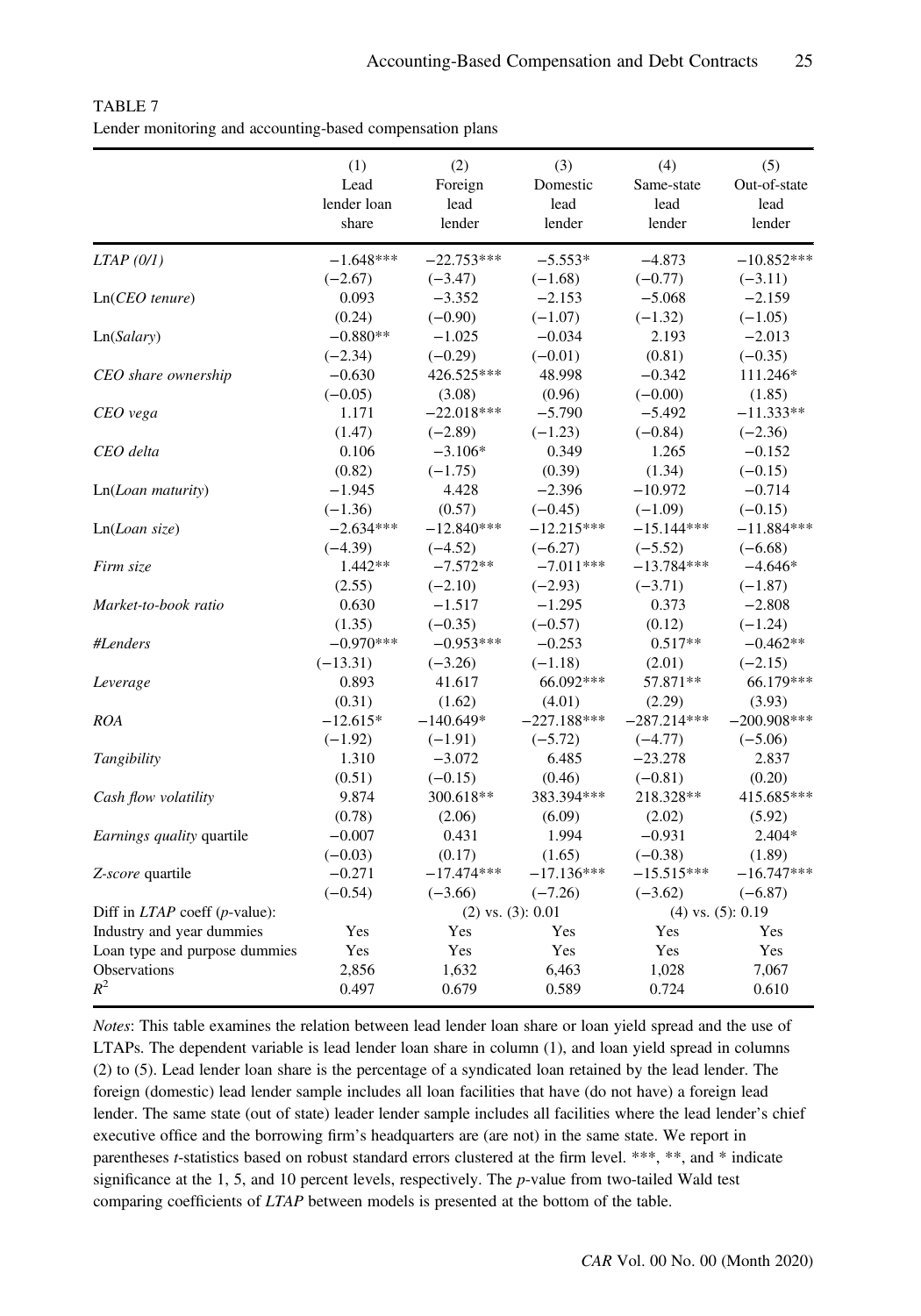|                                  | (1)           | (2)         | (3)           | (4)         |
|----------------------------------|---------------|-------------|---------------|-------------|
|                                  |               | Change in   |               | Change in   |
|                                  |               | Credit      | CDS           | CDS         |
|                                  | Credit rating | rating      | spread        | spread      |
| LTAP(0/I)                        | $-0.346***$   | $-0.053**$  | $-41.681***$  | $-27.556**$ |
|                                  | $(-3.37)$     | $(-2.46)$   | $(-3.91)$     | $(-2.00)$   |
| $Ln(CEO$ tenure)                 | $-0.022$      | $-0.014$    | $-8.554$      | 2.292       |
|                                  | $(-0.49)$     | $(-0.90)$   | $(-1.06)$     | (0.17)      |
| Ln(Salary)                       | $-0.158*$     | $-0.068**$  | $-19.130*$    | 43.068      |
|                                  | $(-1.95)$     | $(-2.43)$   | $(-1.82)$     | (1.25)      |
| CEO share ownership              | 5.542***      | 0.071       | 155.905       | 573.109     |
|                                  | (3.58)        | (0.11)      | (0.49)        | (0.99)      |
| CEO vega                         | $-0.360**$    | $-0.342***$ | $-34.226***$  | $-20.783$   |
|                                  | $(-2.14)$     | $(-5.25)$   | $(-2.59)$     | $(-0.83)$   |
| CEO delta                        | $-0.032$      | $-0.003$    | $-3.019$      | $-5.871$    |
|                                  | $(-1.36)$     | $(-0.39)$   | $(-1.22)$     | $(-1.17)$   |
| Firm size                        | $-1.091***$   | $-0.587***$ | $-14.541*$    | $-69.480*$  |
|                                  | $(-16.59)$    | $(-8.31)$   | $(-1.70)$     | $(-1.88)$   |
| Market-to-book ratio             | $-0.017$      | $0.035*$    | 10.189        | 7.848       |
|                                  | $(-0.30)$     | (1.88)      | (1.00)        | (0.46)      |
| Leverage                         | $1.423***$    | 1.389***    | 281.476***    | 304.420     |
|                                  | (2.92)        | (5.17)      | (3.82)        | (1.00)      |
| <b>ROA</b>                       | $-8.347***$   | $-1.927***$ | $-991.029***$ | $-610.608$  |
|                                  | $(-9.31)$     | $(-4.62)$   | $(-4.79)$     | $(-1.53)$   |
| Tangibility                      | $-0.574$      | $-1.036***$ | $-21.737$     | 87.142      |
|                                  | $(-1.52)$     | $(-2.70)$   | $(-0.37)$     | (0.27)      |
| Cash flow volatility             | 14.739***     | $3.656***$  | 1,133.475***  | 302.612     |
|                                  | (8.07)        | (4.06)      | (3.41)        | (0.52)      |
| <i>Earnings quality</i> quartile | $0.056**$     | $0.017**$   | 13.034***     | 7.559       |
|                                  | (2.26)        | (2.38)      | (3.47)        | (1.36)      |
| Z-score quartile                 | $-0.962***$   | $-0.125***$ | $-49.743***$  | 2.334       |
|                                  | $(-11.39)$    | $(-5.35)$   | $(-3.86)$     | (0.17)      |
| Lagged Credit rating             |               | $-0.037***$ |               |             |
|                                  |               | $(-9.96)$   |               |             |
| Lagged CDS spread                |               |             |               | $-0.122$    |
|                                  |               |             |               | $(-1.13)$   |
| Industry and year dummies        | Yes           | Yes         | Yes           | Yes         |
| Observations                     | 9,590         | 8,367       | 5,445         | 4,691       |
| $R^2$                            | 0.586         | 0.112       | 0.316         | 0.060       |

TABLE 8 Credit risk and accounting-based compensation plans

Notes: This table presents results of regressions of firm-level credit risk variables on accounting-based compensation plan and control variables. The dependent variables are indicated in the column head. Credit rating takes a value of 17 (not rated) to one (AAA). Changes in credit rating and CDS spread are annual changes in credit rating or CDS spread, respectively. Control variables in columns (1) and (3) are measured in year  $t - 1$ . Control variables in columns (2) and (4) are measured as changes from year  $t - 1$  to year t. See Appendix 2 for variable definitions. We report in parentheses t-statistics based on robust standard errors clustered at the firm level. \*\*\*, \*\*, and \* indicate significance at the 1, 5, and 10 percent levels, respectively.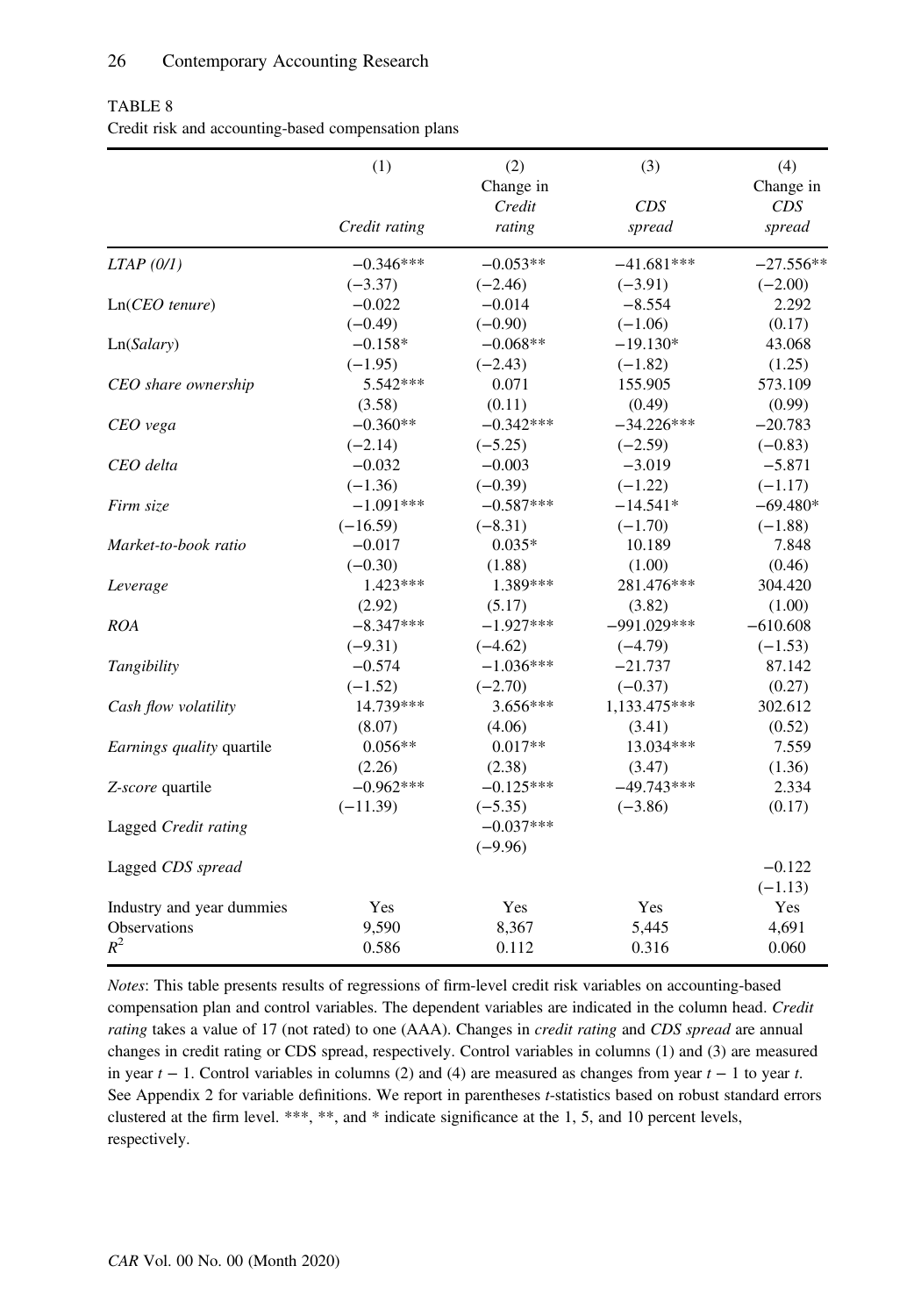Column (3) of Table 8 presents regression results using the annual average of daily CDS spreads in year t as the dependent variable. The annual average CDS spread is significantly lower for firms that grant LTAPs to their CEOs in the prior fiscal year than for other firms. Column (4) presents regression results using the change in the CDS spread between year t and year  $t - 1$ (standardized by year  $t - 1$  value) as the dependent variable. Explanatory variables are changes over the same period and the lagged CDS spread. Results show that after a firm grants an LTAP to its CEO, the firm's CDS trades at a lower spread, indicating that the market's perception of default risk has dropped. Overall, results presented in Table 8 show that credit rating agencies and capital market participants revise their beliefs about a firm's creditworthiness upward after it grants an LTAP to its CEO.

#### 4. Contractual features of LTAPs

In this section, we examine whether contractual features of LTAPs, other than the accounting performance contingency, explain the negative association between LTAP grants and the subsequent cost of borrowing.

In our sample, 35 percent of LTAPs pay out a fixed cash value, 62 percent pay out fixed number of shares, and the remaining 3 percent pay out in both cash and stock. It is important to understand whether it is the accounting-based performance contingency or the type of payout (or both) that influences the cost of borrowing. First, we run baseline regressions that include an additional indicator variable for new performance plans contingent on TSR. More than 98 percent of TSR performance plans pay out in equity. If it is the equity payout that affects the cost of borrowing, we should see a significantly lower yield spread for firms granting TSR plans. However, results presented in column (1) of Table 9, panel A show that the coefficient for the TSR indicator is insignificant, while the coefficient for the LTAP grant indicator remains significant at −9.887. The difference between the two coefficients is statistically significant at the 5 percent level. In column (2), we run the same regression with indicator variables for both TSR-based grants and LTAPs with stock payouts. Although both incentive plans have equity-based payouts, only the LTAP stock grant indicator is negatively associated with future borrowing cost. Finally, we rerun our regression using two LTAP indicators based on payout type—LTAP cash and LTAP stock (column 3). The coefficients for both indicators are negative (−7.049 and −11.305, respectively) and their difference is not statistically significant ( $p$ -value = 0.25). These results suggest that the lower borrowing cost associated with LTAP grants is driven by the accounting-based performance contingency and not the form of payout. Given that managers will not receive payment (equity or cash) until the end of the LTAP performance period and unless they meet the preestablished performance goals, it seems natural for managers to focus primarily on the accounting-based performance contingency rather than on the type of payout.

We next examine whether the design of performance hurdles in LTAP plans influences the cost of borrowing. An LTAP may specify a minimum, target, and maximum level of payout contingent on meeting prespecified performance benchmarks that are increasingly challenging (threshold, target, and maximum, respectively). Past literature suggests that the design of performance hurdles influences managers' investment and risk-taking decisions (Bennett et al. 2017). Following this literature, we construct a *Concavity* variable, measured as the performance-payout relation to the left of the target divided by the performance-payout relation to the right of the target. A higher value of this variable is associated with a higher degree of concavity; a value lower than one signals that the pay-performance relation is convex. An incentive plan with a concave (convex) payout function discourages (encourages) CEO risk taking.

We run our baseline regression replacing the LTAP indicator with the LTAP Concavity measure. Only about 20 percent of LTAP grants disclose all three performance hurdles. Thus, the regression includes only observations with valid LTAP concavity estimates and non-LTAP granting observations. Results show a strong negative relation between the cost of borrowing and LTAP concavity (column 1 of panel B, Table 9). In panel C, we compare future loan yield spreads between firms that grant a concave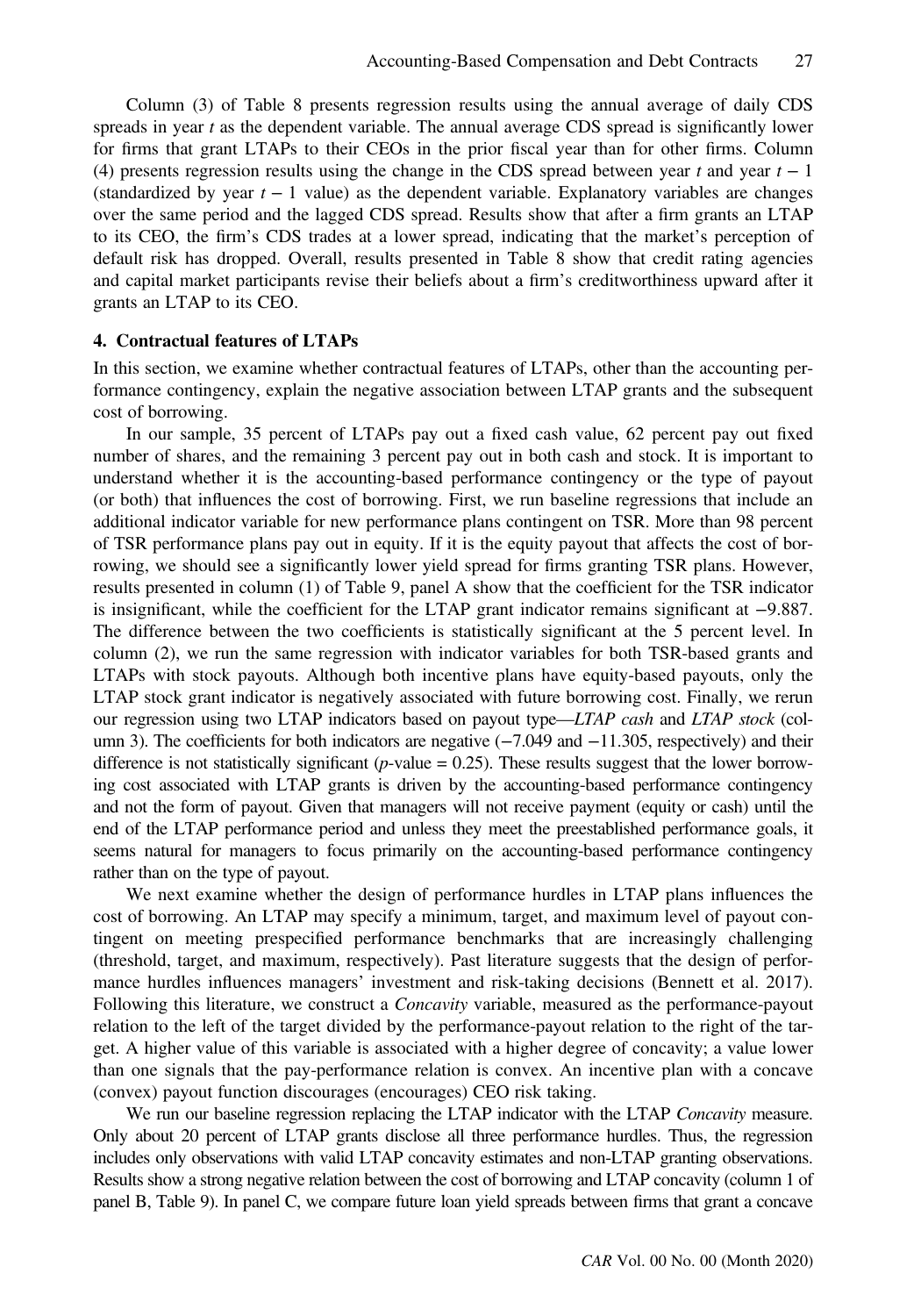## TABLE 9

|  |  |  |  |  | Loan yield spread and accounting-based compensation plans: Additional contract features |  |  |  |  |  |
|--|--|--|--|--|-----------------------------------------------------------------------------------------|--|--|--|--|--|
|--|--|--|--|--|-----------------------------------------------------------------------------------------|--|--|--|--|--|

|                               | (1)                                | (2)                       |                           |  |
|-------------------------------|------------------------------------|---------------------------|---------------------------|--|
|                               | LTAP vs. TSR                       |                           | (3)<br>Payout type        |  |
| $LTAP$ (0/1)                  | $-9.887***$                        |                           |                           |  |
| TSR (0/1)                     | $(-2.78)$<br>$-1.908$<br>$(-0.36)$ | $-3.956$<br>$(-0.70)$     |                           |  |
| $LTAP$ stock $(0/1)$          |                                    | $-12.357***$<br>$(-3.27)$ | $-11.305***$<br>$(-3.42)$ |  |
| $LTAP$ cash $(0/1)$           |                                    |                           | $-7.049$<br>$(-1.21)$     |  |
| $Ln(CEO$ tenure)              | $-2.496$                           | $-1.618$                  | $-2.467$                  |  |
|                               | $(-1.32)$                          | $(-0.84)$                 | $(-1.31)$                 |  |
| Ln(Salary)                    | 0.027                              | $-0.237$                  | $-0.049$                  |  |
|                               | (0.01)                             | $(-0.05)$                 | $(-0.01)$                 |  |
| CEO share ownership           | 83.940                             | 95.265*                   | 84.684                    |  |
|                               | (1.59)                             | (1.77)                    | (1.60)                    |  |
| CEO vega                      | $-8.967**$                         | $-8.930**$                | $-8.937**$                |  |
|                               | $(-2.07)$                          | $(-2.03)$                 | $(-2.06)$                 |  |
| CEO delta                     | 0.082                              | $-0.152$                  | 0.057                     |  |
|                               | (0.09)                             | $(-0.16)$                 | (0.06)                    |  |
| Ln(Loan maturity)             | $-1.386$                           | $-1.746$                  | $-1.500$                  |  |
|                               | $(-0.30)$                          | $(-0.39)$                 | $(-0.33)$                 |  |
| Ln(Loan size)                 | $-12.231***$                       | $-13.007***$              | $-12.266***$              |  |
|                               | $(-7.25)$                          | $(-7.58)$                 | $(-7.29)$                 |  |
| Firm size                     | $-7.205***$                        | $-6.799***$               | $-7.104***$               |  |
|                               | $(-3.36)$                          | $(-3.12)$                 | $(-3.31)$                 |  |
| Market-to-book ratio          | $-2.043$                           | $-2.018$                  | $-2.014$                  |  |
|                               | $(-0.96)$                          | $(-0.93)$                 | $(-0.94)$                 |  |
| #Lenders                      | $-0.312$                           | $-0.259$                  | $-0.306$                  |  |
|                               | $(-1.61)$                          | $(-1.29)$                 | $(-1.60)$                 |  |
| Leverage                      | 60.081***                          | 69.710***                 | 59.949***                 |  |
|                               | (3.93)                             | (4.67)                    | (3.92)                    |  |
| <b>ROA</b>                    | $-219.227***$                      | $-202.239***$             | $-219.983***$             |  |
|                               | $(-5.77)$                          | $(-5.29)$                 | $(-5.79)$                 |  |
| Tangibility                   | 5.108                              | 0.810                     | 5.237                     |  |
|                               | (0.39)                             | (0.06)                    | (0.40)                    |  |
| Cash flow volatility          | 379.624***                         | 374.513***                | 380.495***                |  |
|                               | (5.90)                             | (5.70)                    | (5.90)                    |  |
| Earnings quality quartile     | $2.152*$                           | $2.573**$                 | 2.198*                    |  |
|                               | (1.82)                             | (2.07)                    | (1.86)                    |  |
| Z-score quartile              | $-16.964***$                       | $-16.959***$              | $-16.895***$              |  |
|                               | $(-7.57)$                          | $(-7.30)$                 | $(-7.53)$                 |  |
| Diff. in coeffs: $(p$ -value) | LTAP vs.                           | LTAP stock vs.            | LTAP stock vs.            |  |
|                               | TSR: 0.05                          | TSR: 0.04                 | LTAP cash: 0.25           |  |
| Industry and year dummies     | Yes                                | Yes                       | Yes                       |  |
| Loan type and purpose dummies | Yes                                | Yes                       | Yes                       |  |
| Observations                  | 8,095                              | 7,406                     | 8,095                     |  |
| $R^2$                         | 0.611                              | 0.616                     | 0.611                     |  |

| Panel A: Loan yield spread, performance contingency, and payout type |  |  |  |  |
|----------------------------------------------------------------------|--|--|--|--|
|----------------------------------------------------------------------|--|--|--|--|

(The table is continued on the next page.)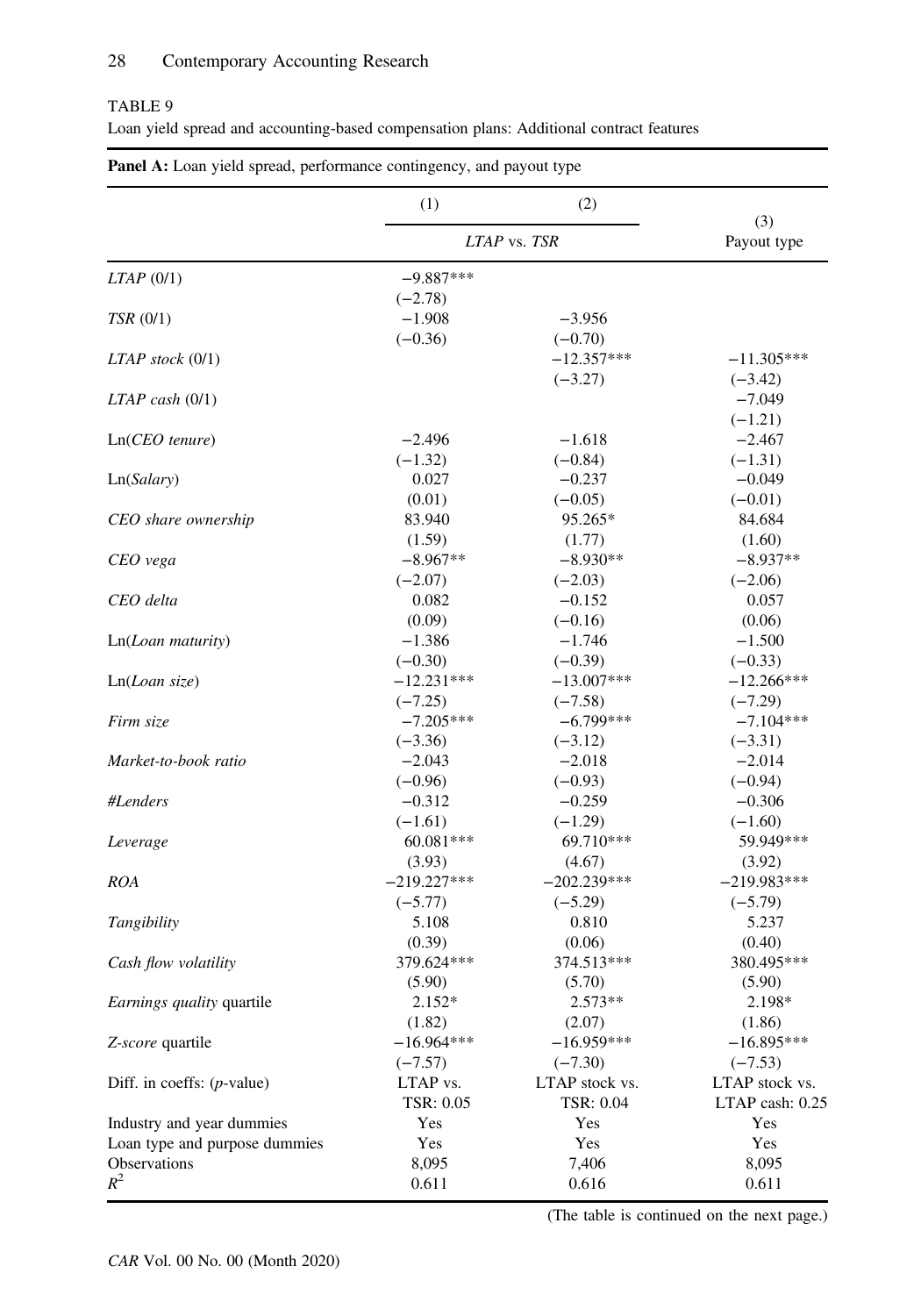|  | TABLE 9 (continued) |
|--|---------------------|
|--|---------------------|

| (1)<br>(2)                     |                       |               |                                   |
|--------------------------------|-----------------------|---------------|-----------------------------------|
|                                | Performance concavity |               | Performance hurdle reasonableness |
| Concavity                      | $-24.378***$          |               |                                   |
|                                | $(-3.30)$             |               |                                   |
| Within historical performance  |                       | $-13.579**$   | $-14.326**$                       |
| distribution (0/1)             |                       | $(-2.00)$     | $(-2.07)$                         |
| Outside historical performance |                       |               | $-9.920$                          |
| distribution (0/1)             |                       |               | $(-1.16)$                         |
| $Ln(CEO$ tenure)               | $-1.140$              | $-1.040$      | $-1.024$                          |
|                                | $(-0.56)$             | $(-0.51)$     | $(-0.50)$                         |
| Ln(Salary)                     | $-0.502$              | $-0.512$      | $-0.480$                          |
|                                | $(-0.11)$             | $(-0.11)$     | $(-0.10)$                         |
| CEO share ownership            | 97.586*               | 98.996*       | 98.839*                           |
|                                | (1.77)                | (1.79)        | (1.79)                            |
| CEO vega                       | $-9.552**$            | $-8.764*$     | $-8.903*$                         |
|                                | $(-2.01)$             | $(-1.84)$     | $(-1.86)$                         |
| CEO delta                      | $-0.105$              | $-0.142$      | $-0.149$                          |
|                                | $(-0.11)$             | $(-0.15)$     | $(-0.16)$                         |
| Ln(Loan matrix)                | $-0.994$              | $-1.708$      | $-1.715$                          |
|                                | $(-0.21)$             | $(-0.36)$     | $(-0.36)$                         |
| Ln(Loan size)                  | $-13.792***$          | $-13.934***$  | $-13.944***$                      |
|                                | $(-7.45)$             | $(-7.53)$     | $(-7.53)$                         |
| Firm size                      | $-6.042***$           | $-6.117***$   | $-6.041**$                        |
|                                | $(-2.61)$             | $(-2.58)$     | $(-2.54)$                         |
| Market-to-book ratio           | $-2.084$              | $-2.081$      | $-2.086$                          |
|                                | $(-0.91)$             | $(-0.91)$     | $(-0.91)$                         |
| #Lenders                       | $-0.400*$             | $-0.357*$     | $-0.358*$                         |
|                                | $(-1.88)$             | $(-1.68)$     | $(-1.68)$                         |
| Leverage                       | 73.650***             | 74.532***     | 74.762***                         |
|                                | (4.76)                | (4.76)        | (4.77)                            |
| <b>ROA</b>                     | $-198.177***$         | $-200.110***$ | $-199.430***$                     |
|                                | $(-4.99)$             | $(-5.01)$     | $(-4.99)$                         |
| Tangibility                    | $-4.490$              | $-4.697$      | $-4.665$                          |
|                                | $(-0.32)$             | $(-0.33)$     | $(-0.33)$                         |
| Cash flow volatility           | 363.200***            | 354.036***    | 353.278***                        |
|                                | (5.20)                | (5.04)        | (5.03)                            |
| Earnings quality quartile      | 2.192                 | 2.350*        | $2.323*$                          |
|                                | (1.63)                | (1.73)        | (1.72)                            |
| Z-score quartile               | $-17.574***$          | $-17.566***$  | $-17.517***$                      |
|                                | $(-7.18)$             | $(-7.15)$     | $(-7.13)$                         |
| Industry and year dummies      | Yes                   | Yes           | Yes                               |
| Loan type and purpose dummies  | Yes                   | Yes           | Yes                               |
| Observations                   | 6,508                 | 6.440         | 6.440                             |
| $R^2$                          | 0.614                 | 0.611         | 0.611                             |

## Panel B: Loan yield spread and the design of LTAP performance hurdles

(The table is continued on the next page.)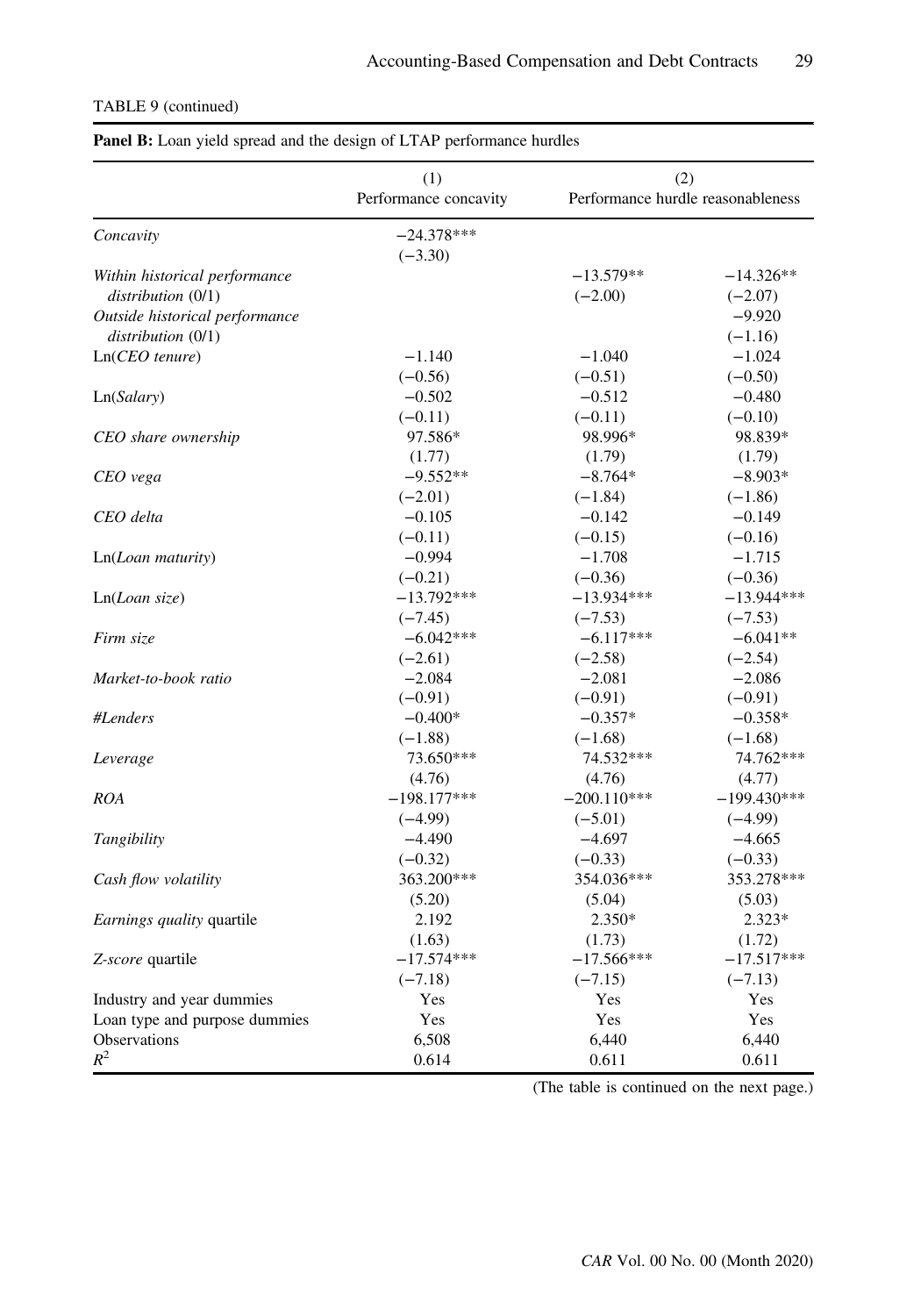| Variable           | Obs. | Mean      | Variable                                       | Obs. | Mean      |
|--------------------|------|-----------|------------------------------------------------|------|-----------|
| Concave<br>hurdles | 347  | 163.656   | Within historical performance<br>distribution  | 198  | 161.287   |
| Convex hurdles     | 77   | 184.740   | Outside historical performance<br>distribution | 134  | 179.071   |
| Diff $(p$ -value)  |      | $-21.084$ | Diff $(p$ -value)                              |      | $-17.784$ |
|                    |      | (0.04)    |                                                |      | (0.04)    |

|  | TABLE 9 (continued) |
|--|---------------------|
|--|---------------------|

Panel C: Association between the design of LTAP accounting performance hurdles and mean loan yield spreads within the sample with LTAP grants

Notes: This table presents results from regressions of loan yield spread on various features of LTAPs and control variables. Panel A compares the influence of LTAPs versus TSR-based plans, and the plan payout type on loan yield spread. Panel B presents results from regressions of loan yield spread on the concavity of performance-payout functions or whether the target performance hurdle is within the historical performance distribution and control variables. Panel C presents differences in mean loan yield spreads between firms granting LTAP plans with concave versus convex performance-payout functions and between firms granting LTAP plans with targets within the historical performance distribution versus outside the historical performance distribution. Explanatory variables are measured in year t − 1. See Appendix 2 for variable definitions. We report in parentheses t-statistics based on robust standard errors clustered at the firm level. \*\*\*, \*\*, and \* indicate significance at the 1, 5, and 10 percent levels, respectively.

LTAP contract (*Concavity*  $> 1$ ) and firms that grant a convex LTAP contract (*Concavity*  $< 1$ ). On average, firms granting a concave LTAP pay 21.084 bps less than firms granting a convex plan. The findings confirm that debtholders value LTAPs with concave payout functions that provide weaker risk-taking incentives.

Finally, we investigate whether the level of an LTAP's accounting performance target influences the cost of borrowing. Extremely easy targets provide little incentive; extremely difficult targets may cause managers to either give up or "swing for the fences." To characterize whether a performance target is set at a "reasonable" or "extreme" level, we construct two indicator variables. The first equals one if the target falls within two SDs of the firm's five-year historical performance; the second equals one if the target falls two SDs outside this distribution. Due to the difficulty of replicating the exact performance measures adopted in some LTAP contracts, we only estimate performance variables for the subset of LTAPs that are contingent on earnings, EPS, or sales performance and disclose valid target performance value.<sup>13</sup> Of the 332 LTAP observations for which we can replicate the accounting performance measure, 198 (59.6 percent) are classified as having a reasonable performance target (within two SDs of the historical distribution), while 134 (40.4 percent) are classified as having extreme performance targets.

We rerun our baseline regression, replacing the LTAP indicator with the two LTAP performance reasonableness indicator variables. The regressions include observations with information on the reasonableness of the LTAP performance targets and non-LTAP granting observations.

<sup>13.</sup> Most firms do not fully disclose detailed information on the accounting performance measure and hurdles used in LTAPs. For example, firms may not disclose the earnings growth target level to protect proprietary information, or the formula and/or adjustments used to calculate the accounting criteria (i.e., EVA, ROIC, adjusted operating income, earnings adjusted for corporate events, etc.). As a result, the analysis of LTAP performance criteria can only be done for a subsample of firm-years with disclosed performance hurdles and performance measures that are relatively straightforward to replicate. Note that even for these variables, our replication may not be entirely accurate due to various adjustments firms may apply or differences between non-GAAP and GAAP reporting.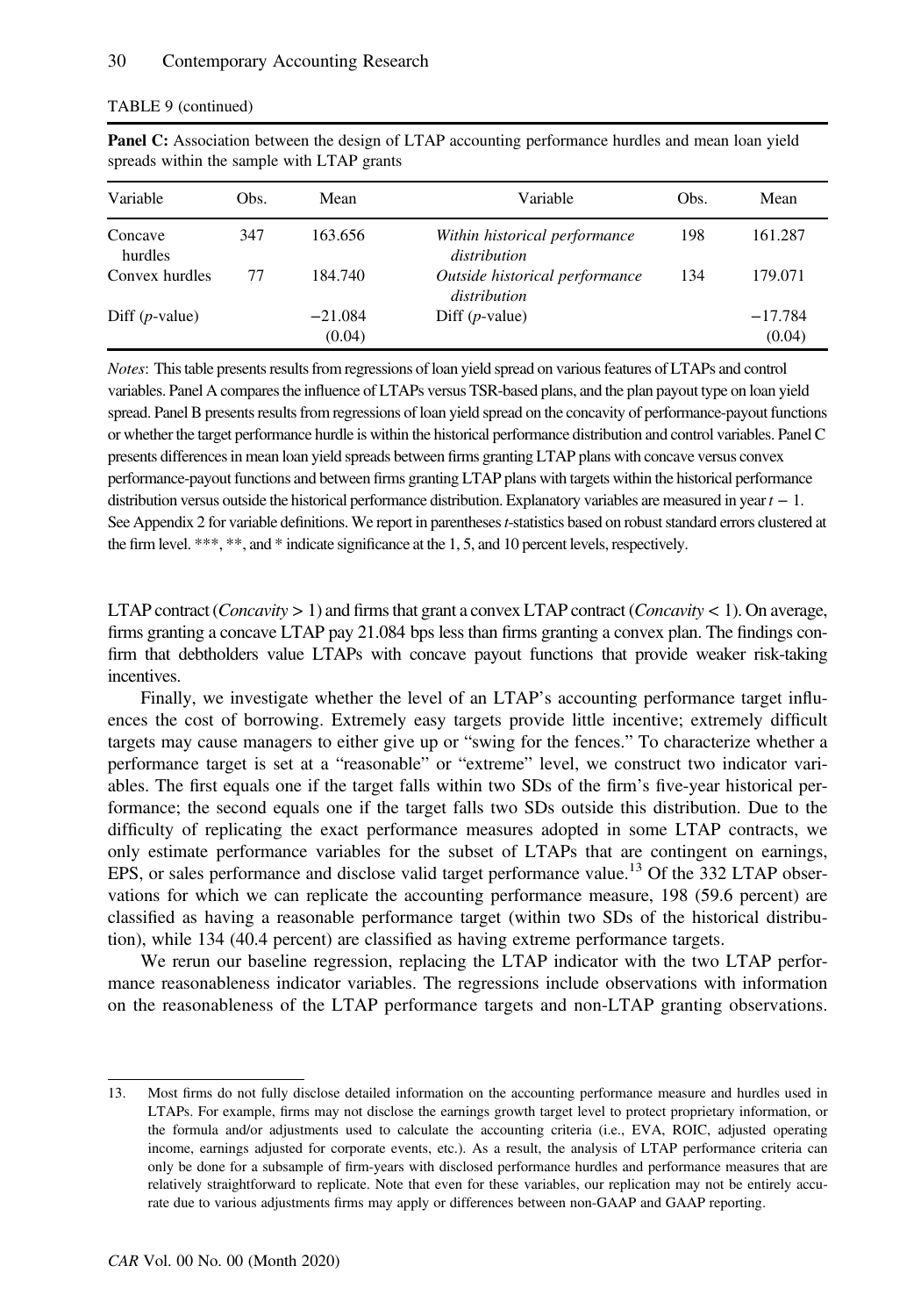Results, presented in columns (2) and (3) of Table 9, panel B, show that the significant negative relation between LTAP grants and borrowing cost remains only when the performance target is reasonable. There is no significant relation when the LTAP performance target is extreme. In panel C, we show that loans initiated after the granting of LTAPs with a reasonable target have a lower spread (17.784 bps) than those initiated after the granting of LTAPs with extreme targets.

To test the validity of our findings, we use two alternative measures to capture the reasonableness of performance targets. In the first alternative measure, we define a performance target as extreme if the performance target is 25 percent higher (or lower) than the firm's maximum (or minimum) performance in the past five years. We further set the cutoff point to 50 percent higher (or lower) than the firm's maximum (or minimum) in the second alternative measure of extreme targets. Untabulated results confirm that our results are robust to the use of these alternative measures. Specifically, the significant negative relation between LTAP grants and borrowing cost remains only when the performance target is reasonable. There is no significant relation when the LTAP performance target is extreme.

Together, these findings confirm that debtholders are cognizant of LTAP design and adjust borrowing contracts accordingly, preferring LTAPs that are less encouraging of risk taking those with concave payoff functions and reasonable performance targets. The results thus highlight the importance of designing appropriate performance hurdles to better align the interests of debtholders and shareholders.

#### 5. Conclusion

Over the past decade, executive compensation has undergone a significant regime shift, with firms increasingly tying executive pay to accounting performance. This shift in the design of compensation plans is likely to influence managerial actions and consequently affect all parties to the firm, including debtholders. Our paper provides some of the first set of empirical evidence on how granting CEOs long-term accounting-based incentives affects the cost of borrowing and the terms of debt contracts.

We find that the spread for new private bank loans is significantly lower for firms that grant LTAPs to their CEOs and for LTAPs with longer performance horizons. The negative relation between LTAP grants and the future cost of borrowing is most likely driven by improvements in profitability and reduced risk-taking activity. Furthermore, creditors view the incentives provided by LTAPs as a substitute for debt covenants, particularly earnings-based covenants, in helping to alleviate potential shareholder-debtholder conflicts. Additional tests utilizing firm-level credit ratings and CDS spreads show that credit rating agencies and market participants perceive an improvement in the firm's creditworthiness following an LTAP grant. Collectively, our results show that creditors view the use of long-term accounting-based performance contingencies in management compensation contracts favorably and are willing to accept a lower yield and impose fewer restrictive covenants when such contingencies are in place.

Our findings shed light on the consequences of the recent trend of including long-term accounting-based performance measures in executive compensation contracts and suggest that a lower cost of borrowing is one potential benefit of adopting these contracts. Researchers have long been interested in the interaction of the contracts whose nexus defines the modern corporation. Our paper shows that the choice of performance metrics in executive compensation contracts influences debt contracts. Given the improved disclosure around compensation plans after the 2005 FASB rule change, data will increasingly be available to future researchers to explore the interaction between compensation contracts and other contracts that are critical in shaping firm value.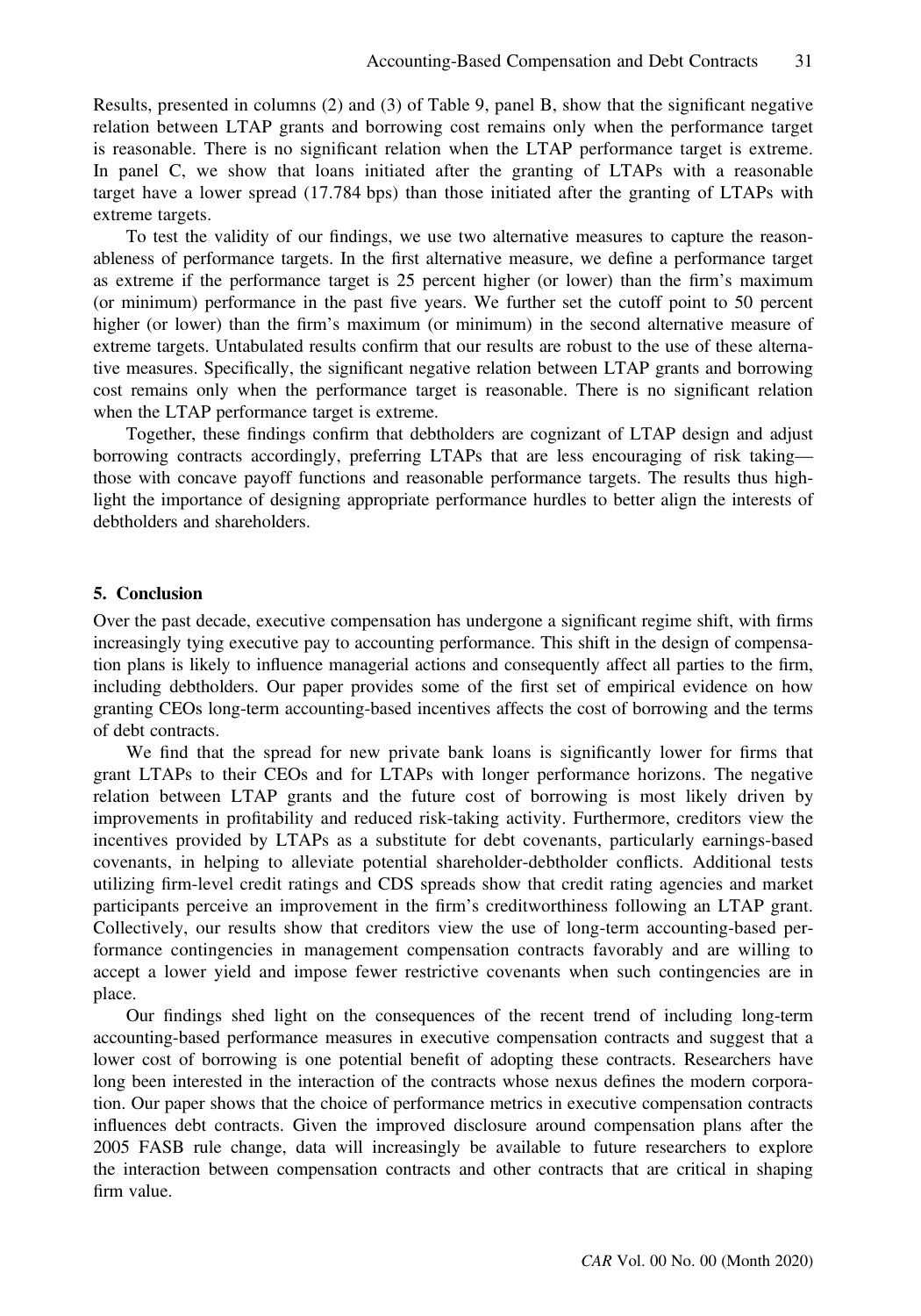# Appendix 1

## An example of accounting-based performance plans and performance criteria

Panel A: An example of accounting-based performance plans.

In 2007 proxy statement, Fedex Corp disclosed that their CEO was granted an "annual incentive compensation ('AIC')" program and a three-year "long-term incentive ('LTI') compensation program" [\(https://www.sec.gov/Archives/edgar/data/1048911/000095014407007757/g08526ddef14a.htm\)](https://www.sec.gov/Archives/edgar/data/1048911/000095014407007757/g08526ddef14a.htm).

We classify the AIC program as a short-term accounting-based compensation plan (STAP) and the three-year LTI program as a long-term accounting-based compensation plan (LTAP).

The AIC program has the following features:

–Duration of performance period: one year (fiscal year 2007).

–Performance criteria: consolidated pre-tax income.

–Performance hurdle used: preestablished (target: \$3,345 million; maximum: \$10,035 million). –Payout type: cash.

|                   |                    | Estimated future payouts under plan |             |             |
|-------------------|--------------------|-------------------------------------|-------------|-------------|
| Executive name    | Performance period | Threshold                           | Target      | Maximum     |
| F. W. Smith (CEO) | l year             | \$0                                 | \$1,819,802 | \$5,459,406 |

The three-year LTI program has the following features:

–Duration of performance period: three years (fiscal years 2007–2009).

–Performance criteria: aggregate earnings per share.

–Performance hurdle used: preestablished (target: \$22.24/share).

–Payout type: cash.

|                   |                    |           |             | Estimated future payouts under plan |  |
|-------------------|--------------------|-----------|-------------|-------------------------------------|--|
| Executive name    | Performance period | Threshold | Target      | Maximum                             |  |
| F. W. Smith (CEO) | 3 years            | \$875,000 | \$3,500,000 | \$5,250,000                         |  |

Panel B: Types of performance criteria used in accounting-based performance plans.

The following statistics are based on 3,192 LTAPs from 1998 to 2012 and 6,891 STAPs from 2006 to 2012 in the Incentive Lab sample.

|                      | % of LTAPs using the measure | % of STAPs using the measure |
|----------------------|------------------------------|------------------------------|
| Earnings             | 85.06                        | 90.86                        |
| Cash flow            | 10.43                        | 18.37                        |
| Economic value added | 6.02                         | 4.77                         |
| Sales                | 18.55                        | 32.17                        |
| Other accounting     | 4.76                         | 1.42                         |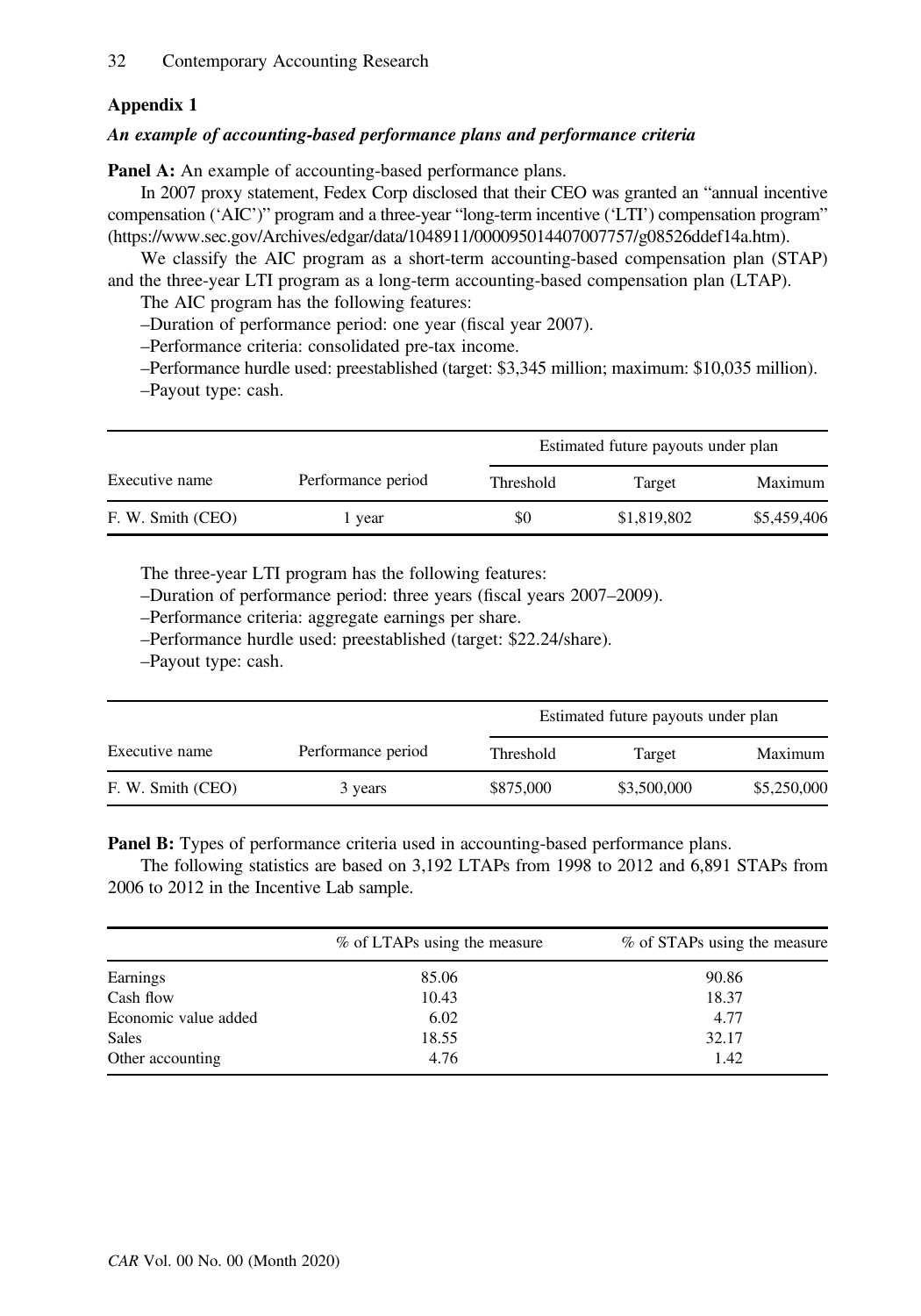| Variables                             | Sources                             | Definitions                                                                                                                                                                                                  |  |  |
|---------------------------------------|-------------------------------------|--------------------------------------------------------------------------------------------------------------------------------------------------------------------------------------------------------------|--|--|
| #Lenders                              | DealScan                            | Total number of lenders in a single facility                                                                                                                                                                 |  |  |
| Board size                            | RiskMetrics and proxy<br>statements | The total number of directors on the board                                                                                                                                                                   |  |  |
| <i>CAPEX/AT</i>                       | <b>COMPUSTAT</b>                    | Capital expenditure scaled by total asset                                                                                                                                                                    |  |  |
| Cash flow<br>volatility               | <b>COMPUSTAT</b>                    | SD of operating cash flow over the past five years<br>(rolling) divided by lagged total assets                                                                                                               |  |  |
| CDS spread                            | <b>IHS Markit</b>                   | Annual average of daily CDS composite quotes for<br>five-year contracts. Only senior unsecured debt<br>with a modified restructuring clause and<br>denominated in U.S. dollars are included in the<br>sample |  |  |
| CEO delta                             | <b>ExecuComp</b>                    | The dollar change in the value of the executive's<br>stock and option holdings with respect to a<br>1 percent change in stock price                                                                          |  |  |
| CEO share<br>ownership                | <b>ExecuComp</b>                    | The percentage of firm shares owned by the CEO                                                                                                                                                               |  |  |
| CEO tenure                            | <b>ExecuComp</b>                    | Number of years served as the CEO                                                                                                                                                                            |  |  |
| CEO vega                              | <b>ExecuComp</b>                    | The dollar change in the value of the executive's<br>option holdings for a 0.01 change in stock return<br>volatility                                                                                         |  |  |
| Concavity                             | Incentive Lab                       | The performance-payout relation to the left of the<br>LTAP target divided by the performance-payout<br>relation to the right of the target.                                                                  |  |  |
| Covenant<br>intensity                 | DealScan                            | The sum of four covenant indicators: collateral,<br>dividend, more than two financial covenants,<br>sweep. An indicator variable is set to zero if<br>relevant data are missing                              |  |  |
| Credit rating                         | COMPUSTAT                           | Takes a value of 17 (not rated) to 1 (AAA)                                                                                                                                                                   |  |  |
| Earnings-based<br>LTAP(0/I)           | Incentive Lab                       | Equals one if one of the performance criteria<br>specified in a long-term compensation plan is<br>earnings-based, such as earnings per share, net<br>earnings, ROE, ROA, etc.                                |  |  |
| Earnings<br>volatility                | COMPUSTAT                           | SD of earnings from past five years (rolling), where<br>earnings equals to income before extraordinary<br>items divided by total assets                                                                      |  |  |
| <i>EBIT/interest</i>                  | COMPUSTAT                           | Earnings before interest and taxes scaled by interests<br>and related expenses                                                                                                                               |  |  |
| <i>EBIT/sales</i><br>growth           | COMPUSTAT                           | The growth rate of profit margin, that is, earnings<br>before interest and taxes scaled by sales                                                                                                             |  |  |
| External finance<br>dependence        | <b>COMPUSTAT</b>                    | The ratio of capital expenditures minus cash flow<br>from operations divided by capital expenditures                                                                                                         |  |  |
| Firm size                             | COMPUSTAT                           | Natural log of total assets                                                                                                                                                                                  |  |  |
| Fiscal-year<br>stock return           | CRSP                                | Annual stock return in the fiscal year                                                                                                                                                                       |  |  |
| High Glass-<br>Lewis<br>industry(0/1) | Glass-Lewis report                  | Dummy variable that equals one if an industry has<br>five or more firms identified in the Glass-Lewis<br>report, and zero otherwise                                                                          |  |  |

# Appendix 2

# Variable definitions and data sources

(Appendix 2 is continued on the next page.)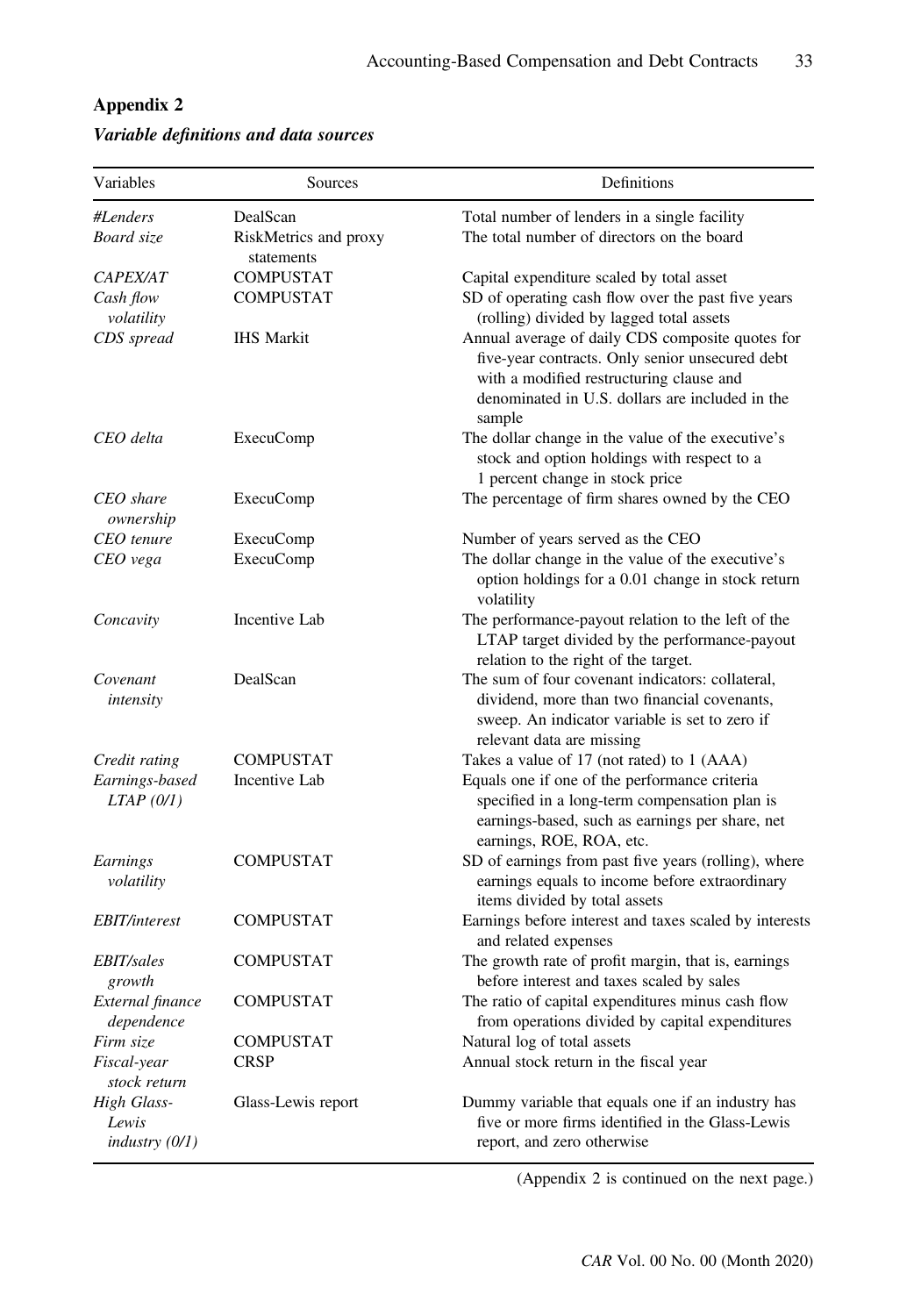| Variables                                                  | Sources                              | Definitions                                                                                                                                                                                                                                                                                                         |  |
|------------------------------------------------------------|--------------------------------------|---------------------------------------------------------------------------------------------------------------------------------------------------------------------------------------------------------------------------------------------------------------------------------------------------------------------|--|
| Insider %                                                  | RiskMetrics and proxy                | The percentage of inside directors to the total                                                                                                                                                                                                                                                                     |  |
| <i>Institutional</i>                                       | statements<br>Thomson Financial 13-f | number of directors on the board<br>The sum of institutional ownerships                                                                                                                                                                                                                                             |  |
| ownership                                                  | filings                              |                                                                                                                                                                                                                                                                                                                     |  |
| Leverage                                                   | <b>COMPUSTAT</b>                     | (Long-term debt + debt in current liabilities)/total<br>assets                                                                                                                                                                                                                                                      |  |
| Loan maturity                                              | DealScan                             | Loan maturity measured in months                                                                                                                                                                                                                                                                                    |  |
| Loan size                                                  | DealScan                             | Loan facility amount measured in millions of dollars                                                                                                                                                                                                                                                                |  |
| Loan yield<br>spread                                       | DealScan                             | All-in spread drawn, which is the amount the<br>borrower pays in basis points over LIBOR or<br>LIBOR equivalent for each dollar drawn down.<br>This measure includes any annual fee paid to the<br>bank group and is measured in basis points                                                                       |  |
| $LTAP$ (0/1)                                               | Incentive Lab                        | Equals one if the firm grants a compensation plan<br>for the CEO that is contingent on accounting<br>performance and has a performance horizon<br>greater than one year, and zero otherwise                                                                                                                         |  |
| LTAP plan<br>horizon                                       | Incentive Lab                        | The performance horizon specified in long-term<br>accounting-based performance plans, in months                                                                                                                                                                                                                     |  |
| LTAP ratio of a<br>$\lim$ 's<br>compensation<br>consultant | Incentive Lab                        | Among firms that share the same compensation<br>consultant with the sample firm but not in the<br>same 1-digit SIC code industry, the proportion of<br>firms granting LTAPs                                                                                                                                         |  |
| Market-to-book<br>ratio                                    | COMPUSTAT                            | (Market value of equity plus the book value of<br>debt)/total assets                                                                                                                                                                                                                                                |  |
| New CEO $(0/1)$                                            | <b>ExecuComp</b>                     | Dummy variable that equals one if CEO tenure is no<br>more than two years, and zero otherwise                                                                                                                                                                                                                       |  |
| <i><b>Operating</b></i><br>performance                     | COMPUSTAT                            | <b>EBITDA</b> over total assets                                                                                                                                                                                                                                                                                     |  |
| Outside<br>historical<br>performance<br>distribution       | Incentive Lab,<br><b>COMPUSTAT</b>   | Within a subset of LTAP grants that use replicable<br>performance measures and disclose target<br>performance value, we set the Outside historical<br>performance distribution indicator variable equal<br>to one if the target value falls two SDs outside the<br>firm's previous five-year historical performance |  |
| Prob (covenant<br>violation)                               | Demerjian and Owens (2016)           | The estimated probability of violating a financial<br>covenant                                                                                                                                                                                                                                                      |  |
| <i>RD/AT</i>                                               | COMPUSTAT                            | R&D scaled by total assets; set to zero if missing                                                                                                                                                                                                                                                                  |  |
| ROA                                                        | COMPUSTAT                            | EBITDA divided by total assets                                                                                                                                                                                                                                                                                      |  |
| Salary                                                     | <b>ExecuComp</b>                     | Base salary of the CEO during the fiscal year                                                                                                                                                                                                                                                                       |  |
| Secured (0/1)                                              | DealScan                             | Equals one if the Secured flag in DealScan has a<br>value of "Yes" and zero if the value is "No"                                                                                                                                                                                                                    |  |
| STAP(0/I)                                                  | Incentive Lab                        | Equals one if the firm grants a compensation plant<br>for the CEO that is contingent on accounting<br>performance and has a performance horizon less<br>than or equal to one year, and zero otherwise                                                                                                               |  |
| Tangibility                                                | <b>COMPUSTAT</b>                     | The net total value of property, plant and equipment<br>divided by total assets                                                                                                                                                                                                                                     |  |

# Appendix 2 (continued)

(Appendix 2 is continued on the next page.)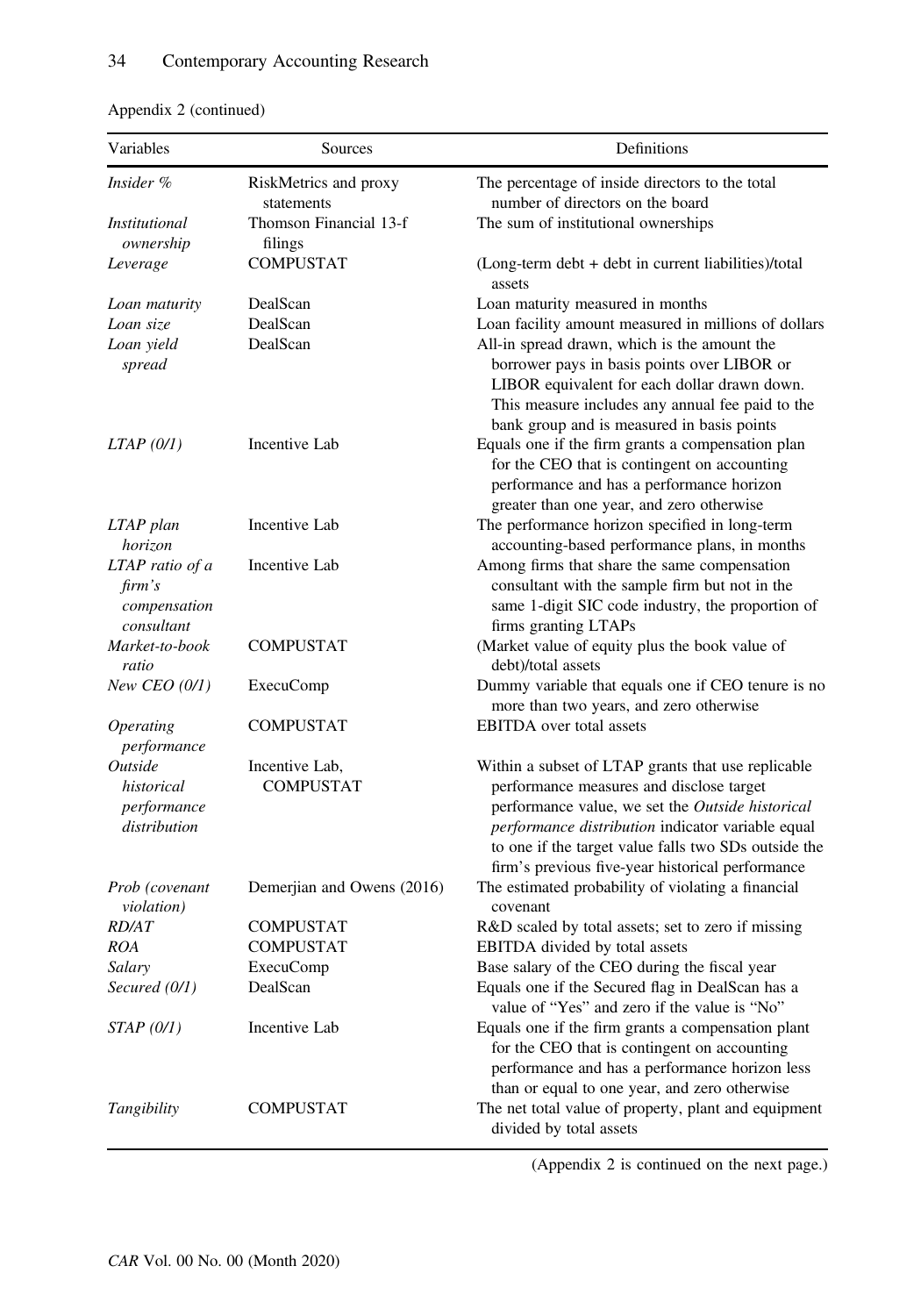| Variables                                           | Sources                            | Definitions                                                                                                                                                                                                                                                                                                                    |  |
|-----------------------------------------------------|------------------------------------|--------------------------------------------------------------------------------------------------------------------------------------------------------------------------------------------------------------------------------------------------------------------------------------------------------------------------------|--|
| Turnover                                            | CRSP                               | The monthly trading volume divided by the number<br>of shares outstanding                                                                                                                                                                                                                                                      |  |
| Within<br>historical<br>performance<br>distribution | Incentive Lab,<br><b>COMPUSTAT</b> | Within a subset of LTAP grants that use replicable<br>performance measures and disclose target<br>performance value, we set the Within historical<br><i>performance distribution</i> indicator variable equal<br>to one if the target value falls within two SDs of<br>the firm's previous five-year historical<br>performance |  |
| Z-score                                             | <b>COMPUSTAT</b>                   | $1.2 \times$ (working capital/total assets) + 1.4 $\times$ (retained<br>earnings/total assets) + $3.3 \times$ (EBIT/total assets)<br>$+0.6 \times$ (market value of equity/total liabilities)<br>$+1.0 \times$ (sales/total assets)                                                                                            |  |

| Appendix 2 (continued) |  |  |
|------------------------|--|--|
|------------------------|--|--|

#### **References**

- Adams, R., H. Almeida, and D. Ferreira. 2009. Understanding the relationship between founder-CEOs and firm performance. Journal of Empirical Finance 16 (1): 136-50.
- Akins, B., J. Bitting, D. D. Angelis, and M. Gaulin. 2019. The salience of creditors' interests and CEO compensation. Working paper, Rice University.
- Anantharaman, D., V. Fang, and G. Gong. 2013. Inside debt and the design of corporate debt contracts. Management Science 60 (5): 1260–80.
- Anderson, R. C., S. A. Mansi, and D. M. Reed. 2004. Board characteristics, accounting report integrity, and the cost of debt. Journal of Accounting and Economics 37 (3): 315–42.
- Armstrong, C. S., W. R. Guay, and J. P. Weber. 2010. The role of information and financial reporting in corporate governance and debt contracting. Journal of Accounting and Economics 50 (2): 179–234.
- Begley, J., and G. A. Feltham. 1999. An empirical examination of the relation between debt contracts and management incentives. Journal of Accounting and Economics 27 (2): 229–59.
- Bennett, B., C. Bettis, R. Gopalan, and T. Milbourn. 2017. Compensation goals and firm performance. Journal of Financial Economics 124 (2): 307–30.
- Berg, T., A. Saunders, and S. Steffen. 2015. The total cost of corporate borrowing in the loan market: Don't ignore the fees. Journal of Finance 71 (3): 1357–92.
- Berger, P., E. Ofek, and D. Yermack. 1997. Managerial entrenchment and capital structure decisions. Journal of Finance 52 (4): 1411–38.
- Bettis, C., J. Bizjak, J. Coles, and S. Kalpathy. 2018. Performance-vesting provisions in executive compensation. Journal of Accounting and Economics 61 (1): 194–221.
- Bharath, S., J. Sunder, and S. Sunder. 2008. Accounting quality and debt contracting. The Accounting Review 83 (1): 1–28.
- Bizjak, J., S. Kalpathy, and V. Mihov. 2019. Performance contingencies in CEO equity awards and debt contracting. The Accounting Review 94 (5): 57–82.
- Billet, M. T., D. C. Mauer, and Y. Zhang. 2010. Stockholder and bondholder wealth effects of CEO incentive grants. Financial Management 39 (2): 463-87.
- Bradley, M., and M. R. Roberts. 2015. The structure and pricing of corporate debt covenants. Quarterly Journal of Finance 5 (2): 1–37.
- Brockman, P., X. Martin, and E. Unlu. 2010. Executive compensation and the maturity structure of corporate debt. Journal of Finance 65 (3): 1123–61.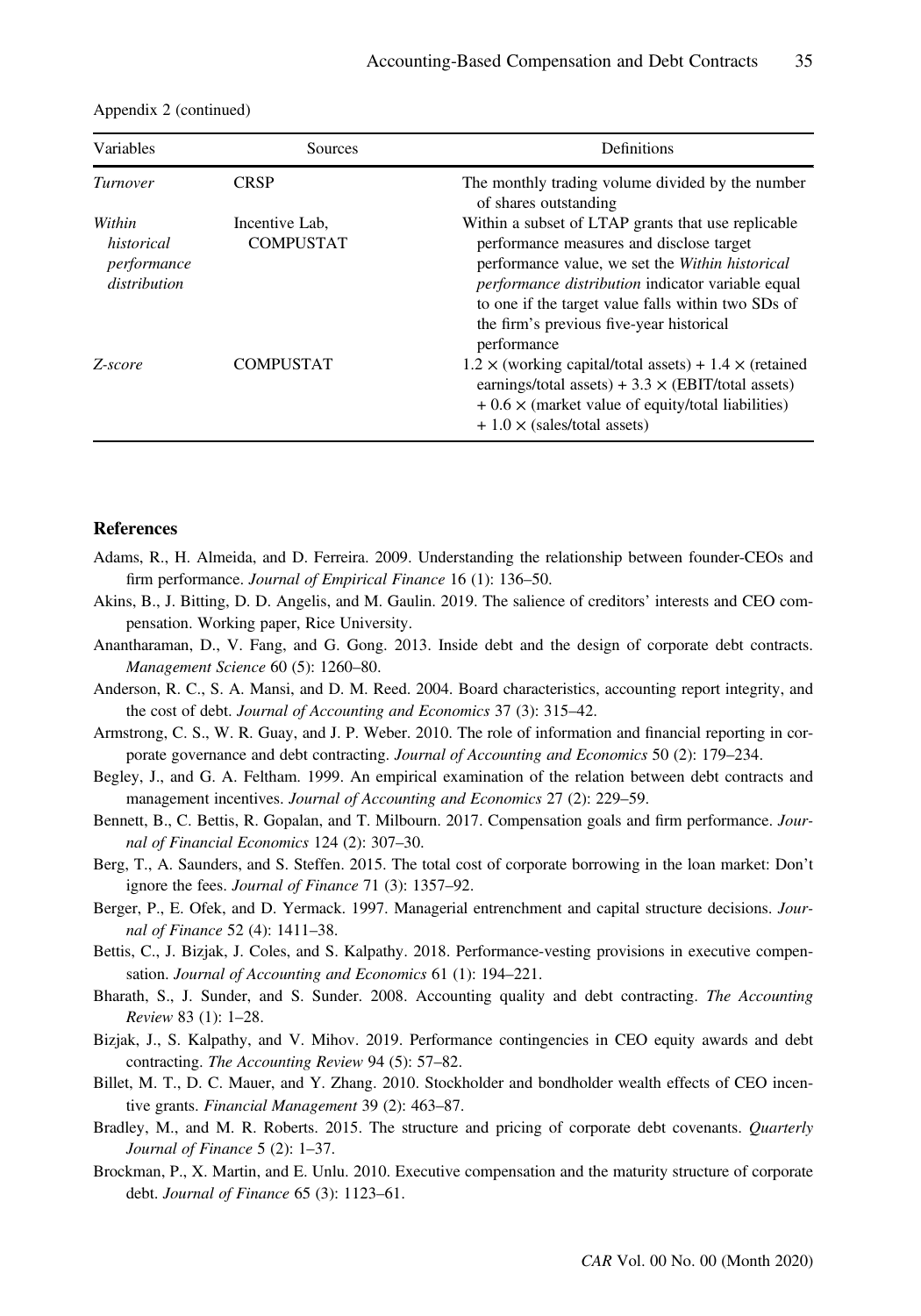- Chava, S., and A. Purnanandam. 2010. CEOs versus CFOs: Incentives and corporate policies. Journal of Financial Economics 97 (2): 263–78.
- Christensen, H. B., V. V. Nikolaev, and R. Wittenberg-Moerman. 2016. Accounting information in financial contracting: The incomplete contract theory perspective. Journal of Accounting Research 54 (2): 397–435.
- Coles, J. L., N. D. Daniel, and L. Naveen. 2006. Managerial incentives and risk-taking. Journal of Financial Economics 79 (2): 431–68.
- Core, J. E., and H. A. Packard. 2016. Performance vesting provisions and CEO incentives. Working paper, Massachusetts Institute of Technology.
- Costello, A., and R. Wittenberg-Moerman. 2011. The impact of financial reporting quality on debt contracting: Evidence from internal control weakness reports. Journal of Accounting Research 49 (1): 97–136.
- DeAngelis, D., and Y. Grinstein. 2014. Performance terms in CEO compensation contracts. Review of Finance 19 (2): 619–51.
- DeFusco, R. A., R. R. Johnson, and T. S. Zorn. 1990. The effect of executive stock option plans on stockholders and bondholders. Journal of Finance 45 (2): 617–27.
- Demerjian, P. R., and E. L. Owens. 2016. Measuring the probability of financial covenant violation in private debt contracts. Journal of Accounting and Economics 61 (2): 433–47.
- Demiroglu, C., and C. M. James. 2010. The information content of bank loan covenants. Review of Financial Studies 23 (10): 3700–37.
- Denis, D., and V. Mihov. 2003. The choice between bank debt, non-bank private debt and public debt: Evidence from new corporate borrowings. Journal of Financial Economics 70 (1): 3–28.
- Diamond, D. 1984. Financial intermediation and delegated monitoring. Review of Economic Studies 51 (3): 393–414.
- Drucker, S., and M. Puri. 2009. On loan sales, loan contracting and lending relationships. Review of Financial Studies 22 (7): 2835–72.
- Edmans, A., X. Gabaix, and D. Jenter. 2017. Executive compensation: A survey of theory and evidence. In Handbook of the Economics of Corporate Governance, Vol. 1, edited by B. Hermalin and M. Weisbach, 383–540. Amsterdam: Elsevier.
- Fisman, R., and I. Love. 2003. Trade credit, financial intermediary development, and industry growth. Journal of Finance 58 (1): 353–74.
- Galai, D., and R. Masulis. 1976. The option pricing model and the risk factor of stock. Journal of Financial Economics 3 (1–2): 53–82.
- Graham, J. R., S. Li, and J. Qiu. 2008. Corporate misreporting and bank loan contracting. *Journal of Finan*cial Economics 89 (1): 44–61.
- Guay, W. R., J. D. Kepler, and D. Tsui. 2019. The role of executive cash bonuses in providing individual and team incentives. Journal of Financial Economics 133 (2): 441–71.
- Guidry, F., A. Leone, and S. Rock. 1999. Earnings-based bonus plans and earnings management by business-unit managers. Journal of Accounting and Economics 26 (1–3): 113–42.
- Harford, J., and K. Li. 2007. Decoupling CEO wealth and firm performance: The case of acquiring CEOs. Journal of Finance 62 (2): 917–49.
- Hayes, R., M. Lemmon, and M. Qiu. 2012. Stock options and managerial incentives for risk taking: Evidence from FAS 123R. Journal of Financial Economics 105 (1): 174–90.
- Healy, P. 1985. The effect of bonus schemes on accounting decisions. Journal of Accounting and Economics 7 (1–3): 85–107.
- Hermalin, B., and M. Weisbach. 1998. Endogenously chosen boards of directors and their monitoring of the CEO. American Economic Review 88 (1): 96–118.
- Holmstrom, B., and P. Milgrom. 1987. Aggregation and linearity in the provision of intertemporal incentives. Econometrica 55 (2): 303–28.
- Holmstrom, B., and J. Tirole. 1997. Financial intermediation, loanable funds, and the real sector. *Quarterly* Journal of Economics 112 (3): 663–91.